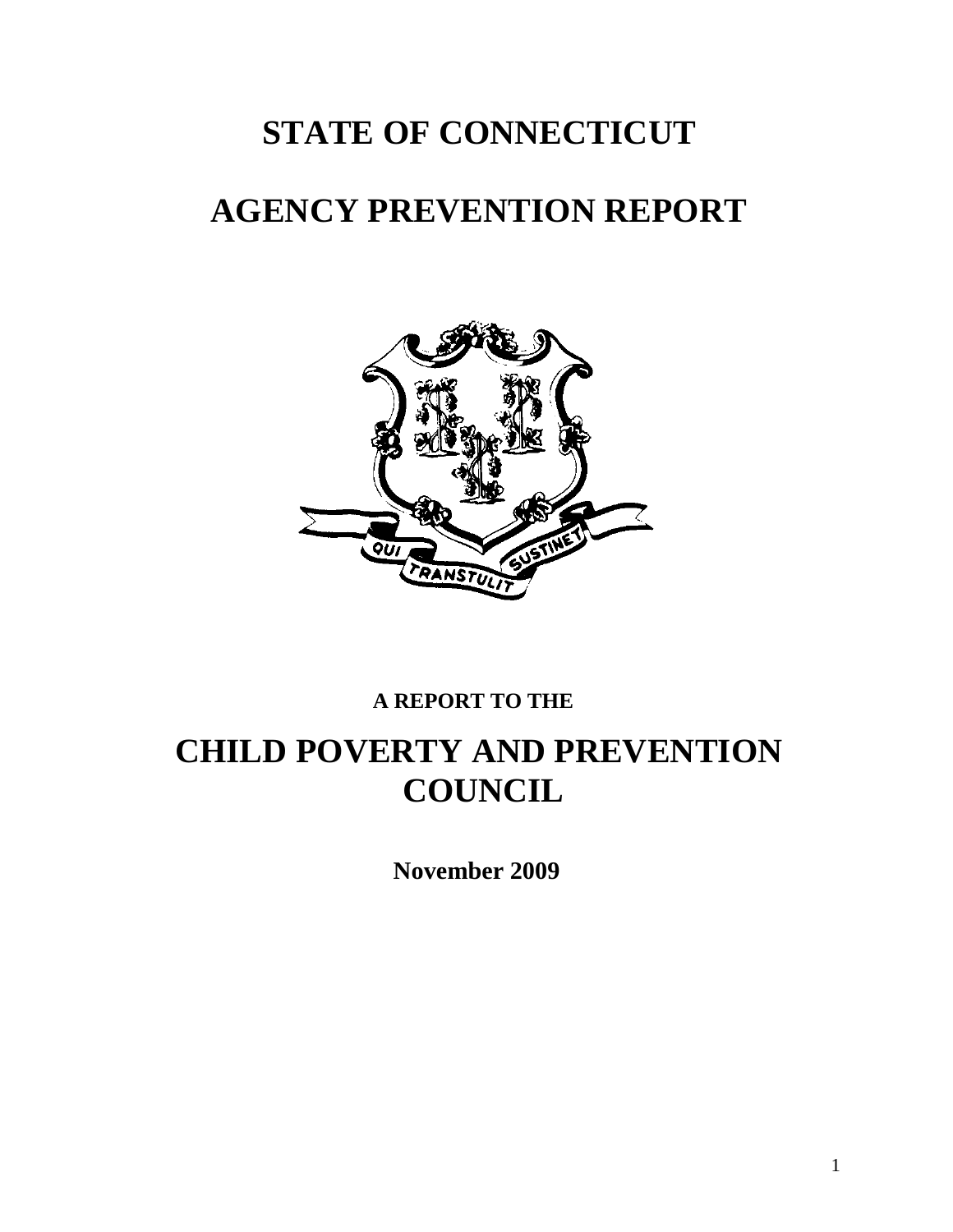# **STATE OF CONNECTICUT AGENCY PREVENTION REPORT A REPORT TO THE CHILD POVERTY AND PREVENTION COUNCIL NOVEMBER 2009 CRANSTU Table of Contents I. State Agency Prevention Reports……………………………….. 1 A. Program Summary…………………………………………. 2 B. Children's Trust Fund……………………………………... 6 C. Department of Children and Families……………………... 10 D. Department of Developmental Services…………………... 15 E. Department of Education………………………………….. 19 F. Department of Mental Health and Addiction Services…... 32 G. Department of Public Health……………………………. 40 H. Department of Social Services……………………………... 54 I. Office of Policy and Management…………………………. 60 II. Appendix P.A. 07-47 An Act Concerning Reporting Requirements Related to the Child Poverty Prevention Council………….. 62**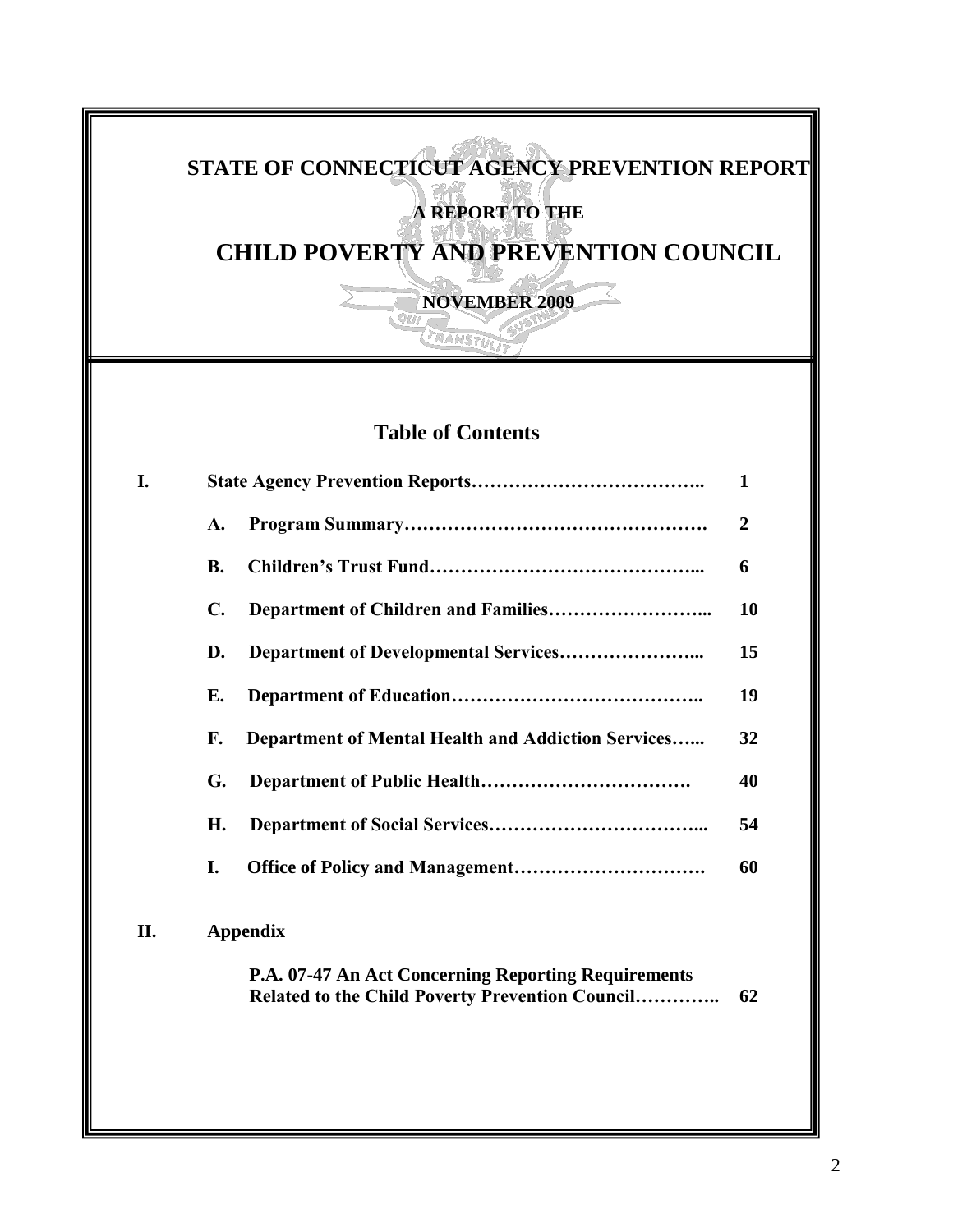#### **I. State Agency Report**

This report implements to key provisions enacted into law in Public Act 07-47, *An Act Concerning Reporting Requirements related to the Child Poverty and Prevention Council.* Accordingly, the Act requires each state agency with membership on the Council that provides prevention services to children and families to submit an agency prevention report to the Council by November  $1<sup>st</sup>$  of each year through 2014. This report must also be included in the Council's annual progress report to the Governor and legislature. This report represents the fourth annual State Agency Prevention Report.

For the purpose of this report, prevention is defined as:

*Policies and programs that promote healthy, safe and productive lives and reduce the likelihood of crime, violence, substance abuse, illness, academic failure and other socially destructive behaviors.* 

Prevention programs and services highlighted in this report serve children aged 0-18 and their families. Primary prevention refers to programs designed to prevent or eliminate at- risk behavior before a problem occurs and promote the health and well-being of children.

Each report includes the following:

- long-term agency goals, strategies, performance-based standards and outcomes and performance–based vendor accountability;
- a statement on the overall effectiveness of prevention within the agency;
- methods used to reduce disparities in child performance and outcomes by race, income level and gender
- a brief description of the purpose of the prevention program;
- the number of children and families served; and
- state and federal funding for fiscal year 2009.

This Prevention Report is comprised of reports from:

- Children's Trust Fund
- Department of Children and Families
- Department of Developmental Services
- Department of Education
- Department of Mental Health and Addiction Services
- Department of Public Health
- Department of Social Services
- Office of Policy and Management

The Departments of Correction, Labor, Higher Education, Economic and Community Development, Office of Health Care Access, Office of Workforce Competitiveness, and the Judicial Branch, determined that their prevention programs did not meet the definition of primary prevention, and therefore, no reports from these agencies are included in this report.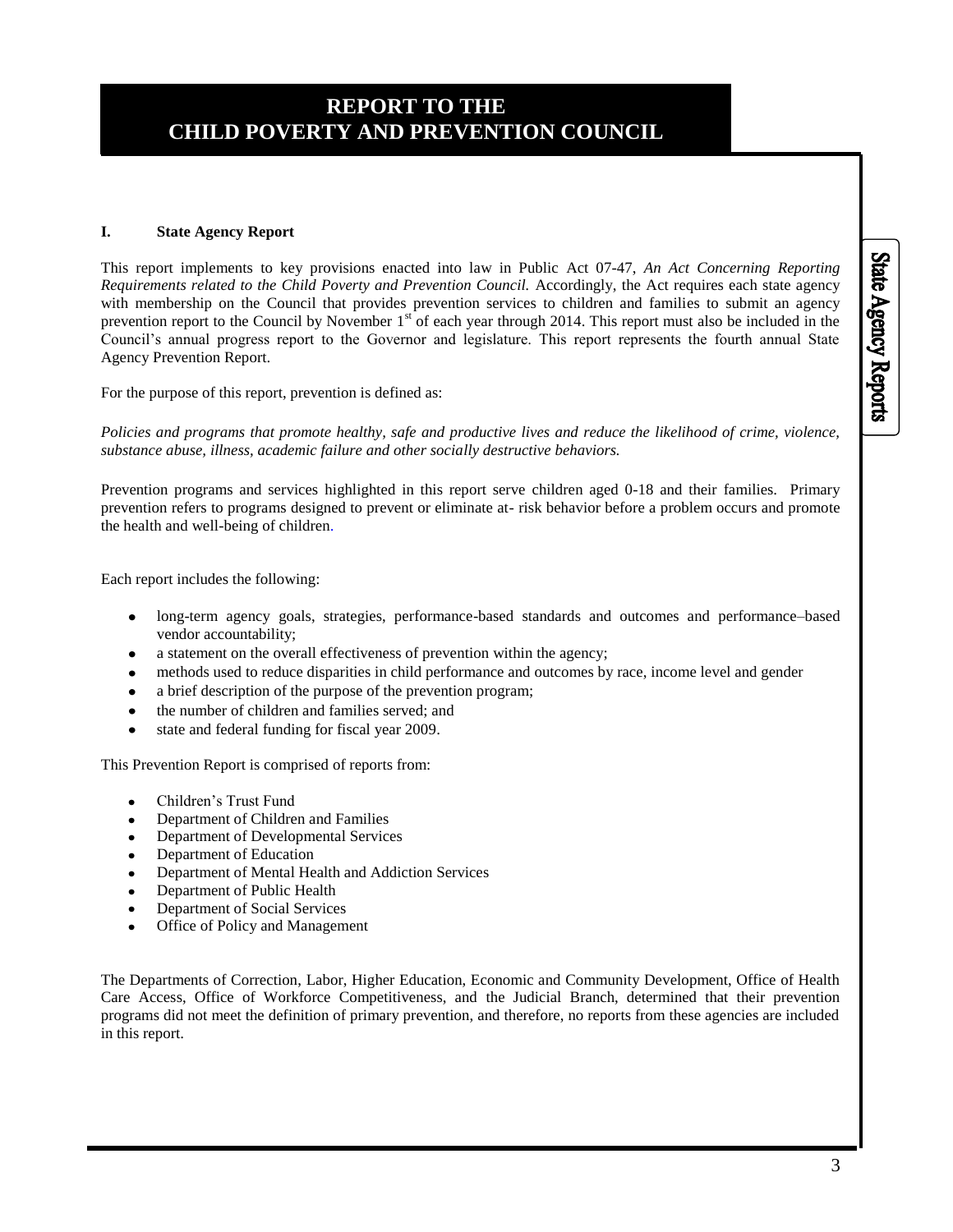#### **State Agency Prevention Programs**

This section of the report provides a summary on state agency primary prevention services that provide intensive, comprehensive and family-centered resources and support which reduces or eliminates high-risk behavior and promotes the health and well-being of children and families.

In Fiscal Year (FY) 2009, these agencies expended over \$276 million to administer 28 comprehensive primary prevention programs and services that positively impact Connecticut's children and families. The chart below provides a snapshot of the state agency primary prevention programs included in this report.

| <b>Children's Trust Fund</b>                |                     |                                                                                              |                                                                                                                                                                                                           |  |  |
|---------------------------------------------|---------------------|----------------------------------------------------------------------------------------------|-----------------------------------------------------------------------------------------------------------------------------------------------------------------------------------------------------------|--|--|
| Program                                     | <b>FY09 Funding</b> | <b>Service Level</b>                                                                         | <b>Description</b>                                                                                                                                                                                        |  |  |
| <b>Nurturing Families</b><br><b>Network</b> | \$10,148,252        | 3,500 children and<br>families                                                               | Provides education and support for all<br>interested new parents and intensive<br>home visiting services for parent<br>identified as most at risk of abusing.<br>neglecting or abandoning their children. |  |  |
| Help Me Grow                                | \$355.982           | $2,500$ case<br>management services<br>and 3,129 enrolled in<br>the Ages & Stages<br>Program | Identifies and refers young children with<br>behavioral health, development and<br>psychosocial needs to community -<br>based services.                                                                   |  |  |
| <b>Total</b>                                | \$10,504,234        |                                                                                              |                                                                                                                                                                                                           |  |  |

| <b>Department of Children and Families</b> |                                                                   |                                                                                                                                |                                                                                                                                                          |  |  |
|--------------------------------------------|-------------------------------------------------------------------|--------------------------------------------------------------------------------------------------------------------------------|----------------------------------------------------------------------------------------------------------------------------------------------------------|--|--|
| Program                                    | <b>Service Level</b><br><b>Description</b><br><b>FY09 Funding</b> |                                                                                                                                |                                                                                                                                                          |  |  |
| <b>DCF/Head Start</b><br>Collaboration     | N/A                                                               | $8,728$ children $(0-5$ yrs<br>old); 44 pregnant<br>women; 14 DCF area<br>offices; 75 DCF staff<br>and 100 Head Start<br>staff | A collaborative partnership focused on<br>the development of strategies to<br>promote family health and the stability<br>of the child within the family. |  |  |
| Positive Youth<br>Development              | \$754,035                                                         | 633 children and 95<br>adults                                                                                                  | Funds seven agencies to provide<br>positive youth development and family<br>strengthening programs.                                                      |  |  |
| <b>Shaken Baby Prevention</b>              | \$55,000                                                          | 43 parent educators and<br>78 parents trained                                                                                  | Training for Parent Educators to<br>disseminate baby calming strategies to<br>parents at risk of perpetrating shaken<br>baby syndrome.                   |  |  |
| <b>Youth Suicide</b><br>Prevention         | \$69,995                                                          | 1,163 individuals<br>trained                                                                                                   | Statewide awareness campaigns and<br>training.                                                                                                           |  |  |
| <b>Total</b>                               | \$879,030                                                         |                                                                                                                                |                                                                                                                                                          |  |  |

# Summary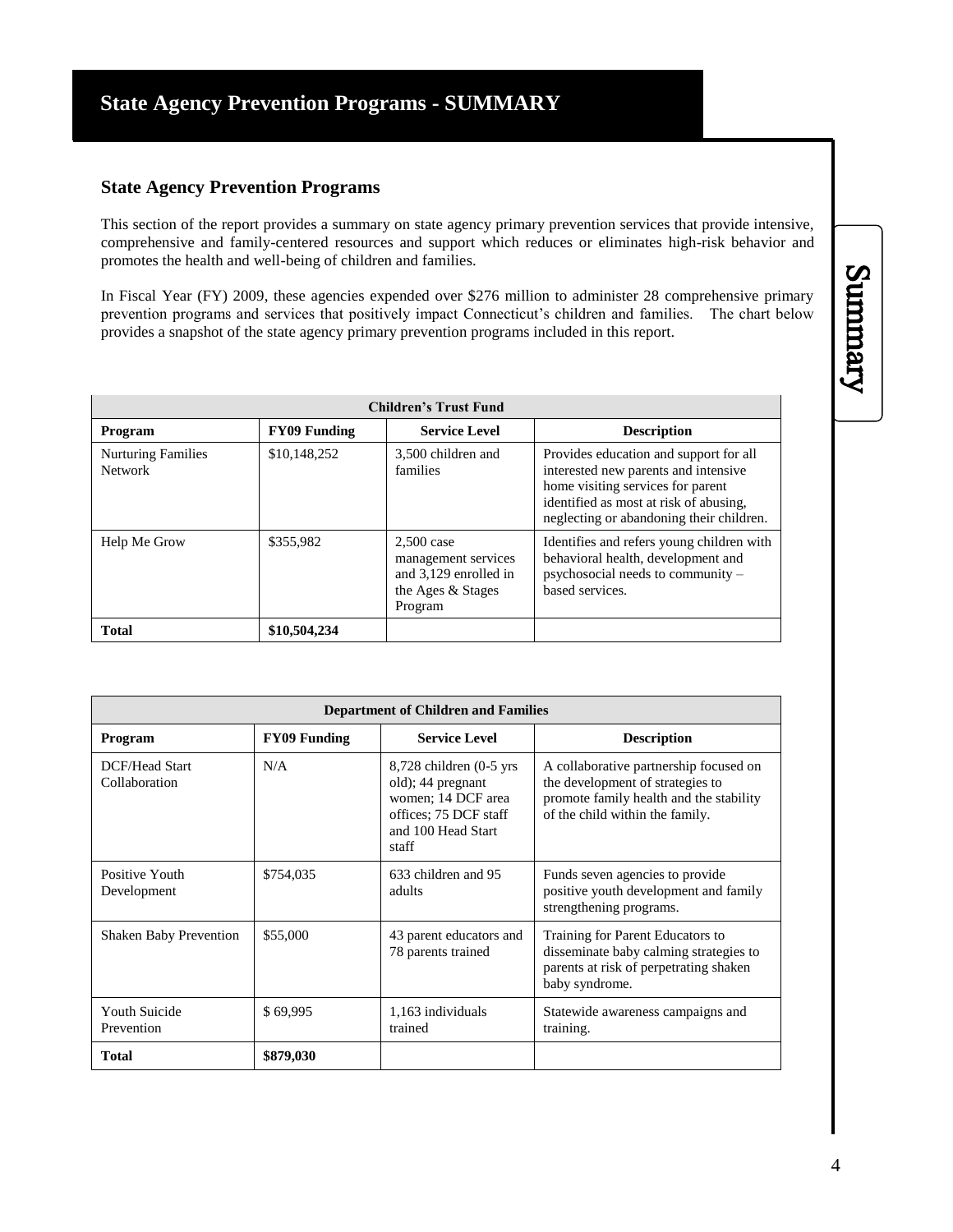| <b>Department of Developmental Services</b> |              |                                                                                                                        |                                                                                                                                      |  |  |
|---------------------------------------------|--------------|------------------------------------------------------------------------------------------------------------------------|--------------------------------------------------------------------------------------------------------------------------------------|--|--|
| <b>FY09 Funding</b><br>Program              |              | <b>Service Level</b>                                                                                                   | <b>Description</b>                                                                                                                   |  |  |
| Birth to Three                              | \$47,645,943 | 9,671 children and<br>families                                                                                         | Early intervention services to all infants<br>and toddlers who have developmental<br>delays or disabilities.                         |  |  |
| <b>Family Support Services</b>              | \$3,368,157  | 1.203 individuals and<br>children-Respite Care<br>and 1,189 individuals<br>statewide-Family<br><b>Support Services</b> | Services, resources and other forms of<br>assistance to help families raise their<br>children who have intellectual<br>disabilities. |  |  |
| <b>Total</b><br>\$51,014,100                |              |                                                                                                                        |                                                                                                                                      |  |  |

| <b>Department of Education</b>                         |              |                         |                                                                                                       |  |  |
|--------------------------------------------------------|--------------|-------------------------|-------------------------------------------------------------------------------------------------------|--|--|
| <b>Service Level</b><br><b>FY09 Funding</b><br>Program |              |                         | <b>Description</b>                                                                                    |  |  |
| Even Start Family<br>Literacy Program                  | \$472.241    | 131 Even Start families | Intensive family literacy services to<br>low-income parents and children.                             |  |  |
| Early Childhood<br>Program (School<br>Readiness)       | \$79,400,000 | 10,583 children         | Expands and enhance access to and<br>availability of school readiness and<br>child-day care programs. |  |  |
| <b>Total</b>                                           | \$79,872,241 |                         |                                                                                                       |  |  |

| <b>Department of Mental Health and Addiction Services</b>                |                                                                   |                                                                        |                                                                                                                                                    |  |  |
|--------------------------------------------------------------------------|-------------------------------------------------------------------|------------------------------------------------------------------------|----------------------------------------------------------------------------------------------------------------------------------------------------|--|--|
| Program                                                                  | <b>Service Level</b><br><b>FY09 Funding</b><br><b>Description</b> |                                                                        |                                                                                                                                                    |  |  |
| <b>Best Practices Initiative</b>                                         | \$2,034,178                                                       | N/A                                                                    | Positive youth development programs<br>including academic support, peer<br>leaders, mentors, family development<br>and parenting skills.           |  |  |
| <b>Local Prevention Council</b><br>Programs                              | \$543,120                                                         | 59,372 children, adults,<br>family and<br>professionals                | Alcohol, tobacco, and other drug abuse<br>prevention initiatives at the local level.                                                               |  |  |
| <b>Strategic Prevention</b><br>Framework State<br><b>Incentive Grant</b> | \$2,350,965                                                       | 172,651 children,<br>family, community<br>members and<br>professionals | Developing a comprehensive strategy<br>for delivering and implementing<br>effective substance abuse prevention<br>services.                        |  |  |
| Youth Suicide<br><b>Prevention Initiative</b>                            | \$400,000                                                         | 5,093 students, adults<br>and professionals                            | Youth suicide prevention and early<br>intervention strategies.                                                                                     |  |  |
| Regional Action<br>Councils                                              | \$1,532,698                                                       | 242,574 children,<br>family, community<br>members and<br>professionals | Community awareness, education,<br>prevention, intervention, treatment and<br>aftercare for substance abuse.                                       |  |  |
| Statewide Service<br>Delivery Agents                                     | \$1,976,849                                                       | 18,146 children, family,<br>community members<br>and professionals     | Supports prevention efforts locally and<br>statewide by building the capacity of<br>individuals and communities to deliver<br>prevention services. |  |  |
| Tobacco Regulation &<br>Compliance                                       | \$647,967                                                         | 2,368 retail inspections<br>and 772 children and<br>adults             | Enforcement and strategies to reduce<br>underage tobacco use.                                                                                      |  |  |
| <b>Total</b>                                                             | \$9,485,777                                                       |                                                                        |                                                                                                                                                    |  |  |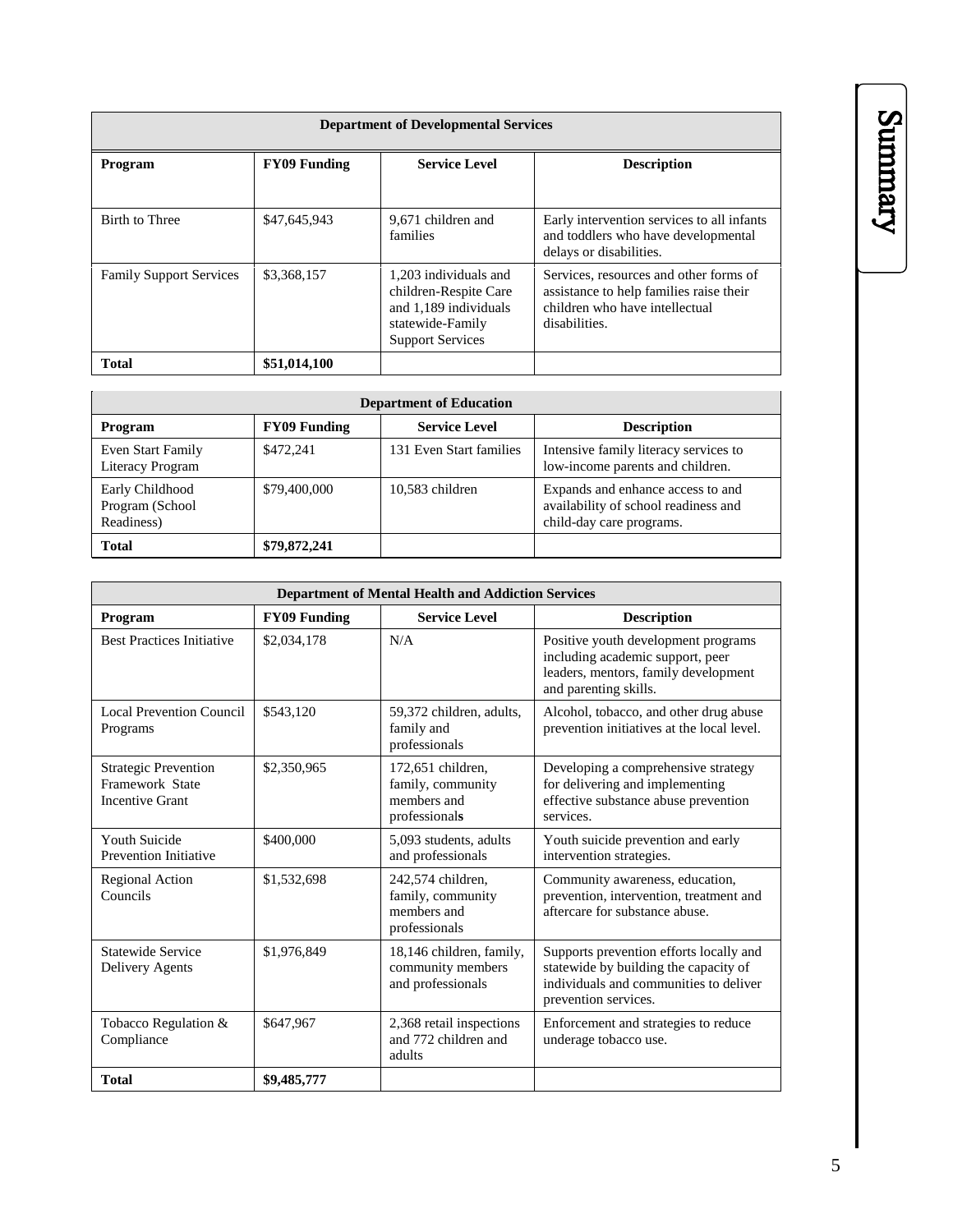| <b>Department of Public Health</b>                               |                          |                                                                                                |                                                                                                                                                                                                                                                                                                                        |  |  |  |
|------------------------------------------------------------------|--------------------------|------------------------------------------------------------------------------------------------|------------------------------------------------------------------------------------------------------------------------------------------------------------------------------------------------------------------------------------------------------------------------------------------------------------------------|--|--|--|
| Program                                                          | <b>FY09 Funding</b>      | <b>Service Level</b>                                                                           | <b>Description</b>                                                                                                                                                                                                                                                                                                     |  |  |  |
| Asthma Program: Easy<br><b>Breathing</b>                         | \$1,000,000              | 10.304 children                                                                                | Statewide training of pediatric providers on<br>determining whether a child has asthma,<br>asthma severity, proper therapy, and<br>developing treatment plans.                                                                                                                                                         |  |  |  |
| Child Day Care<br>Licensing                                      | \$1,934,957              | 114,151 Licensed<br>Capacity                                                                   | Regulates child day care programs through<br>technical assistance, application processing,<br>facility monitoring, complaint investigation,<br>and enforcement activities.                                                                                                                                             |  |  |  |
| <b>Community Health</b><br>Centers                               | \$7,552,912              | 219,912 clients                                                                                | Provides comprehensive, community-based,<br>primary and preventive health care.                                                                                                                                                                                                                                        |  |  |  |
| <b>Family Planning</b>                                           | \$1,063,048              | 39,473 participants                                                                            | Provides preventive and primary reproductive<br>health care through health care services,<br>information, and education to the uninsured or<br>underserved.                                                                                                                                                            |  |  |  |
| <b>Immunization Program</b>                                      | \$44,830,209             | 69.8% of the state's<br>children aged 2                                                        | Prevent disease, disability and death from<br>vaccine preventable diseases in infants,<br>children adolescents and adults.                                                                                                                                                                                             |  |  |  |
| Injury Prevention -<br>Unintentional Childhood                   | \$40,00                  | 266 parents/caregivers<br>and 301 children                                                     | Technical assistance and resources to<br>providers and community agencies on injury<br>prevention issues.                                                                                                                                                                                                              |  |  |  |
| <b>Injury Prevention</b><br><b>Intentional Youth</b><br>Violence | \$45,188                 | 11,887 youth                                                                                   | Raises awareness, increase knowledge and<br>changes manageable behaviors.                                                                                                                                                                                                                                              |  |  |  |
| Lead Poisoning<br>Prevention and Control                         | $\overline{\phantom{a}}$ | 270,187 children                                                                               | Education, outreach, and screening e targeted<br>toward urban settings.                                                                                                                                                                                                                                                |  |  |  |
| Newborn Laboratory<br>Screening and Tracking                     | \$1,113,407              | 42,411 infants screened                                                                        | Screening for inborn genetic disorders which<br>have the potential for severe health<br>consequences.                                                                                                                                                                                                                  |  |  |  |
| Nutrition, Physical,<br>Activity and Obesity                     | \$2,032,657              | 112,000 children and<br>families                                                               | Develops school readiness teachers' capability<br>and motivation to provide nutrition and<br>physical activity experiences, increases young<br>children's exposure to healthy foods and<br>physical activity; and builds teachers' and<br>parents' capability to create and maintain<br>healthy mealtime environments. |  |  |  |
| Oral Health-Home by<br>One                                       | \$247,448                | 25,000 children                                                                                | Provides training and education of physicians,<br>dental professionals, WIC staff, early<br>childhood providers and parents to support<br>age one dental visits for at-risk children.                                                                                                                                  |  |  |  |
| Rape Crisis and<br><b>Prevention Services</b>                    | \$1,014,729              | 30,416 children, youth,<br>adolescents, patients,<br>clients, primary and<br>secondary victims | Makes available to sexual assault victims and<br>their families free and confidential services<br>such as crisis intervention, support and<br>advocacy, survivor groups, 24-hour hotline,<br>and emergency transportation.                                                                                             |  |  |  |
| <b>Tobacco Use Prevention</b><br>and Control                     | \$1,702,260              | 2,285 individuals                                                                              | Provides local cessation and prevention<br>programs.                                                                                                                                                                                                                                                                   |  |  |  |
| Women, Infant and<br>Children                                    | \$51,280,930             | 46,641 children and<br>13,209 women                                                            | Provides nutrition and breastfeeding<br>education, supplemental food, and referrals for<br>health and social services to eligible women,<br>infants and children.                                                                                                                                                      |  |  |  |
| <b>Total</b>                                                     | \$113,857,745            |                                                                                                |                                                                                                                                                                                                                                                                                                                        |  |  |  |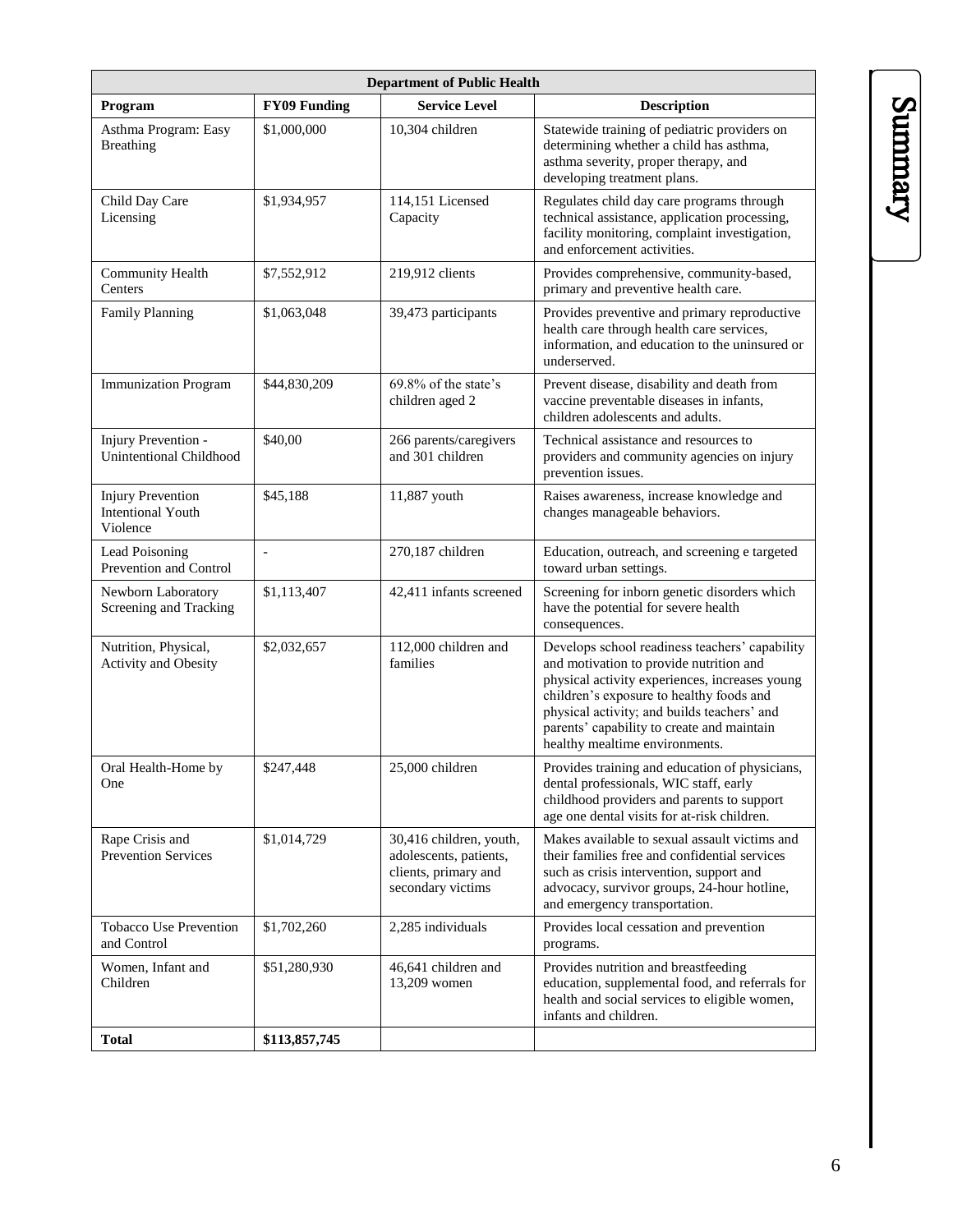| <b>Department of Social Services</b>                                              |                     |                                                         |                                                                                                                                                                                                                                                                                                       |  |  |
|-----------------------------------------------------------------------------------|---------------------|---------------------------------------------------------|-------------------------------------------------------------------------------------------------------------------------------------------------------------------------------------------------------------------------------------------------------------------------------------------------------|--|--|
| Program                                                                           | <b>FY09 Funding</b> | <b>Service Level</b>                                    | <b>Description</b>                                                                                                                                                                                                                                                                                    |  |  |
| <b>Family Planning</b>                                                            | \$1,090,074         | 15,000 residents                                        | Comprehensive reproductive health care<br>to low-income -income eligible<br>residents.                                                                                                                                                                                                                |  |  |
| Employment and<br><b>Training Reimbursement</b><br>Program for SNAP<br>Recipients | \$229,153           | 400 participants                                        | Development of local collaboratives to<br>provide comprehensive employment and<br>training programs for SNAP recipients.                                                                                                                                                                              |  |  |
| <b>Emergency Shelter for</b><br>Victims of Domestic<br>Violence                   | \$3,569,771         | 875 Women; 773<br>children $(0-12)$ and 94<br>teenagers | Provides emergency shelter and host<br>homes, 24-hour hotline, shelter-based<br>programs that address the health and<br>safety needs of victims, and programs<br>and services for child witnesses that<br>help to reduce the likelihood of<br>intergenerational transmission of<br>domestic violence. |  |  |
| Fatherhood Initiative                                                             | \$250,000           | 204 fathers                                             | Improves fathers' ability to be fully and<br>positively involved in all aspects of their<br>children's lives by providing<br>preparation for employment, job search<br>assistance and referrals, life skills<br>training, case management, and parent<br>skills education.                            |  |  |
| <b>Promoting Responsible</b><br>Fatherhood                                        | \$1,000,000         | 1,502 fathers and<br>mothers and 59 couples             | Services include enhanced prevention<br>and intervention strategies that promote<br>healthy marriage, responsible parenting,<br>and economic stability.                                                                                                                                               |  |  |
| Teen Pregnancy<br>Prevention                                                      | \$2,427,547         | 799 youth                                               | Provides information and enrichment<br>activities to youth between ages 11 and<br>17 who are at risk for teen pregnancy.                                                                                                                                                                              |  |  |
| <b>Total</b>                                                                      | \$8,566,545         |                                                         |                                                                                                                                                                                                                                                                                                       |  |  |

| <b>Office of Policy and Management</b>        |                     |                                   |                                                                                                                                                                            |  |  |
|-----------------------------------------------|---------------------|-----------------------------------|----------------------------------------------------------------------------------------------------------------------------------------------------------------------------|--|--|
| <b>Program</b>                                | <b>FY09 Funding</b> | <b>Service Level</b>              | <b>Description</b>                                                                                                                                                         |  |  |
| Title V Delinquency<br>Prevention             | \$78,252            | 93 youth $(10-18$ years<br>old)   | Provides grants to cities and towns for<br>delinquency prevention and early<br>intervention projects.                                                                      |  |  |
| Governor's Urban Youth<br>Violence Prevention | \$1,500,000         | 1,235 youth (12-18)<br>years old) | Provides grants to municipalities and<br>nonprofits that serve youth in urban<br>neighborhoods who are at-risk of<br>exposure to or involvement with violent<br>behaviors. |  |  |
| <b>Total</b>                                  | \$1,578,252         |                                   |                                                                                                                                                                            |  |  |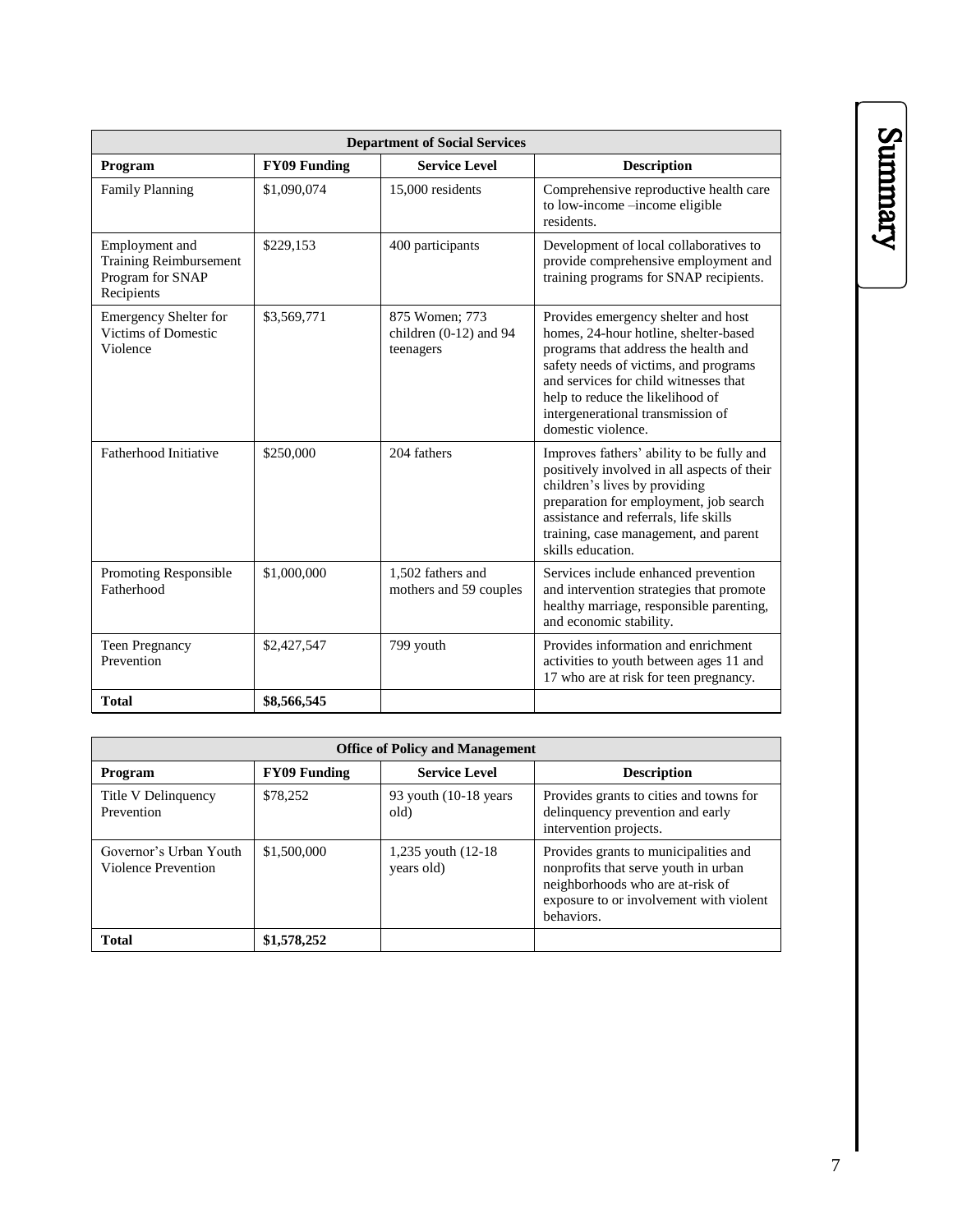### **The Children's Trust Fund Report \*Merged with the Department of Social Services**

- **Nurturing Families Network**
- **Help Me Grow**

**Long-Term Agency Goals:** The goal of the Children's Trust Fund is to prevent child abuse and neglect and to ensure the positive development of children. The funds appropriated to the Children's Trust Fund are used to support community efforts that assist families. The community programs are designed to engage families before a crisis occurs to actually keep abuse and neglect from happening. This strategy is working. The programs supported by the Children's Trust Fund are making a difference in the lives of children and their parents while reducing the number of families that enter the state child welfare system.

**Strategies:** To achieve its goal the Trust Fund:

- Conducts research to better understand and assess areas of risk for child abuse and neglect, finds the most effective ways to assist families, and develops strategies for improving the skills of service providers.
- Funds broad-based prevention efforts in communities that have been shown to address known risk factors for child abuse and neglect, including poverty, substance abuse, domestic violence, and social isolation.
- Funds programs that include a strong focus on matters that effect the well being of children including improving parent-child bonding and interaction, parenting skills and family relationships, healthy living and health care access, and developmental monitoring.
- Offers a range of program services to meet the needs of all families.
- Trains human services staff in prevention approaches and strategies to engage and assist culturally diverse and vulnerable families.
- Supports a network of agencies that work together to support families around their multiple needs.
- Increases public awareness and participation in efforts to prevent child abuse and neglect.

#### **Performance-Based Outcomes:**

Reduced rate and severity of child abuse and neglect.

- Improved parent –child interaction and parenting  $\bullet$ skills.
- Connection to health care providers, high immunization rates.
- Gains in household stability, education, employment.
- Less financial hardship and access to more resources.
- Enhanced family relationship and parent wellbeing.
- Increases in developmental monitoring and access to services.
- Enhanced child well being over time.  $\bullet$

**Measure of Effectiveness:** Several studies conducted at the University of Hartford's Center for Social Research show that programs supported by the Trust Fund are successfully providing support and assistance to high-risk families. The studies show that these programs are reducing the incidence and severity of child abuse and neglect and are helping parents to take hold of their responsibilities and to become better caregivers. Highlights of this research follows:

- The incidence and severity of child abuse and neglect in the high-risk families served by the Trust Fund is much less than expected.
- The evaluation on its Nurturing Families Network (NFN) shows the incidence of abuse and neglect to be well below that of high-risk families not participating in this type of program; 4% compared to 22%.
- The immunization rate for two-year old children whose families are involved in the program is 93% compared to 73% for two years olds with similar demographic background on Medicaid.
- A significant percentage of the parents are completing high school, becoming employed and moving out of financial hardship.
- The percentage of mothers establishing independent households increased from 53% to 93% in the second year of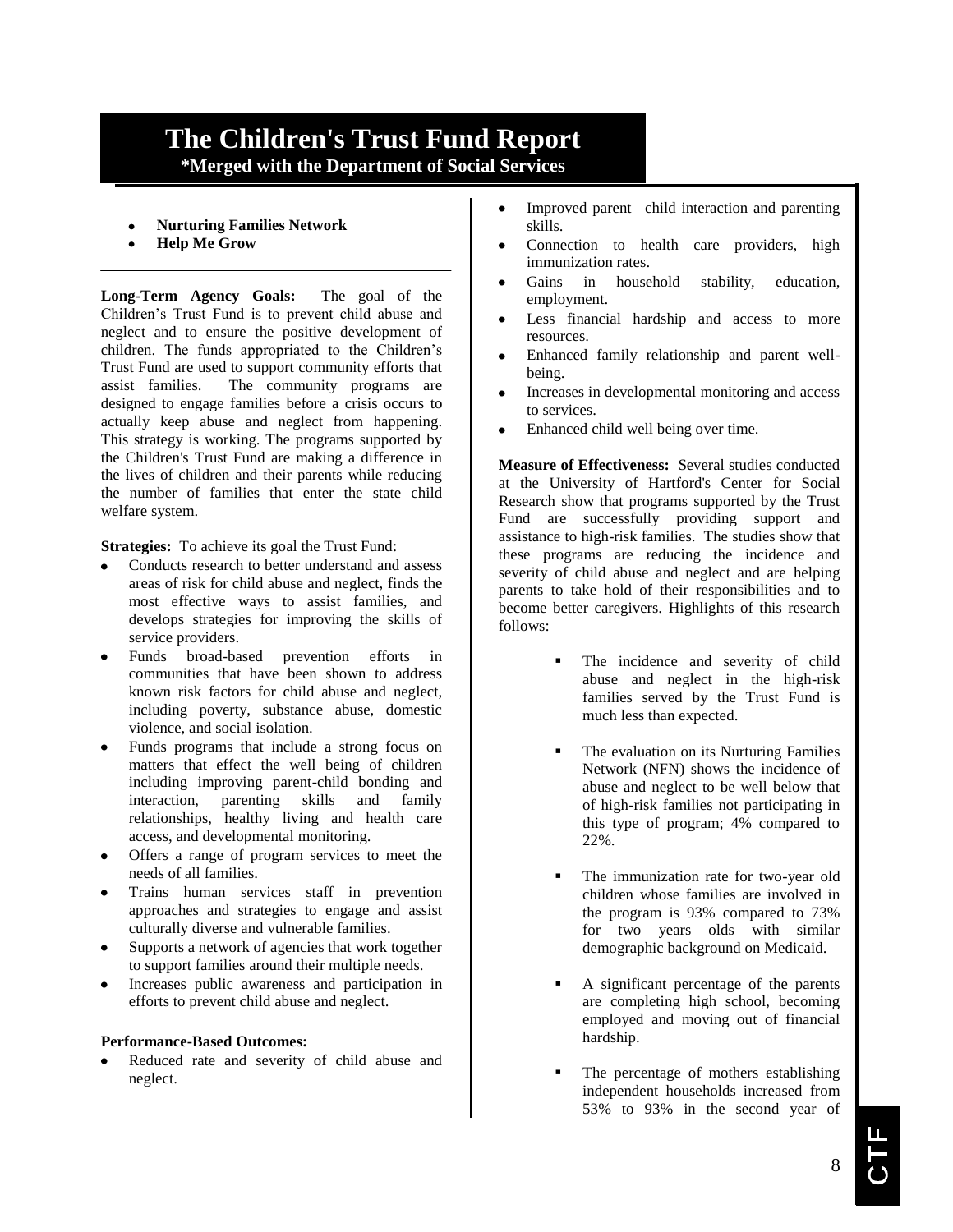program involvement. This is a significant outcome, likely to ensure the future safety of children, given the high number of mothers who were living in abusive or violent or potentially violent households at the start of their program involvement.

 Families are also improving parent-child relationships as well as parenting capacity, attitudes and behavior.

Other research on home visiting shows that the early intervention reduces rates of tobacco and alcohol use, episodes of running away, behavioral problems, arrests, convictions, and sexual promiscuity among teenagers whose families had been reached in this way.

Research on other Trust Fund efforts have found that health care providers have increased their use of developmental surveillance and referrals of at risk youth following training.

**Performance-Based Accountability:** A continuous quality improvement team has been established to review practice guidelines, training needs and program protocols for the larger Trust Fund programs. The policies are written into a manual that guides program implementation efforts at each site. The Trust Fund staff monitors the sites compliance and effectiveness in implementing the program in accordance with these policies.

The Trust Fund staff works with each contractor to develop an Individualized Program Plan each year. The plan identifies areas in need of attention or improvement and strategies for achieving the identified goal. The sites are responsible for reporting on their progress implementing the plan and the results of their efforts.

**Methods:** The Trust Fund uses intensive home visiting, developmental surveillance and early identification of developmental delays and behavioral problems, and parent engagement to reduce racial and economic disparity. Methods include:

#### **Intensive multi-focused home visiting:**

Several studies have found that home visiting services reduce disparities in child performances and outcomes by race and income level.

One study, conducted by the Missouri Department of Elementary and Secondary Education, found that children enrolled in preschool whose families

participated in a home visiting program scored significantly higher on all measures of intelligence, achievement, and language ability than children in the comparison group whose families did not receive home visiting services.

The parents who participated in the home visiting program were mostly young, poor, undereducated, single heads of household. Their children shattered the conventional wisdom that they would perform poorly in school. The children did as well as the national norm for children their age with roughly 15% exceeding the national norm. The children out performed a comparison group of children from wealthier and more stable families not considered at risk for poor outcomes (study available upon request).

#### **How does Help Me Grow reduce disparities by race, income level and gender…?**

The National Research Council's report Neurons to Neighborhoods (Shonkoff and Phillips, 2000) and RAND's analysis of early childhood interventions, Investing in Children, (Karoly et al, 1998) indicate that high quality early intervention programs can have very positive results for those children receiving services. These included increases in short and long term academic achievement, reduction in grade retention rates, and reductions in special education referrals and reduction in teenage pregnancy.

The Help Me Grow program offers universal access to anyone in Connecticut who has concerns about their child's learning, behavior or development. Thousands of families have been connected to critical early intervention programs. Help Me Grow provides training to child health providers on developmental screening and connection to services. The Help Me Grow staff has visited over 50% of Connecticut's pediatric and family practices. Based on this research project funded through the Commonwealth Fund, referrals for early intervention have doubled. In addition, Connecticut is the only state that provides universal access to an on-going child development monitoring system called *Ages & Stages.* Anyone in the state can access this free service.

**Other:** Child abuse and neglect is at the root of many of the problems children face. Children who are abused or neglected are at high risk for developmental and behavioral problems, health issues, learning disabilities and cognitive delays.

Abused or neglected children are more likely to become involved with the child protection and juvenile justice systems and to become involved with the departments of Social Services, Corrections and Mental Health as adults.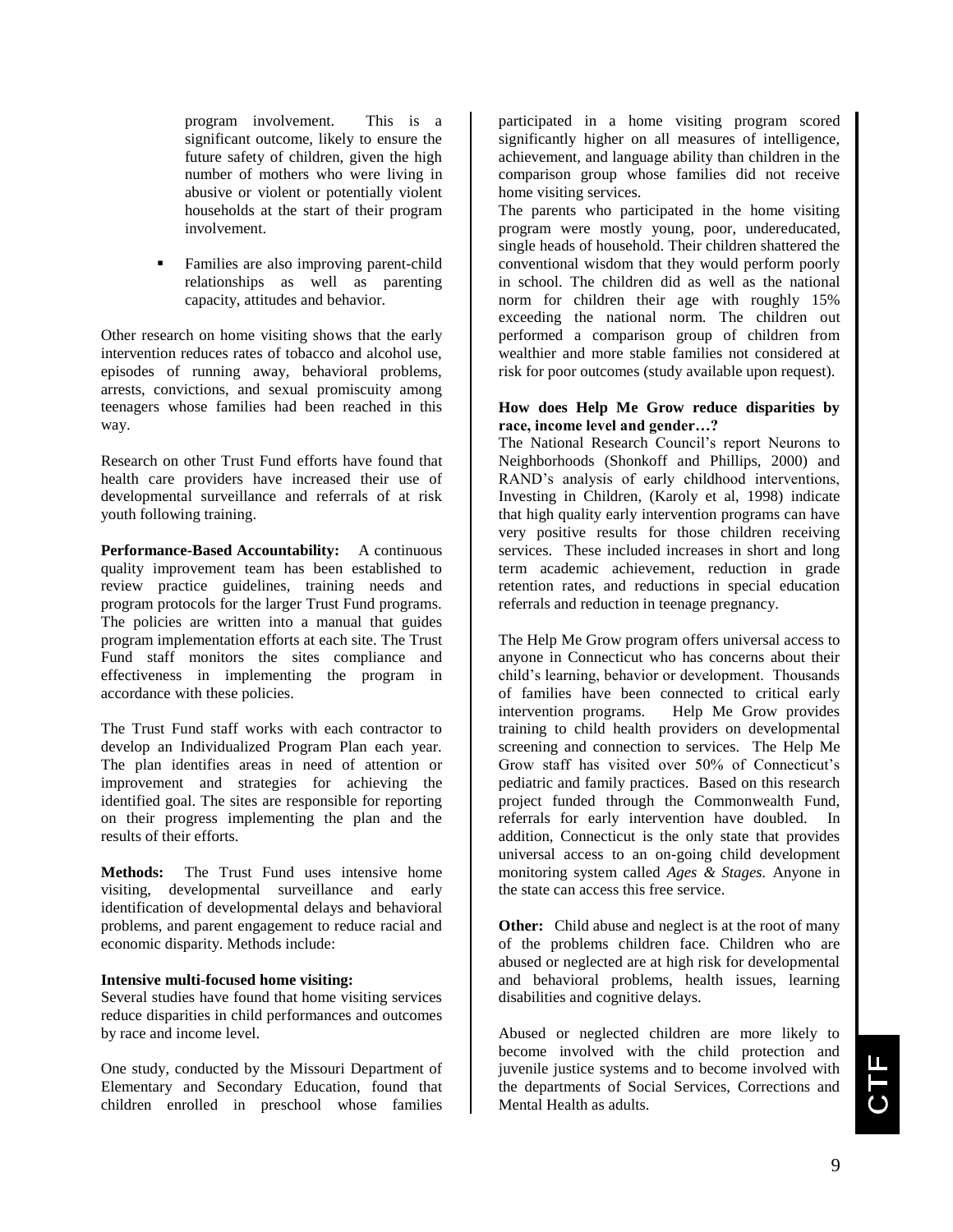Children fare best when they are nurtured by parents who provide for their needs and help through difficult times growing up. And yet we find that most of the families who participate in Trust Fund programs are ripe for a crisis. More than half of the parents served were abused themselves as children, most are poor and have a limited education and more than half are teenagers – who are just growing up themselves.

As a result, many of the mothers are having difficulty bonding with their babies and meeting the needs of their infants. In Connecticut there are thousands more families who struggle with the demands of parenting and who are in the high range for abuse potential. It is critical that families are reached before a crisis occurs. Child abuse and neglect must be prevented.

Research demonstrates that the strategies employed by the Children's Trust Fund can help more families and more children have a better life. By preventing child abuse and neglect we have a better chance of keeping children safe in their homes, able to perform well in school and have a productive future.

**NURTURING FAMILIES NETWORK (NFN):** This program operates out of twenty-nine birthing hospitals in the state and in 10 community centers in the city of Hartford and 8 centers in New Haven. NFN provides education and support for all interested new parents and intensive home visiting services for parents identified as most at risk. The NFN reaches more than 4,000 first time families each year and has offered home visiting services to approximately 4,589 vulnerable families at risk of abusing, neglecting or abandoning their children. The program is expanding to eight neighborhood service areas in the City of New Haven and is expecting to reach an additional 250 vulnerable families through its home visiting services. The home visitors become involved during the mother's pregnancy and continue working with the family, on average, for nineteen months. The home visitors teach child development and help the family to bond with and take hold of their responsibility to their child. Seventy percent (70%) of the time fathers are involved. Home visitors support the parent to finish school, to secure a job, and to find and utilize the services of a pediatrician. They connect families to WIC, and to counselors and others in the community who can help. The Network also offers intensive group support to parents and extended family members. The program teaches the family appropriate expectations for their children and fosters empathetic understanding and strategies for enhancing the well being of children. Approximately 600 families have participated in the Nurturing Program each year.

**Number of served**: 3,500 children and families were served during 2008 – 2009.

**Program Cost: FY 2008 – 2009** -\$10,148,252

**Program Performance-Based Standards:** Rate of abuse or neglect; risk of child abuse and neglect; improvements in education and employment; positive change in parenting stress; and positive change in parenting attitudes and expectations of children.

**Program Performance-Based Outcomes:** 1.3% of families substantiated for abuse or neglect; statistically significant gains on CAPI score (instrument to measure improvement); statistically significant gains in education and employment; statistically significant positive change on the Parenting Stress Index and the AAPI - 2 - standardized instruments to measure these changes.

**Performance-Based Vendor Accountability:** A continuous quality improvement team has been established to review practice guidelines, training needs and program protocols for the larger Trust Fund programs. The policies are written into a manual that guides program implementation efforts at each site. The Trust Fund staff monitors the sites compliance and effectiveness in implementing the program in accordance with these policies.

The Trust Fund staff works with each contractor to develop an Individualized Program Plan each year. The plan identifies areas in need of attention or improvement and strategies for achieving the identified goal. The sites are responsible for reporting on their progress implementing the plan and the results of their efforts.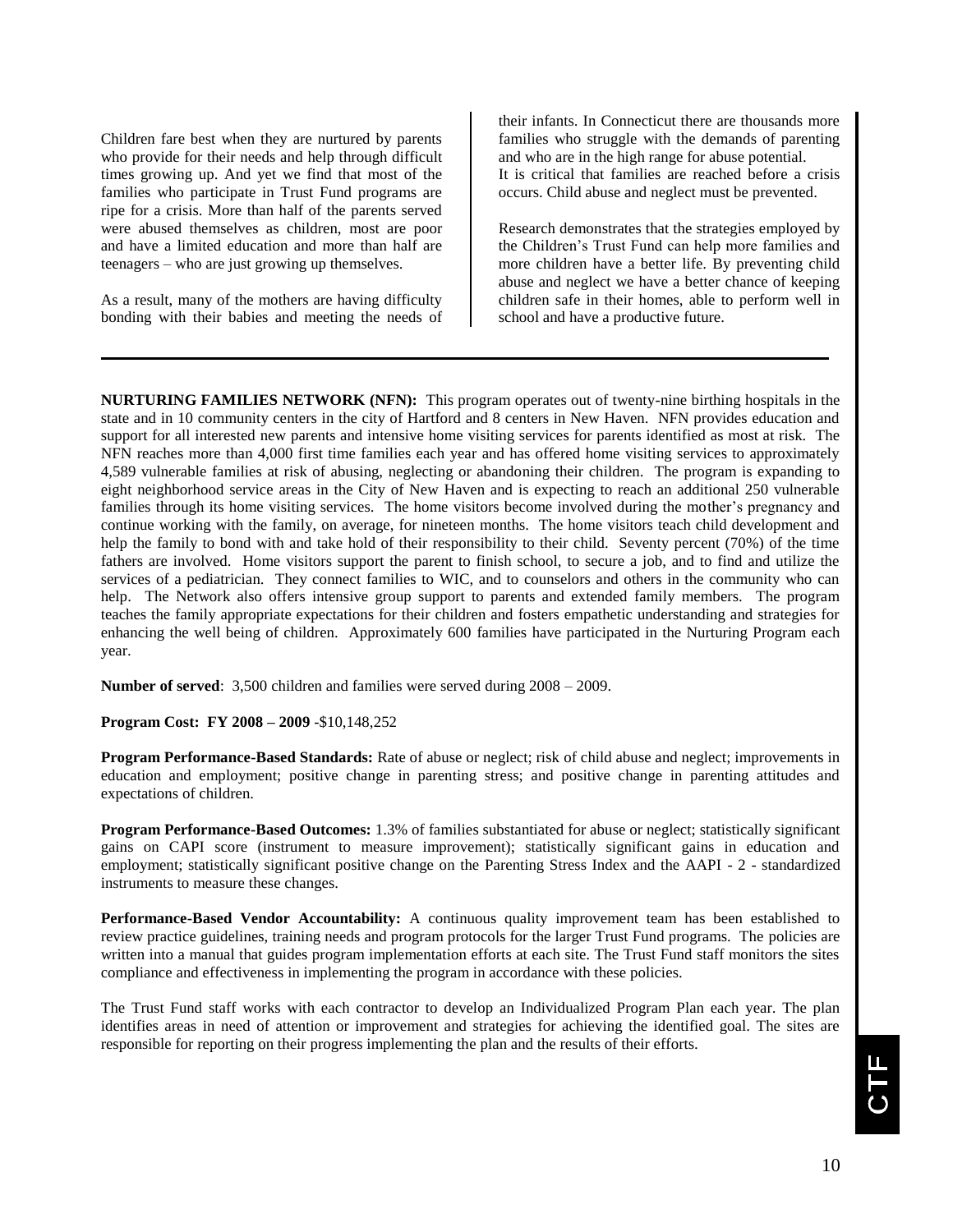The Nurturing Families Network Program is required to participate in extensive evaluation of services including process and outcome measures; and required to participate in extensive evaluation of services including process and outcome measures required to participate in extensive evaluation of services including process and outcome measures.

**HELP ME GROW:** The Help Me Grow Program is a prevention initiative that identifies and refers young children with behavioral health, development and psychosocial needs to community-based services. The program bridges the gap between children with early signs of developmental problems and the services designed to address them. The program also offers an *Ages and Stages* child development tracking system for interested parents of children ages 4 months to 5 years. The program serves children who may not be eligible for the state's Birth to Three or preschool special education programs, yet are still at risk for developmental problems.

**Number served:** 2,500 case management services and 3,129 enrolled in the Ages & Stages Program.

#### **Program Cost: FY 2008 - 2009 \$**355,982

**Program Performance Standards:** Increases in identification of emerging problems; successful placement for services; and ongoing monitoring.

**Program Performance-Based Outcomes:** Fourteen percent (14%) increase in 2008 for pediatric referrals; 82% of families were placed into appropriate services; 16% were pending at the time the report was published and a 224% increase in the number of families tracking their child developments.

**Performance-Based Vendor Accountability**: A continuous quality improvement team has been established to review practice guidelines, training needs and program protocols for the larger Trust Fund programs. The policies are written into a manual that guides program implementation efforts at each site. The Trust Fund staff monitors the sites compliance and effectiveness in implementing the program in accordance with these policies.

The Trust Fund staff works with each contractor to develop an Individualized Program Plan each year. The plan identifies areas in need of attention or improvement and strategies for achieving the identified goal. The sites are responsible for reporting on their progress implementing the plan and the results of their efforts.

The Help Me Grow Program is required to participate in extensive evaluation of services including process and outcome measures.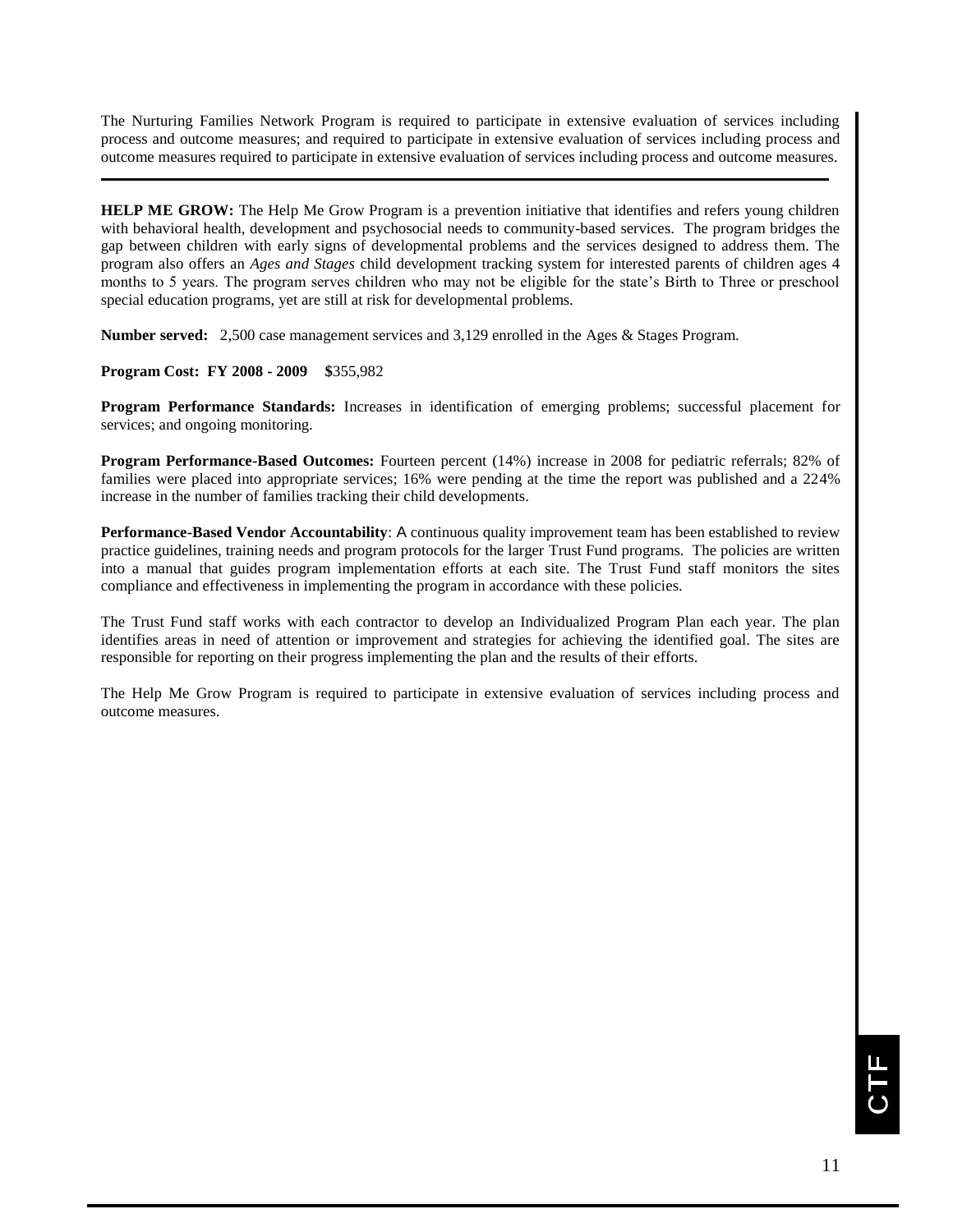- **DCF/Head Start Collaboration**
- **Positive Youth and Family Strengthening Development Initiative**
- **Shaken Baby Prevention**
- **Youth Suicide Prevention**

**Long-Term Agency Goals:** The Department of Children & Families applies a generalized knowledge of prevention in the design and implementation of all its prevention programs and activities. The programs use existing data and national research as the foundation for designing and implementing appropriate evidence-based programs and practices. Similar to other state and federal agencies, risk and protective factors play an important role in the Department's planning process. For example, the federal Children's Bureau has outlined five protective factors that may diminish the likelihood of maltreatment: nurturing and attachment between family members; knowledge of parenting and child development; parental emotional resilience; social connections for parents; and concrete supports such as food, clothing, housing, transportation, and services. The theory is that parents and caregivers who better understand how to care for their children, have access to more and better resources and feel safe and connected to their community will thrive and be less likely to abuse or neglect their children. The four programs described here have been shown through research and evaluation to be effective at addressing at least one of these important factors. Knowing that prevention resources are limited, the Department works diligently to collaborate with other state and community based agencies as well as internally to maximize existing prevention dollars. All of the programs listed are examples of collaborations and partnerships.

#### **Goals**:

- Prevention/Less Need for DCF Services
- Children to Remain Safely at Home
- Achieve More Timely Permanency
- Improved Child Well-Being
- Transitioning Youth Better Prepared for Adulthood

**Strategies:** Meeting the desired outcomes is best achieved through building agency and local capacity, public awareness, programs and services, and integrating prevention principles, strategies and resources throughout the department.

**Performance-based Outcomes:** The Department is working diligently to meet the Exit Outcomes for its Consent Decree. Therefore, the following outcomes are aimed at meeting these court defined measures. A complete list of Outcome Measures can be found at [http://www.ct.gov/dcf/LIB/dcf/positive\\_outcomes/pdf/](http://www.ct.gov/dcf/LIB/dcf/positive_outcomes/pdf/Two_Page_Summary_Outcomes_1_22.pdf) [Two\\_Page\\_Summary\\_Outcomes\\_1\\_22.pdf](http://www.ct.gov/dcf/LIB/dcf/positive_outcomes/pdf/Two_Page_Summary_Outcomes_1_22.pdf)

- **1. Prevention/Less Need for DCF Services**
	- Fewer investigations
	- Fewer open cases
	- Fewer delinquency petitions
	- Fewer Families with Service Needs (FWSN) petitions
	- Increase numbers of families receiving appropriate and effective services
	- Fewer re-entries into child welfare system
- **2. Children to Remain Safely at Home**
	- Fewer removals from home
	- Fewer re-entries into care
	- Fewer delinquency commitments
	- Lower recidivism
	- Fewer disrupted adoptions  $\bullet$
	- Fewer FWSN commitments
- **3. Achieve More Timely Permanency**
	- Fewer youth aging out with  $\bullet$ APPLA goal
	- Reduce average Length of Stay (LOS) for reunification & Meet Outcome Measure (OM) 7 re: Reunification
	- Reduce average LOS for Transfer of Guardianship (T Of G) & Meet OM 9 re: T/G
	- Reduce average LOS for adoption & Meet OM 8 re: Adoption

#### **4. Improved Child Well-Being**

- Fewer school changes
- Improved school achievement
- Fewer placement changes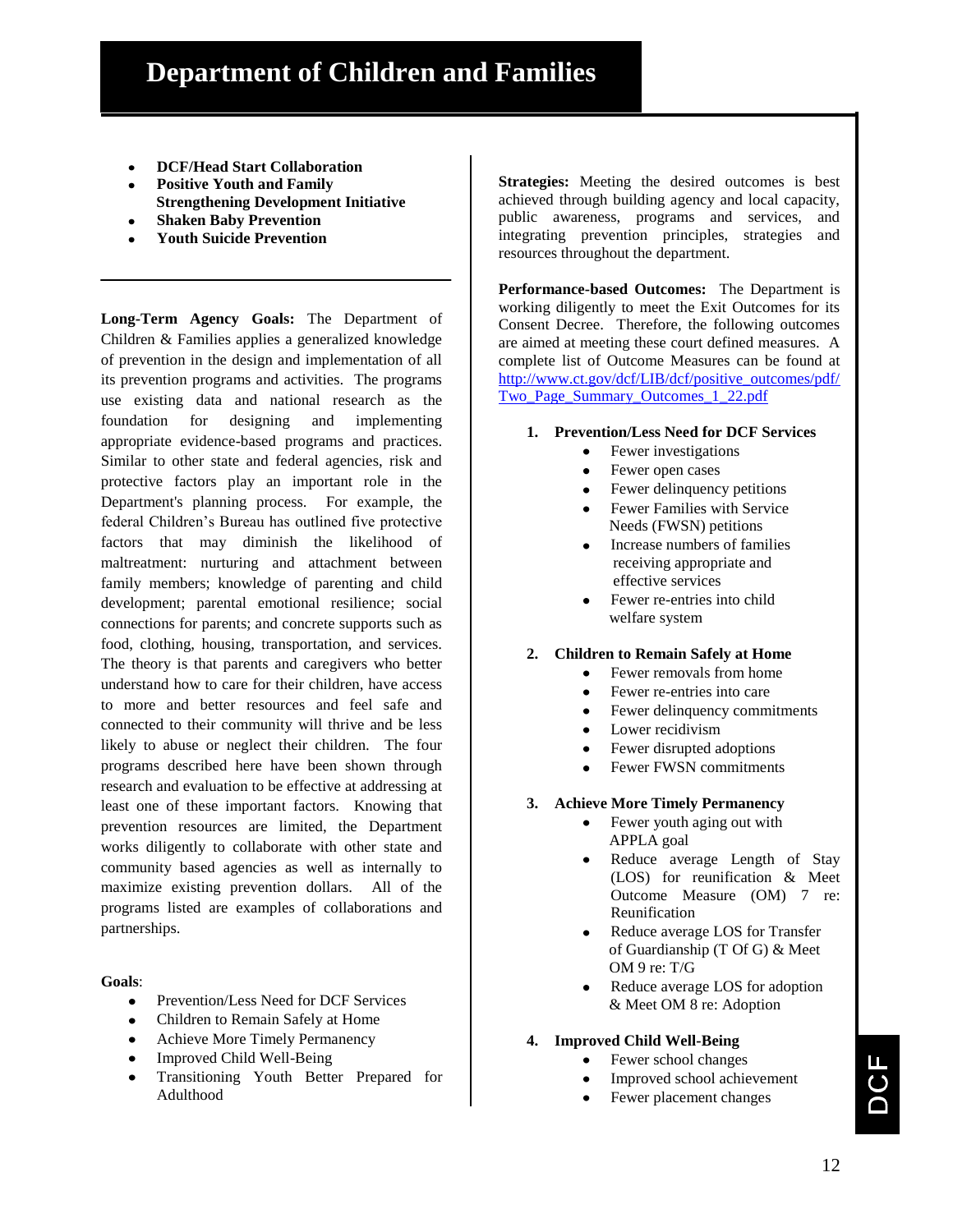- Meet OM 14 re: Placements within License Capacity
- Increase of placement with siblings
- Meet OM 6 re: Child maltreatment in Out of Home (OOH) care
- Increase percentage of children placed with relatives
- Timely medical/dental care
- Lower percentage of children in congregate care
- Reduction of children on discharge delay
- Improved performance on OM 15 re: Needs Met
- **5. Transitioning Youth Better Prepared for Adulthood**
	- Increased percentage with  $\bullet$ family/adult connection
	- Increased percentage of high school graduates
	- Increased percentage engaged in treatment if needed
	- Increased percentage with financial literacy
	- Increase percentage with sustainable housing
	- Meet OM 20 re: Discharge
	- Meet OM 21 re: Discharge to DMHAS/DDS

**Measure of Effectiveness:** The findings thus far indicate that programs targeting and strengthening families have been the most effective. In addition, national research tells us that the earlier interventions are introduced in children's lives the greater the chance for positive results now and later in life.

**Methods:** The Department's workforce reflects the populations it serves. Through outside funding DCF implemented a program called, The Breakthrough Series, in Waterbury which looked at the issue of over representation of minorities in the child welfare system. The lessons learned from this effort as well as through programs such as Better Together which engage families in our work inform the Department's ongoing efforts to address this issue. In addition, DCF requires that all contractors administer, manage and deliver a culturally responsive and competent program with specifics clearly articulated in every contract.

**Other:** Building local and agency capacity is done primarily through training. Since 2005, thousands have been trained in a variety of workshops and conferences on youth substance abuse, depression, suicide prevention, Strengthening Families 10 -14 (a nationally recognized evidence-based curriculum), working with parents with cognitive limitations and shaken baby prevention.

Public awareness is basically the belief that knowledge is power. Getting important and timely information to families, providers and DCF personnel requires constant contacts. To this end, thousands of letters and brochures are mailed annually to schools, superintendents, police, youth service bureaus, and DCF Area Offices and information is regularly distributed electronically through the Prevention list serve. The new CT Parenting website <http://www.ctparenting.com/> offers parents and other individuals a place on the internet for a wealth of information on a multitude of topics for parents and caregivers. Launched in 2008, this website now sees over a thousand unique individual website visits every week.

Programs and services are designed to strengthen children and families and the communities in which they live. The Positive Youth Development / Family Strengthening Initiative has served over two thousand youth and adults since 2005, resulting in improved communications between youth and parents and improved life skills in the youth. Another unique collaborative is the Shaken Baby Prevention Pilot which targets DCF, DMHAS, DPH and DOC populations with training in awareness and baby soothing techniques.

We know from national research studies that very young children are especially vulnerable. The Adverse Childhood Experiences Study (ACES) found that adverse childhood experiences are strongly related to the development and prevalence of risk factors for disease and health and social well-being throughout the lifespan. In other words, what happens to young children stays with them for life. This emphasizes the need for prevention and early intervention programs for this particular population.

It is precisely for this reason that the Prevention Division focuses 80% of its budget on children, birth to age 8, and their families. Two new Parents in Partnership programs have recently received DCF contracts. Each of these contracts serves  $45 - 65$ families in Bridgeport and Norwich with preschool intervention services for children and their parents. The Early Childhood Consultation Partnership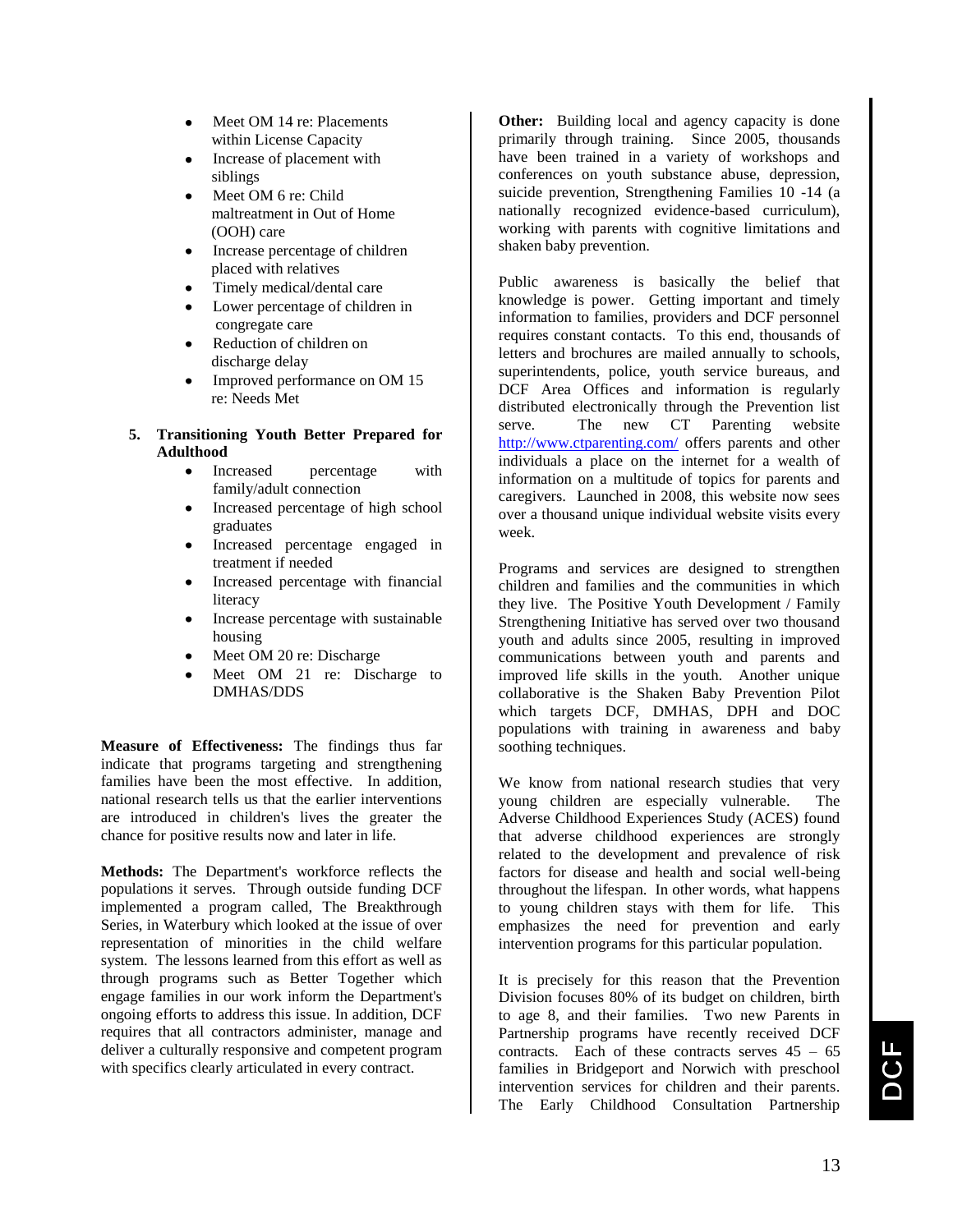(ECCP) provides early childhood mental health consultation services to early care and education centers statewide and for children at risk of disruption and their foster parents. Over 8,000 children have been served through ECCP within core class rooms since 2003, resulting in far fewer at risk youth being suspended from preschools.

Another early childhood project, the DCF Head Start Partnership, saw 108 children referred to Head Start and 67 enrolled just from July through October 2008. Through this Partnership, the Department has been better able to engage and serve families of young children. Since 2006, every DCF Area Offices has linked with their local Head Start offices resulting in more DCF young children receiving a high quality preschool experience, more offices engaging in joint treatment planning and more potential foster parents identified.

As important as programs, services and information are to meeting our goals, it is equally important to know that what we are doing is actually working. So the Prevention Division contracts with outside evaluators to report on program effectiveness, provide technical assistance and make recommendations.

Families need comprehensive and connected services. It is crucial that we connect all the points of the continuum. Prevention must be integrated into the very fabric of the Department. This occurs through training, information sharing and collaboration. In addition, every Area Office has an identified Prevention Liaison who helps integrate prevention into the work at the local level.

**DCF / HEAD START COLLABORATION:** The original collaborative effort began in July 1999 in the Department of Children and Families (DCF) offices in Torrington, Waterbury and Danbury, and Head Start Programs in Litchfield County, Waterbury, Naugatuck and Danbury. The collaboration involved 150 staff from both agencies, developed new knowledge and understanding of the partner agency's program, improved communication, referral and collaboration; and had developed new services and resources. In February 2006, this collaborative partnership was revived and expanded to an additional five sites. The focus on this partnership is to develop strategies to promote family health and the stability of the child within the family. Fourteen DCF Area Offices have formed partnerships with the Head Start programs in their area affording more young children in DCF placement the opportunity to receive a high quality preschool experience and more support and resources for their parents

**Number Served**: 8,728 children (0-5 yr); 44 pregnant women; 14 DCF area offices; 75 DCF staff; 100 Head Start staff

**Program Cost: FY 2008 - 2009** This is a statewide collaboration between DCF Central Office and area offices, the CT Head Start State Collaboration Office, and local Head Start and Early Head Start programs. Funding is not allocated to this collaboration.

**Performance-Based Standards:** This is a statewide collaboration and does not have any contracts.

**Performance-Based Outcomes**: This is a new initiative. Performance based outcomes are being developed. Possible outcomes include the number of children involved with DCF who are enrolled in Head Start, the number of Head Start programs with a DCF social worker on their policy council, , the number of area offices conducting joint treatment planning, the number of DCF area offices that have a collaboration with the Head Start programs in their area, the number of Head Start programs utilizing the early Childhood Consultation Partnership consultant, the number of Head Start programs with an early Childhood Behavioral Consultation program the number of Head Start programs conducting joint home visits with their DCF area office. The enrollment rate for each Head Start program, the number of Head Start programs working with their DCF area office to recruit foster parents, the number of DCF area offices with an organized system for referring children to Head Start for enrollment.

**Performance-Based Vendor Accountability:** This is a statewide collaboration and does not have any contracts.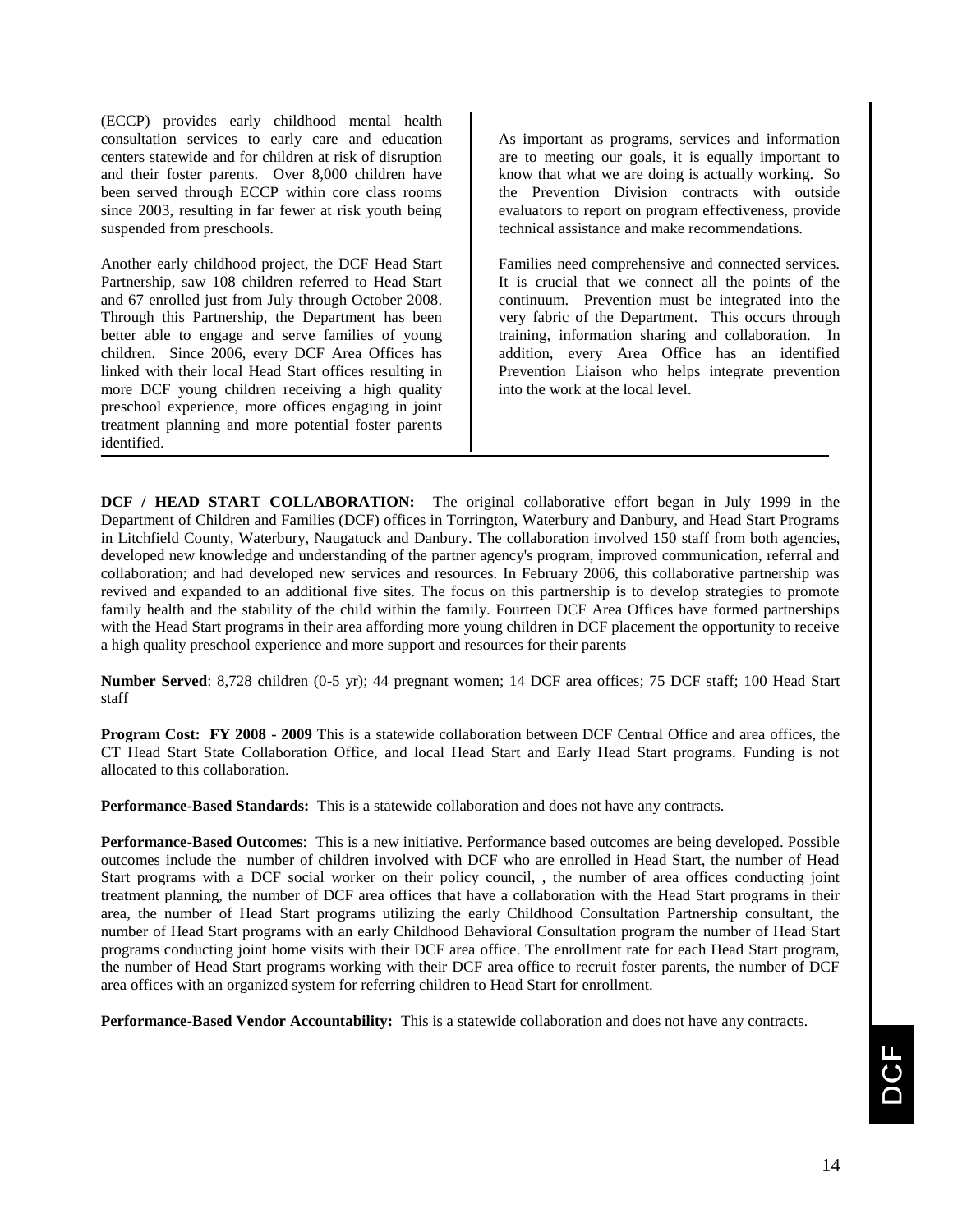**POSITIVE YOUTH AND FAMILY STRENGTHENING DEVELOPMENT INITIATIVE:** The Department funds seven (7) agencies, all using evidence-based or best practice models, to provide positive youth development (ages 6-13) and family strengthening programs. The Bureau of Prevention staffs bimonthly technical assistance meetings. Long-Term Goals include: (1) an increase in the social-emotional skills of children through a universal prevention program/strategy, (2) an increase in support and opportunities for young people and their families through enrichment and/or recreation, (3) an increase in bonding of children to their parents, school and peers, (4) an increase in the engagement of/and communication with families, and (5) an increase in youth and families' ability to seek help when needed. The programs are located in Enfield, Torrington, Hartford, New Haven, West Haven, Willimantic and Bridgeport.

**Number Served**: 633 children and 95 adults

#### **Program Cost: FY 2008 - 2009** \$754,035

**Performance-Based Standards:** Designed to teach social skills, promote positive mental health and support the role of parents of children ages 6 through 12. They teach children effective communication, understanding feelings, coping with anger and criticism, stress management, social skills, problem solving, resisting peer pressure, consequences of substance use, and compliance with parental rules. Families taught skills to strengthen communication and bonds within their family by providing feedback to families, modeling desired outcomes and providing opportunities for families to practice their new skills.

**Performance-Based Outcomes:** For parents: Better parent child communication, learning key parenting skills such as self-regulation, boundary setting, and commitment to family time. For youth: Increased knowledge about drug, alcohol and other risky behavior. Learning conflict resolution skills and other key life skills such as self-regulation, communication, and goals/life planning.

**Performance-Based Vendor Accountability:** An independent evaluator is assisting the Department, in partnership with the providers, to develop common outcomes for this initiative, gather data and monitor effectiveness. The purpose of the evaluation of PYDI is to understand and document the process and effect of replicable, evidence-based prevention models (e.g. PATHS, FAST, Second Step, Strengthening Families, SPF 10-14, and All Stars) and two promising practices (Better Horizons and Farnam House) in CT communities. The outcome evaluation involves the analysis/synthesis of program specific surveys and common outcome surveys.

**SHAKEN BABY PREVENTION:** Persistent crying is known to be a trigger for shaken baby and a number of State Agencies formed a Collaborative to work on preventing shaken baby by addressing the issue of parents' response to their baby's' crying. The Department of Children and Families led this Collaborative consisting of Department of Mental Health and Addiction Services (DMHAS), Department of Correction (DOC), Department of Public Health (DPH), and Office of the Child Advocate (OCA). All partners supported this initiative with dollars and staff. Parent educators were recruited from contracted providers of those agencies and included substance abuse residential programs, York Correctional Institution, Women, Infant and Children's (WIC), Community Health Centers, Maternity Homes and Independent Living Centers for Youth. The Happiest Baby on the Block (a behavioral intervention) teaches parents strategies for soothing crying babies. The period of Purple Crying (a cognitive intervention) normalizes crying by putting it in the context of normal infant development and parent educators teach their parents to never shake a baby.

**Number Served**: A total of 43 Parent Educators have been trained in either The Period of Purple Crying or the Happiest Baby on the Block. A total of 78 parents have been trained.

#### **Program Cost: FY 2008 - 2009** \$55,000

**Performance-Based Standards:** There were no contracts. Agencies participated voluntarily and received no compensation for participating in the pilot.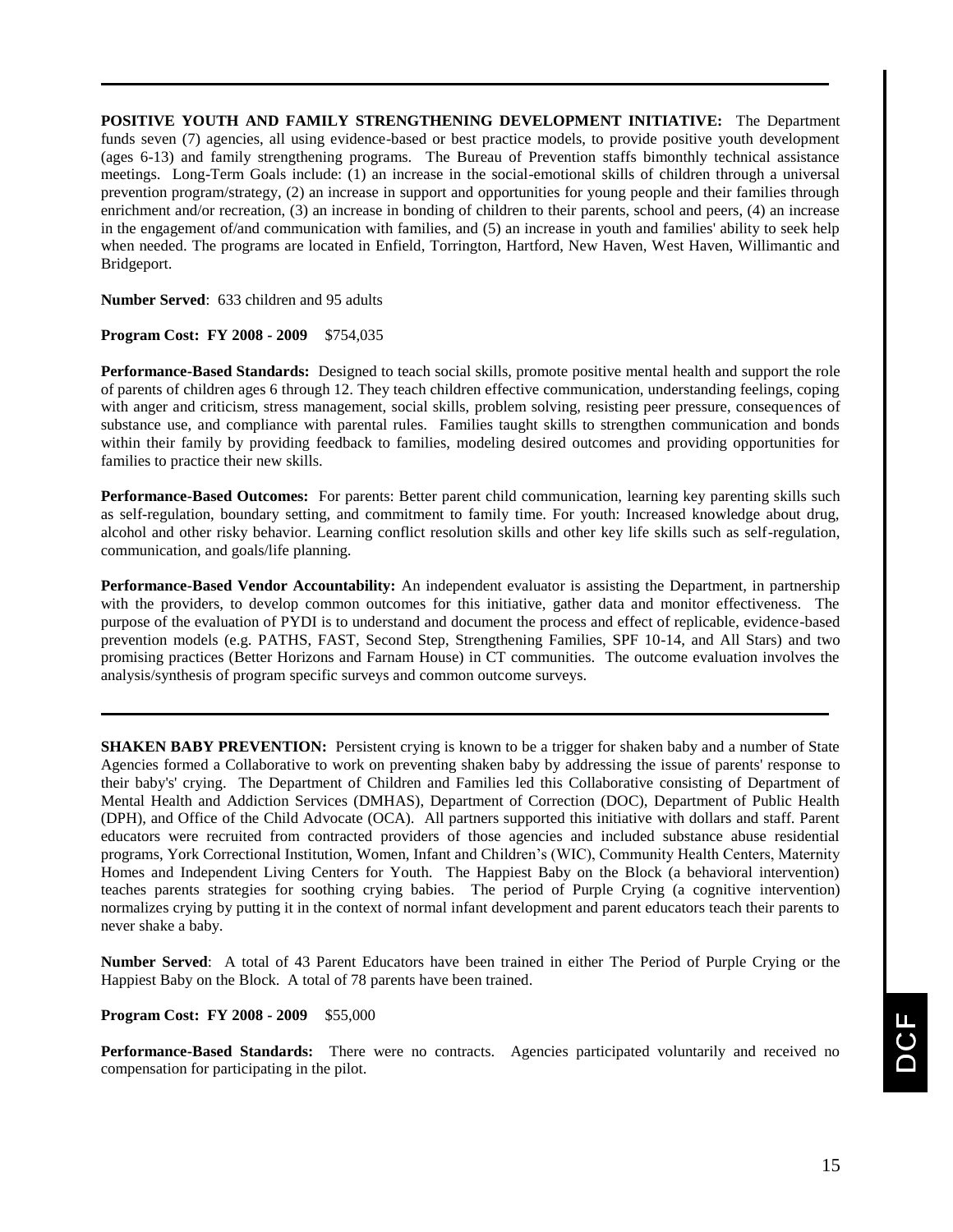**Performance-Based Outcomes:** Parents will feel more confident about parenting and parent educators will feel more effective in working with parents.

**Performance-Based Vendor Accountability:** An independent evaluator, DMHAS' Director of Research is in the process of conducting an evaluation.

**YOUTH SUICIDE: PREVENTION**: The Connecticut Youth Suicide Advisory Board (YSAB) was legislatively established in 1989 within the Department of Children & Families. The membership is comprised of volunteers and community and state agency representatives with the goal of preventing suicide among children and youth. This goal is accomplished through statewide awareness campaigns and training.

**Number Served**: 1,163 individuals trained. Information emailed and posted statewide.

**Program Cost: FY 2008 - 2009** \$69,995

**Performance-Based Standards:** Numbers and types of populations trained (e.g. police, parents, school social workers, and youth). Number and types of information and public awareness efforts.

**Performance-Based Outcomes:** Parents, foster parents, caregivers, youth workers, police, first responders and schools will be better able to identify and appropriately respond to suicidal youth. Public awareness will be raised.

**Performance-Based Vendor Accountability**: All contractors are monitored and held accountable to their contracts. Satisfaction type surveys are conducted at the end of each training session.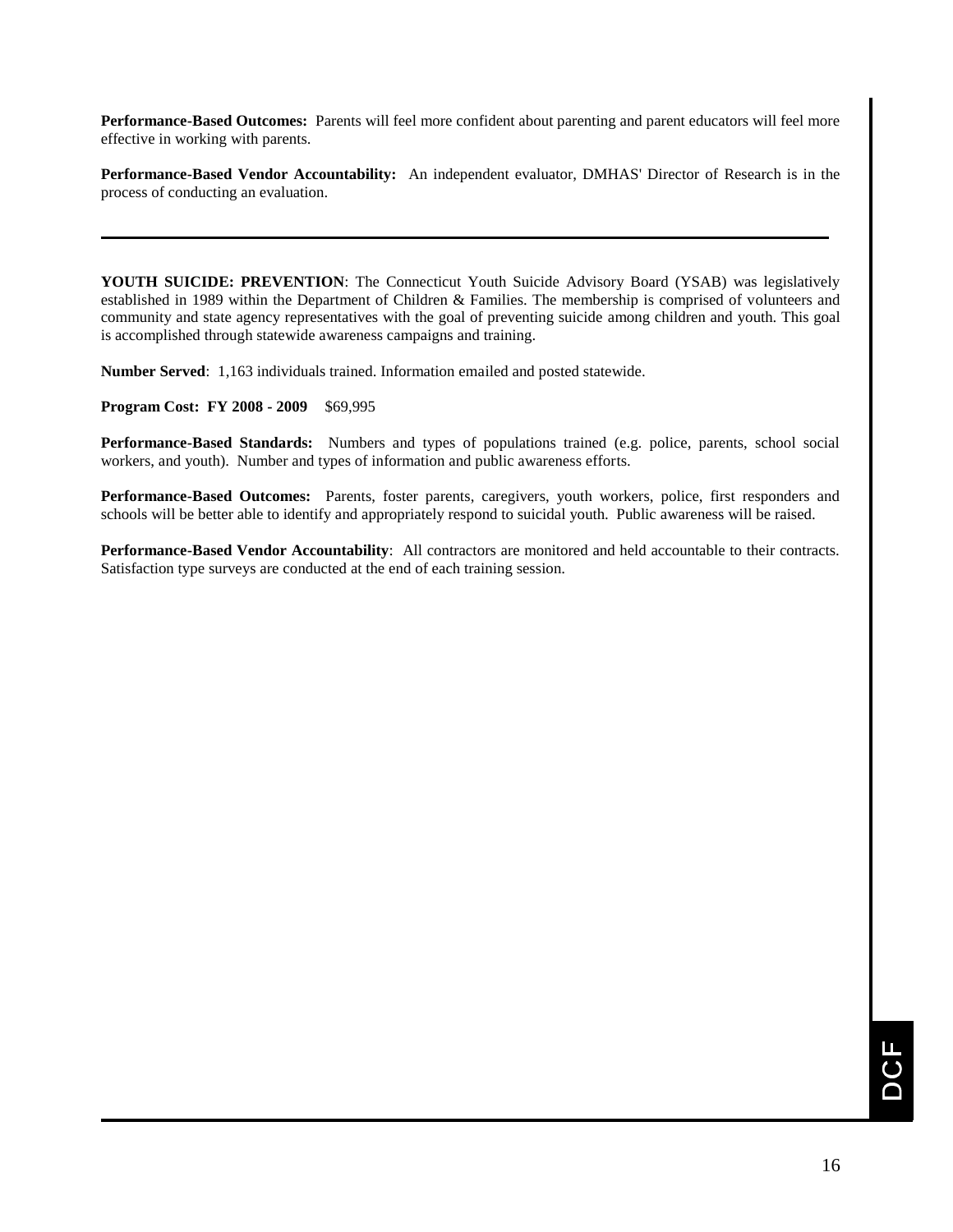- **Birth to Three**
- **Family Support Services**

**Long-Term Agency Goals:** The Department of Developmental Services (DDS) serves over 15,000 individuals who have mental retardation in Connecticut including 2,825 children under the age of 18. This number does not include children who are served in the Birth to Three System. While most children live with their families, approximately 215 children served by DDS live in other residential settings. The department's long term prevention goal is to 1) provide early intervention to families of very young children with disabilities or delays to ameliorate the delay or to at least prevent secondary disabilities; 2) support families to care f

**Strategies:** For children enrolled in Birth to Three, family-centered early intervention services are delivered in natural environments as early as possible. Most families who have children with intellectual disabilities over the age of three need extra support to care for their children at home. DDS provides Family Supports to assist families caring for their children at home. Family Supports include goods, services, resources, and other forms of assistance that help families to successfully raise their children who have mental retardation. The Department of Developmental Services plans to continue to provide Individual and Family Grants, Respite and Family Support Workers to families. Within available resources, the department serves as many families as possible with these Family Supports.

In addition to the Family Support services offered by the department, DDS continues to implement Home and Community Based Services Waivers which offer services in the community as an alternative to institutional care for children over the age of three. The department continues to expand the range and number of services available under the waivers that assist families to care for their children within the family home. These services include personal services, individualized supports, respite, home and vehicle modifications, family training and consultative services. All children who receive Medicaid fee for

services are provided with a DDS case manager. A referral service or help line is being put in place in all regions this fall to assist families who do not have a case manager to access appropriate family support services.

**Performance-Based Outcomes:** For children enrolled in Birth to Three, children are identified as early as possible, children's developmental trajectories are improved, parents feel more confident and competent to foster their children's development, and fewer children need special education services by Kindergarten. For children over the age of three, children are able to live at home longer with their families, receiving appropriate supports and avoiding more costly residential or out-of-home care.

**Measures of Effectiveness:** Other than in the Birth to Three Program, DDS is unique among state agencies that provide services, in that individuals eligible for DDS supports and services have a diagnosis of mental retardation and will likely require lifetime services. While mental retardation in and of itself is not "preventable", strategies are pursued to lessen or delay the need for more comprehensive services throughout a consumer's lifetime and to provide support and services that build skills and independence. The provision of in-home services often delays the need for more comprehensive and thus more expensive residential or out-of home services. In Birth to Three, the data supports that the stated outcomes are being achieved to a great degree.

**Methods:** All children that meet the DDS eligibility criteria for all programs are eligible, irrespective of race, income level, gender or town of residence. Birth to Three is an entitlement program and all eligible children receive services. The focus of services is in teaching the family and other caregivers to intervene in the child's development during naturally occurring routines and activities. Resources for other programs are allocated to consumers and families based upon an individual's level of need and available appropriations.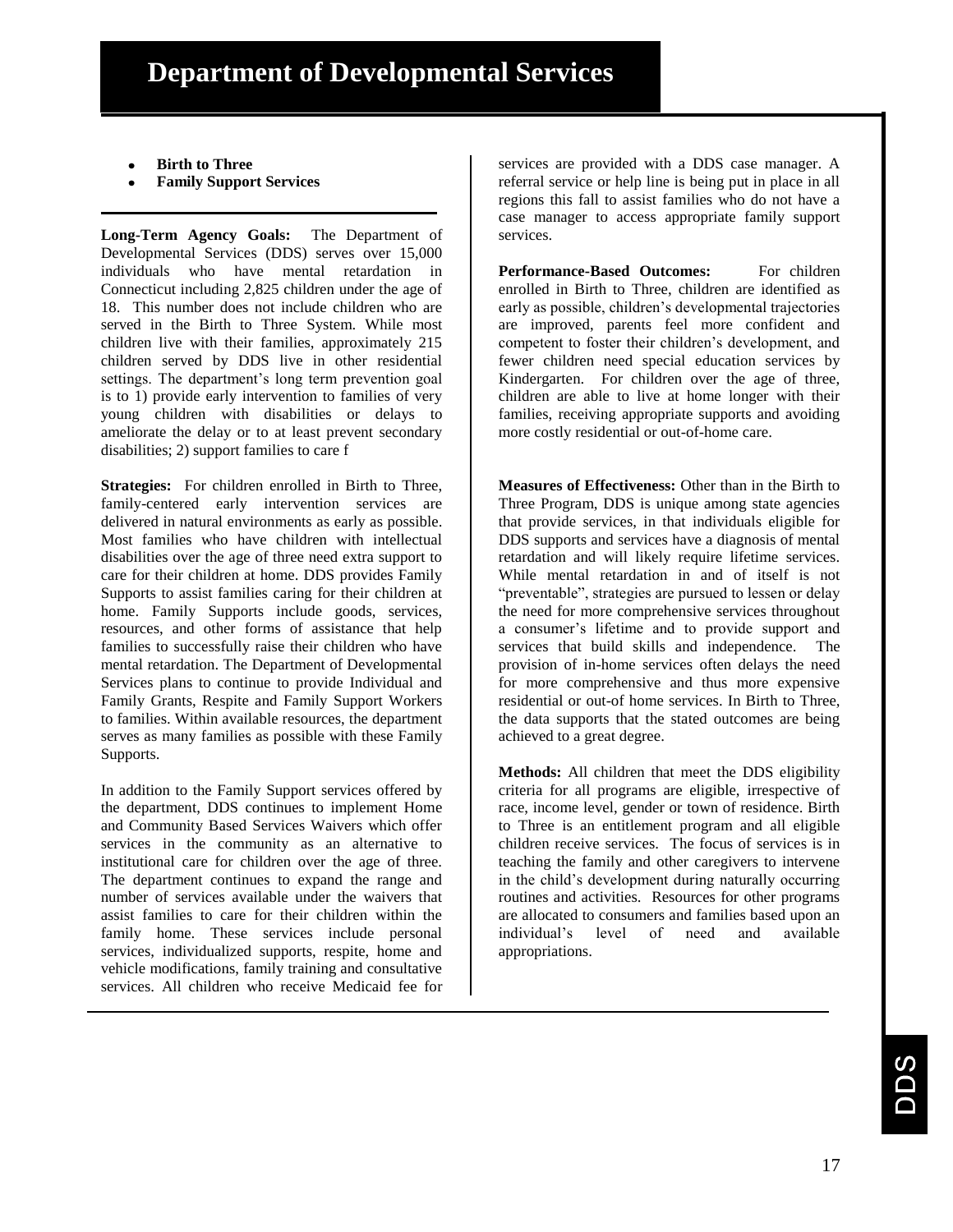**BIRTH TO THREE:** The Department of Developmental Services is the lead agency (17a-248 C.G.S.) for the Birth to Three program, which is also operated under the provisions of Part C of the Individuals with Disabilities Education Act. This is the same federal law that governs special education for children ages 3 to 21.

The mission of the program is to strengthen the capacity of families to meet the developmental and health-related needs of their infants and toddlers who have developmental delays or disabilities. The program ensures that all families have equal access to a coordinated program of comprehensive services and supports that:

- foster collaborative partnerships
- are family centered
- occur in natural settings
- recognize current best practices in early intervention
- are built upon mutual respect and choice

Birth to Three seeks to assist families to ameliorate delays in their infants' or toddlers' development that are identified early or to prevent secondary delays or disabilities. We work with families to ensure that their children are ready for Kindergarten at age five.

The federal law requires that two groups of children receive services 1) those with developmental delays and 2) those with diagnosed conditions expected to lead to a developmental delay without the benefit of early intervention. States are given quite a bit of latitude in defining both of those groups.

Early intervention services must be delivered in natural environments, and for children at this age, that is typically the home, (although services can be delivered in any setting that the child and family typically frequent, such as at child care.) Most services are delivered by occupational, physical, and speech therapists along with early childhood special education teachers, although there are many other professionals and paraprofessionals who can be service providers as well.

**Number Served**: In FY 2009, 9,228 referrals were accepted for evaluation. 9,671 eligible children and their families received services during some portion of the fiscal year, with an average of 5,000 enrolled on any given day.

#### **Program Cost: FY 2008 - 2009** \$47,645,943

**Performance-Based Standards**: There is a single statewide point of access, which is easily marketed to referral sources. Once children are referred, they are evaluated and, if eligible, family service plans are developed within 45 days of referral. All new services are delivered no later than 45 days from the writing of the plan. Individualized Family Service Plans (IFSPs) are reviewed at least every six months and rewritten at least annually. School Districts are notified of all children receiving early intervention services unless parents opt out of that notification.

#### **Performance-Based Outcomes:**

- All eligible children and their families are identified and offered services
- Children receive early intervention services as early as possible
- Children's developmental trajectories are improved
- Families feel more confident and competent to foster their children's development
- Fewer children need special education services by Kindergarten

**Performance-Based Vendor Accountability:** Birth to Three has an in-depth, multi-layered process for assuring the quality of services and the performance of its contractors.

*Data System* **-** All contractors are part of a real-time data system that enables the state to view their performance on a daily basis. As part of that data system, the contractors have a "performance dashboard" that allows them to monitor their own performance.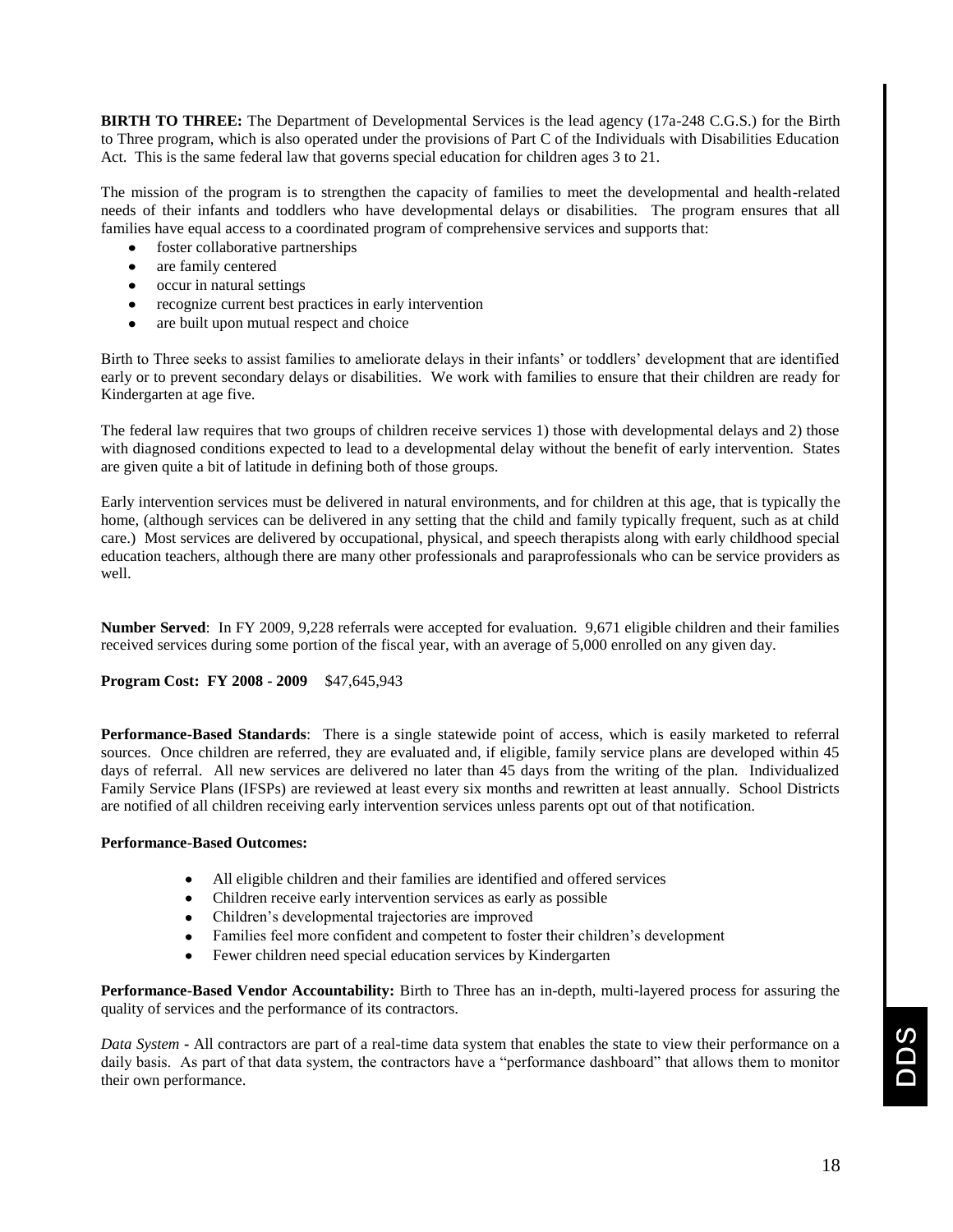*State Performance Plan/Annual Performance Report* **-** The department submitted a five-year State Performance Plan to the U.S. Department of Education and then submits an Annual Performance Plan each year reporting on progress. Each indicator of performance in the annual plan is also reported for each contractor. Any contractor not in 100% compliance with the Individual with Disability Education Act (IDEA) for any indicator receives a finding of noncompliance which must be corrected as soon as possible but no later than twelve (12) months from written identification.

*Self Review-* **In** addition, every two years, each Birth to Three contractor submits self-review looking at their performance over a wide variety of indicators. That review is submitted electronically to DDS central office staff who verifies the data and the contractor is required to prepare an improvement plan for any items that are either not in compliance with the law or performance items that need improvement. Twice a year, the state ranks contractors on one or more specific indicators chosen by a stakeholders group. Low-performing contractors receive an on-site monitoring visit by a team composed of state staff, a program director from a different agency, and parents. The team focuses on the indicator that was low but then delves much deeper into issues of quality. The team reviews child records, interviews staff, and interviews parents. The monitoring report is issued and any findings of non-compliance are made. Corrections of non-compliance findings or items needing improvement are added to the contractor's existing improvement plan. Any finding of non-compliance must be corrected as soon as possible, but no later than twelve (12) months from written identification.

*Dispute Resolution.*The last check on contractor performance is procedural safeguards for parents. Each written complaint received is investigated and may result in one or more findings that must be corrected by the contractor. The same is true for any administrative hearings, although they have been held infrequently. All of these accountability processes are detailed in the Birth to Three Quality Assurance Manual found on [www.birth23.org](http://www.birth23.org/) under "Publications".

**FAMILY SUPPORT SERVICES** which includes Department of Developmental Services (DDS) Respite Centers and DDS Family Support Workers. The DDS provides Family Supports that assist families to care for their children who have intellectual disabilities in their homes. Most families who have children with intellectual disabilities need extra support to help them keep their children at home. Family Supports include goods, services, resources, and other forms of assistance that help families successfully raise their children who have intellectual disabilities. Family Supports include Respite Services provided by DDS and DDS Family Support Workers. Family Supports help children grow up in a nurturing family home where they are more likely to live healthy, safe and productive lives. DDS Respite Centers provide 24-hour care for extended weekends in comfortable home-like environments.

Family Support Workers provide temporary in-home and community support to DDS consumers who live at home with their families. These supports are provided by DDS staff who have skills needed to work with children who have mental retardation and their families. The types of supports and services provided include in-home and community supports, respite, skill building, implementation of behavior programs, activities to promote health and wellness, transportation to medical appointments, and support with transitions to adult programs.

**Number Served**: The department has 11 Respite Centers which served a total of 1,203 individuals statewide in FY 09, including 384 children. During FY 09, DDS family support workers provided services to more than 1,189 individuals statewide, including 448 children.

#### **Program Cost: FY 2008 - 2009** \$ 3,368,157

**Performance-Based Standards:** The goal of DDS Family Supports is to provide a range of supports for families of children with intellectual disabilities so they can stay together and keep their children in the family home. DDS prioritizes family supports based upon the level of need of the child and the family; for instance, a child who is a high priority on the waiting list for residential services is also a high priority for services at respite centers.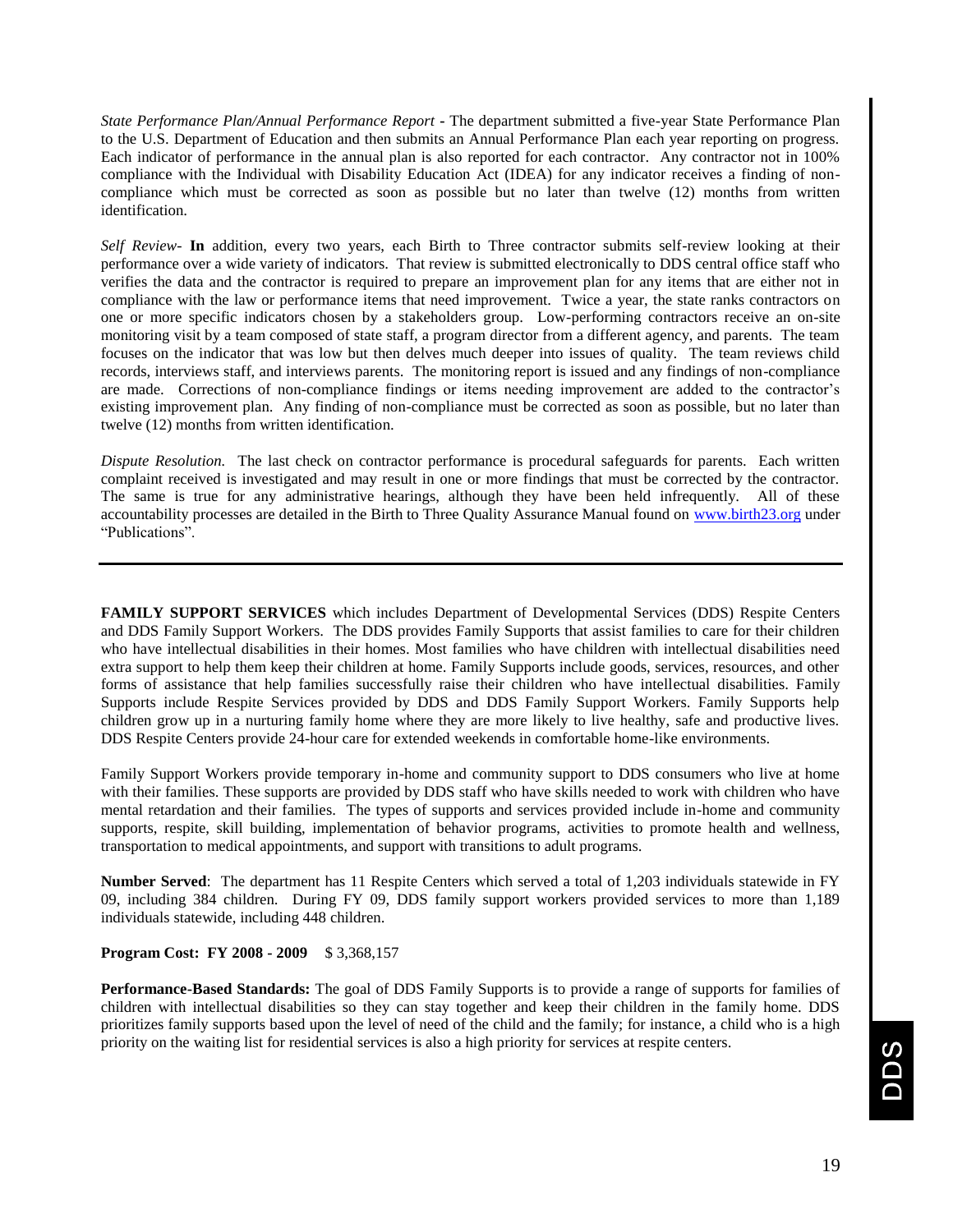**Performance-Based Outcomes:** Specific outcomes in measuring the success and effectiveness of Family Supports provided by DDS include the number of children and families served and the number and percentage of children who live in family homes compared to children in out-of-home placements.

**Performance-Based Vendor Accountability:** Family Supports are provided by DDS staff through the department's programs and are not contracted services. Family Support programs are operated based upon DDS policies and procedures specific to those services. The procedures describe the eligibility criteria, priority for services, and service operational guidelines. DDS regional offices maintain data on the numbers of children and adults served. DDS has a centralized process to review requests for out-of-home placement for children. The department's Children's Services committee meets monthly to review any requests to place a child under age 18 out of the family home. The committee reviews alternative supports that have been put in place, makes recommendations for additional supports that may be successful in keeping families together and makes recommendations to the Commissioner regarding the appropriateness of placements.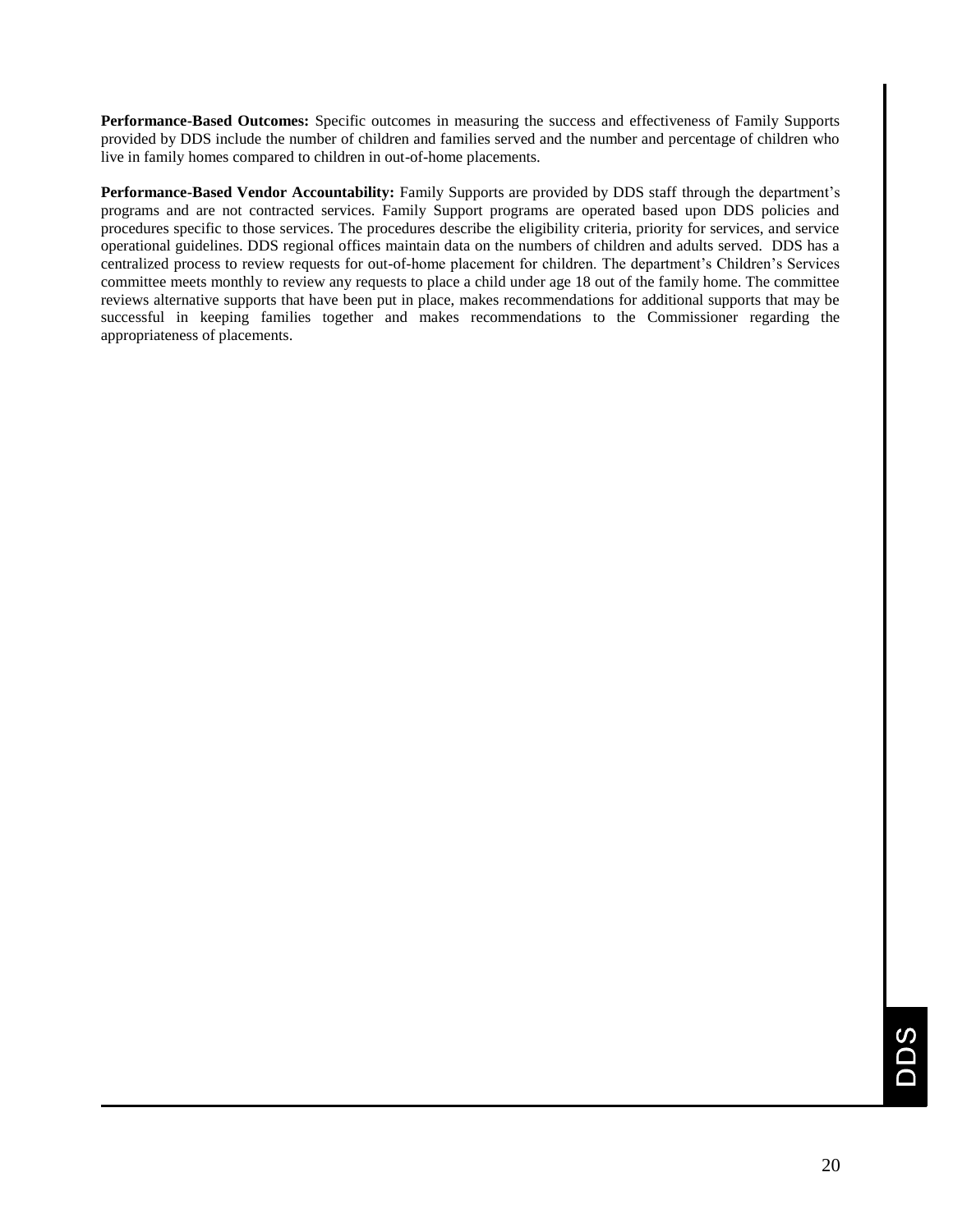- **Even Start Family Literacy Program**
- **Early Childhood Program (School Readiness)**

#### **Long-Term Agency Goal #1:**

**High-quality preschool education for all students,** including preschool programs aligned with *Connecticut's Preschool Curriculum Framework and Preschool Assessment Framework* and linked to the *Connecticut Framework: K-12 Curricular Goals and Standards.* This will require alignment of research-based curriculum implemented by high-quality teachers in preschool through Grade 3, with a monitoring and assessment system aligned to the state standards.

#### **Strategies and Methods**:

The State Board of Education will take the necessary steps to support the following state actions to address this priority:

- Provide funding for high-quality preschool education for all 3- and 4-year-old children living in highneed districts, as well as those children most in need throughout the state
- Provide incentives to districts to assume increased responsibility for high-quality preschool education
- Increase funds to existing state programs, such as School Readiness and Head Start, to support highquality preschool education
- Revise current statute to increase funding for both school construction and the child-care facilities loan funds to expand capacity for preschool education
- Provide assistance to enable children of families most in need to receive a high-quality preschool education
- Collaborate with Connecticut higher education to establish a seamless system between two- and fouryear programs to prepare high-quality early childhood educators
- Collaborate with Connecticut higher education institutions to provide incentives, such as scholarships, tuition waivers and forgivable loans, to candidates seeking an early childhood credential
- Expand early childhood educator preparation programs to allow alternate forms of obtaining a required credential, such as distance learning, off-campus and satellite learning centers, employment based and credit-granting courses, and supervised practicum; emphasis will be placed on increasing minority candidate participation
- Provide ongoing, systematic professional development in the use of *Connecticut's Preschool Curriculum Framework* and *Preschool Assessment Framework* to ensure that all early childhood educators have the knowledge and skills to prepare children for future school success
- Collaborate with the Department of Public Health to modify the role of the education consultant to support early childhood educators in effective instructional practices consistent with *Connecticut's Preschool Curriculum Framework* and *Preschool Assessment Framework*
- Establish a system of monitoring and technical assistance to support effective instructional practices consistent with *Connecticut's Preschool Curriculum Framework* and *Preschool Assessment Framework*  and aligned with the *Connecticut Framework: K-12 Curricular Goals and Standards*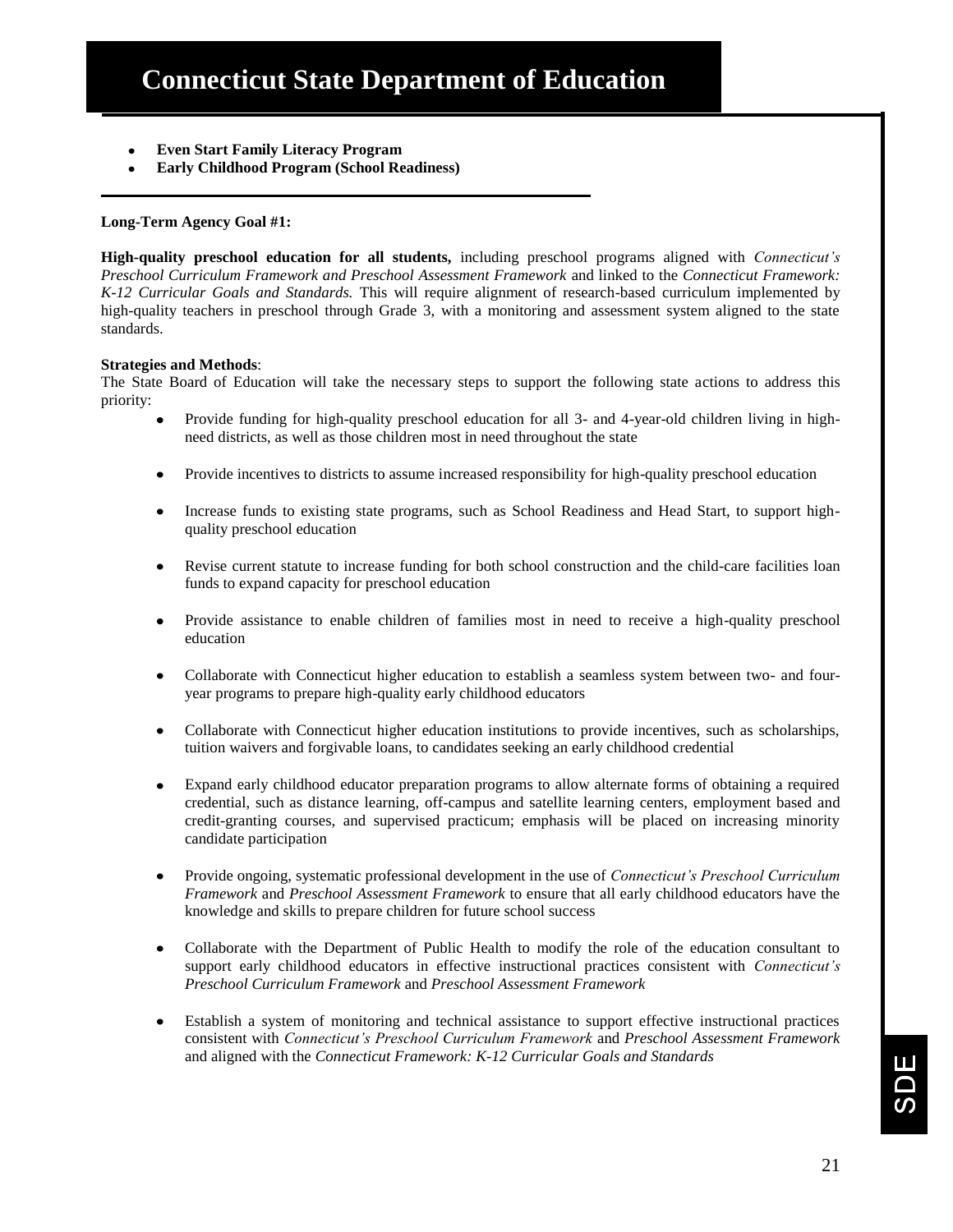$\bullet$ Support the design and implementation of a developmentally appropriate measure of children's readiness for and progress in kindergarten

#### **Outcome and Measures of Effectiveness:**

The expected outcome is a high-quality preschool education for all young children in Connecticut. The following indicators will serve as measures of success:

- More children will participate in high-quality, state-funded preschool programs, and there will be greater access to high-quality preschool programs statewide.
- More teachers will have specialized credentials in early childhood education and the skills and knowledge to provide a high-quality preschool education.
- All preschool programs will include a rigorous curriculum and an assessment system aligned to *Connecticut's Preschool Curriculum Framework* and *Preschool Assessment Framework.*
- Children who participate in all preschool programs will enter kindergarten fully prepared for further learning in literacy and numeracy.
- All children will have competencies in areas that support their learning and academic success, which include physical and motor development, creative and aesthetic expression, and personal, social and emotional skills.

#### **Overall Findings on Effectiveness:**

After increasing by 9 percentage points from 1998 to 2005, the percentage of kindergarteners with prekindergarten experience has remained stable at 79 percent for the last three years. The high rate of kindergarteners with a prekindergarten experience means that the vast majority of kindergarteners enter kindergarten having some preparation for school. There is room for improvement, however. In 2007-08, more than 8,000 students entered kindergarten without prekindergarten educational experience. (Source: *The Condition of Education in Connecticut*, Connecticut State Department of Education, 2009).





#### **Long-Term Agency Goal #2:**

**High academic achievement of all students in reading, writing, mathematics and science,** with a focus on students in high-need schools and districts. High achievement will result only if all students are *expected* to achieve at high levels and have equal access to challenging curriculum and instruction, and adequate and equitable resources; and are taught by excellent educators who believe that all students, regardless of race, gender, ethnicity or socioeconomic status, can achieve at high levels.

$$
\text{SDE}
$$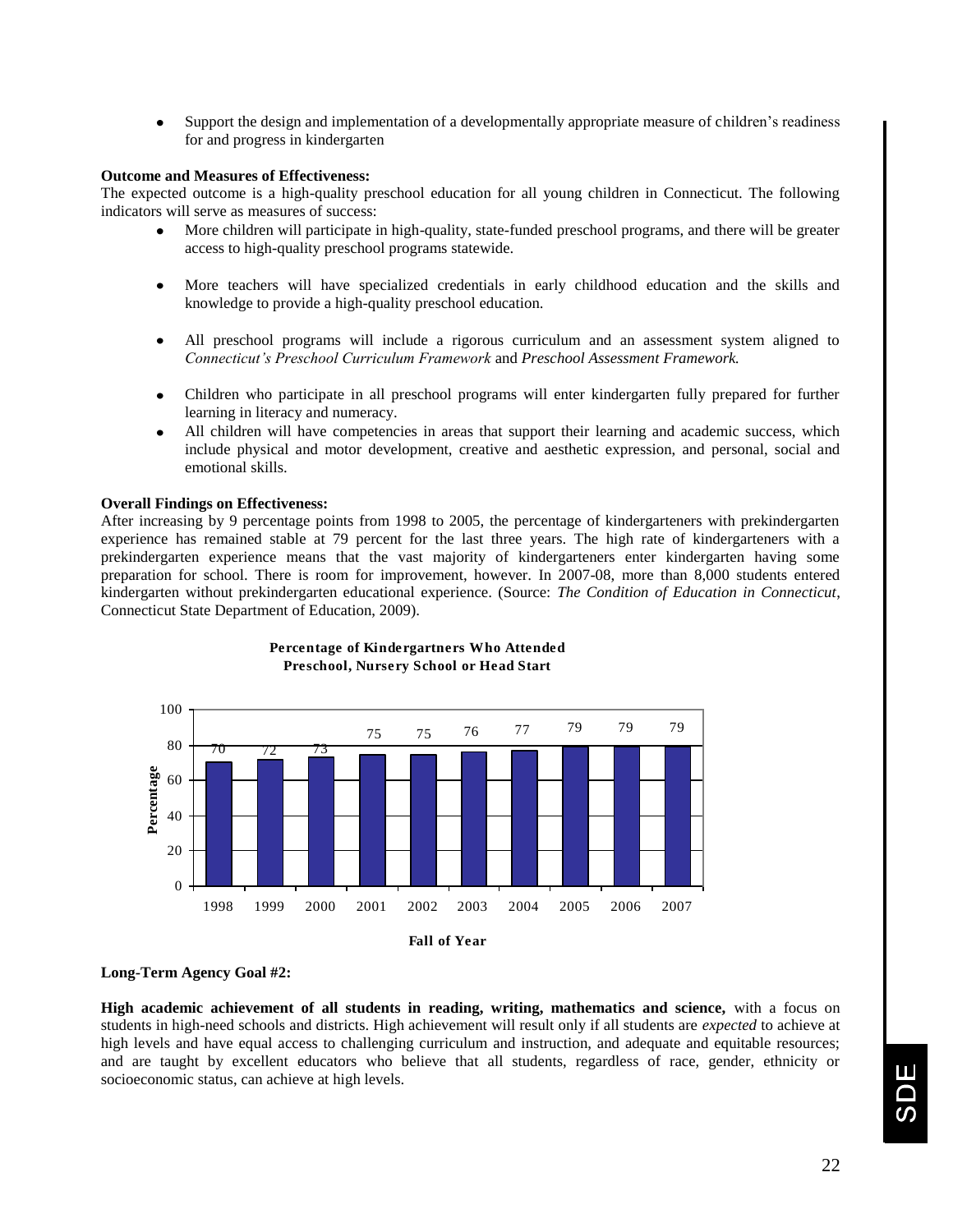#### **Strategies and Methods**:

The State Board of Education will take the necessary steps to support the following state actions to address this priority:

- Develop model curriculums in reading, mathematics and science for prekindergarten through Grade 8
- Develop model curriculums for algebra and geometry
- Provide training and technical support for educators in the implementation of curriculums and monitor implementation in high-need districts
- Develop formative assessments, aligned to model curriculums, and provide training in the use of formative assessments
- Require low-performing districts to administer formative assessments in reading, writing, mathematics and science at all grade levels and use the information to improve instruction
- Establish incentives to attract, support and retain highly qualified and effective teachers in highneed districts, with priority given to attracting minority teachers
- Support "grow-your-own" programs in high-need districts by identifying (1) mentors for classroombased support programs to increase teacher retention, (2) outstanding paraprofessionals to become certified teachers and (3) teachers who exhibit strong leadership skills to become school leaders/administrators
- Provide communication and outreach to middle and high school students from high-need districts on incentives available after high school graduation to those who attend educator preparation programs in Connecticut
- Collaborate with higher education in Connecticut to provide tuition assistance to students most in need to pursue teaching careers in mathematics and science
- Conduct a comprehensive evaluation of all components of the BEST Program and implement appropriate changes based on evaluation findings to ensure that all beginning teachers provide high-quality, effective instruction
- Develop and provide an induction program for all new administrators, beginning in high-need districts
- Establish pilot programs for extended learning opportunities beyond the regular school day and year, such as before- and after-school programs, weekend programs, tutoring, homework help and summer school, with expansion to additional schools based on results of the pilot
- Align pre-service training with the National Council for Accreditation of Teacher Education (NCATE) standards on partnering with families and communities
- Provide professional development to school and district staff members in developing effective schoolfamily- community/business partnerships based on State Board of Education standards
- Continue to expand the Connecticut Accountability for Learning Initiative (CALI) and support schools and districts identified by the No Child Left Behind Act (NCLB) in Year 3 of "in need of improvement" by:
	- o requiring school-wide instructional assessment by an external evaluator;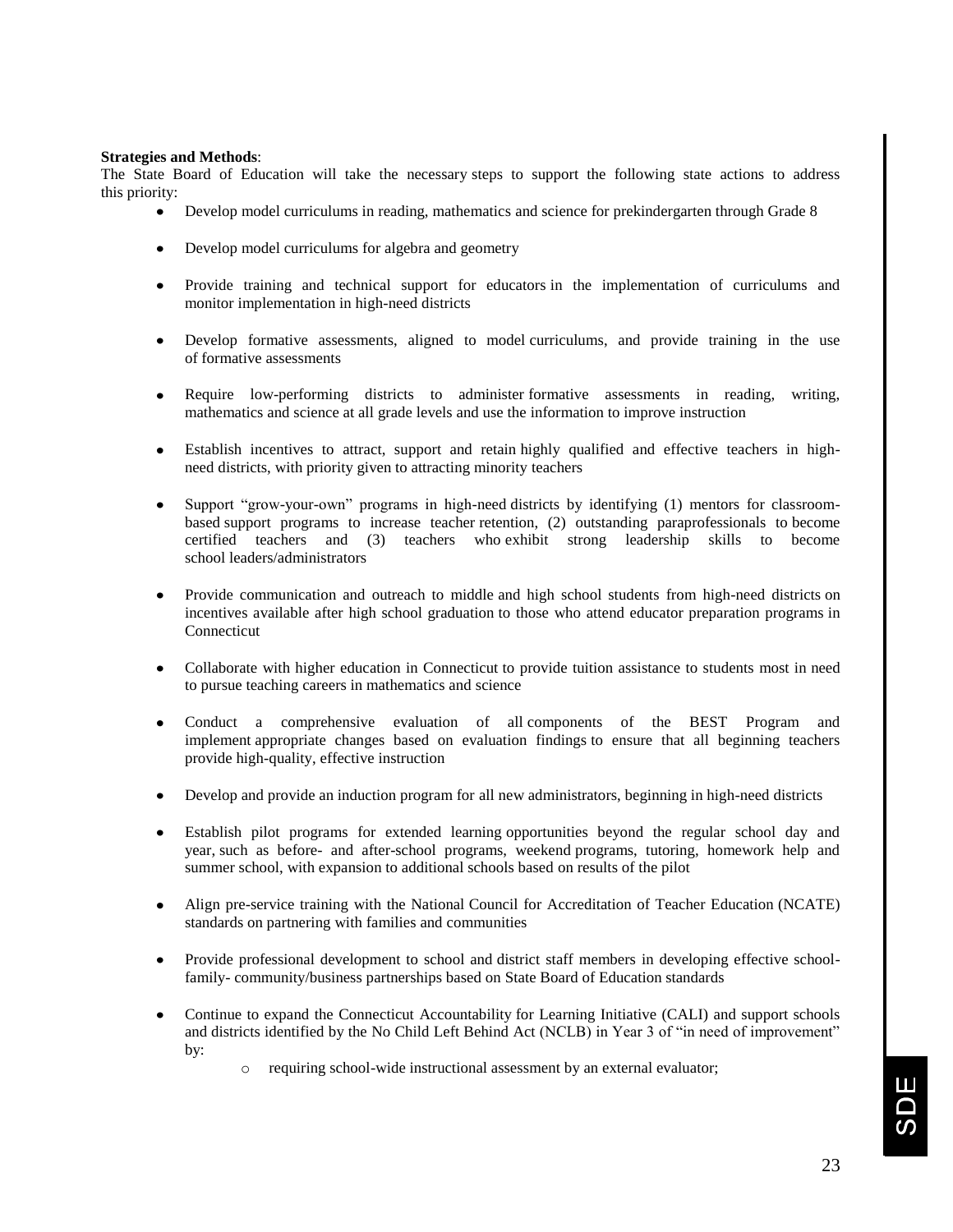- o requiring the review of reading and mathematics curriculums in these districts and, if not standards-based, requiring implementation of State Department of Education model curriculums;
- o requiring on-site coaching of superintendents and principals in these districts, using as coaches administrators with records of high student achievement;
- o requiring leadership training for superintendents and principals in these districts in developing and implementing high-level instruction in reading and mathematics across all grade levels;
- o requiring the use of formative assessments in each of these districts to improve instruction; and
- o requiring the use of a longitudinal data system to track student indicators having direct impact on student achievement

#### **Outcome and Measures of Effectiveness:**

The expected outcome for each of these actions is increased achievement of all students and a significant closing of the achievement gap in reading, writing, mathematics and science.

The following indicators, which are closely linked to student achievement, will serve as measures of success:

- Curriculums aligned to the *Connecticut Framework: K-12 Curricular Goals and Standards*  implemented in every school
- District implementation of the full range of assessment options available, including common grade-level or subject-area assessments, benchmark assessments and formative classroom assessments
- Increased teacher retention rates and the number of minority teachers in high-need districts
- Increased retention of high-quality, new administrators in high-need districts
- Enhanced BEST Program so all beginning teachers are provided the necessary support for effective teaching of all students
- Fewer districts and schools identified as "in need of improvement" and "in need of corrective action"
- Implementation of a data system to measure student growth longitudinally  $\bullet$
- Significant increases in reading, writing, mathematics and science achievement within one year at schools with pilot programs for extended learning opportunities
- Increased family participation in the planning and improvement of school programs
- Increased support to families for supporting children's learning at home
- Improved district policies on school-family-community/ business involvement and consistent implementation of these policies

#### **Overall Findings on Effectiveness:**

Findings on effectiveness are summarized below for elementary and middle school students based on the Connecticut Mastery Test (CMT) and for high school students based on the Connecticut Academic Performance Test (CAPT). More detailed information can be found in *The Condition of Education in Connecticut* (Connecticut State Department of Education, 2009) and online at [www.ctreports.com.](http://www.ctreports.com/)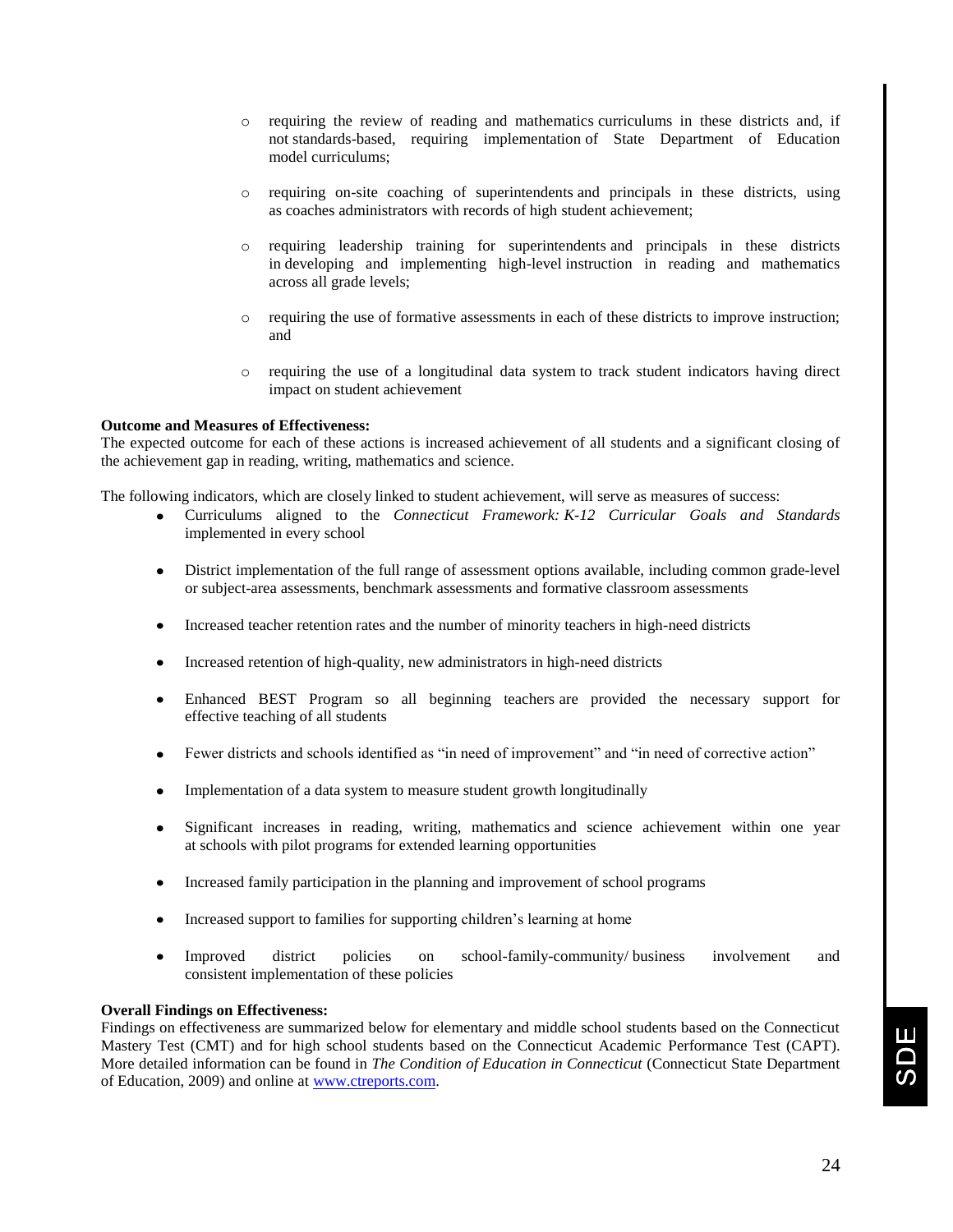#### *Connecticut Mastery Test (Grades 3 through 8)*

Overall, Connecticut's elementary and middle grade students generally improved their performance in mathematics and reading, while posting mixed results in writing on the 2008 CMT. The annual, state-administered CMT assesses approximately 250,000 students in Grades 3 through 8 on their application of skills and knowledge in mathematics, reading and writing. For the first time in 2008, public school students in Grades 5 and 8 were also given an assessment in science. For all grades assessed, CMT test scores are reported at five achievement levels: Below Basic, Basic, Proficient, Goal and Advanced. While the percentage of students scoring at or above Proficiency is used to meet the NCLB standards, Connecticut continues to use the higher standard of Goal or above as its standard for achievement.

The 2008 results indicate student performance gaps based on families' economic status. The Connecticut State Department of Education (CSDE) uses eligibility for free and reduced-price meals (FRM) under the National School Lunch Program as its poverty indicator. Federal nutrition program eligibility is based on household size and income. More than one in four (or 28.7 percent) of Connecticut students came from families poor enough to qualify for free and reduced-price meals. In all subjects tested and in all grades, a higher percentage of noneligible students scored at or above goal and at or above proficient than their FRM-eligible peers.

For example, Grade 4 data indicate that students who were not eligible for free and reduced-price meals outperformed their peers in the three areas assessed (i.e., mathematics, reading and writing). The gap between those students eligible for free and reduced-price meals and those not eligible was very large with no difference smaller than 35 percentage points and the gap in reading exceeded 41 percentage points.



**Connecticut Mastery Test - Grade 4 Percentage of Students At or Above Goal**

#### *Connecticut Academic Performance Test (Grade 10)*

Grade 10 students take the CAPT in the spring of each year. This test assesses student performance in mathematics, science, reading and writing. The CAPT is aligned with Connecticut's curriculum frameworks and provides information on how well students are performing with respect to the critical skills required in the four content areas. As on the CMT, CAPT scores are reported at five achievement levels (Below Basic, Basic, Proficient, Goal and Advanced). While Connecticut uses the Proficient level for NCLB purposes, the state continues to use the higher standard of Goal or above as its benchmark for achievement.

As on the CMT, students eligible for free and reduced-price meals lagged behind their noneligible peers on all four assessments of the CAPT. Overall, Grade 10 students scored the highest on the writing assessment with 57.9 percent of students scoring at or above Goal. This strength in writing was seen in students eligible for free and reduced-price meals as well as those noneligible students. The weakest subject overall was reading with only 45.5 percent of Grade 10 students achieving the Goal level. The reading assessment also saw the smallest achievement gap of the four CAPT assessments with a gap of 39 percentage points.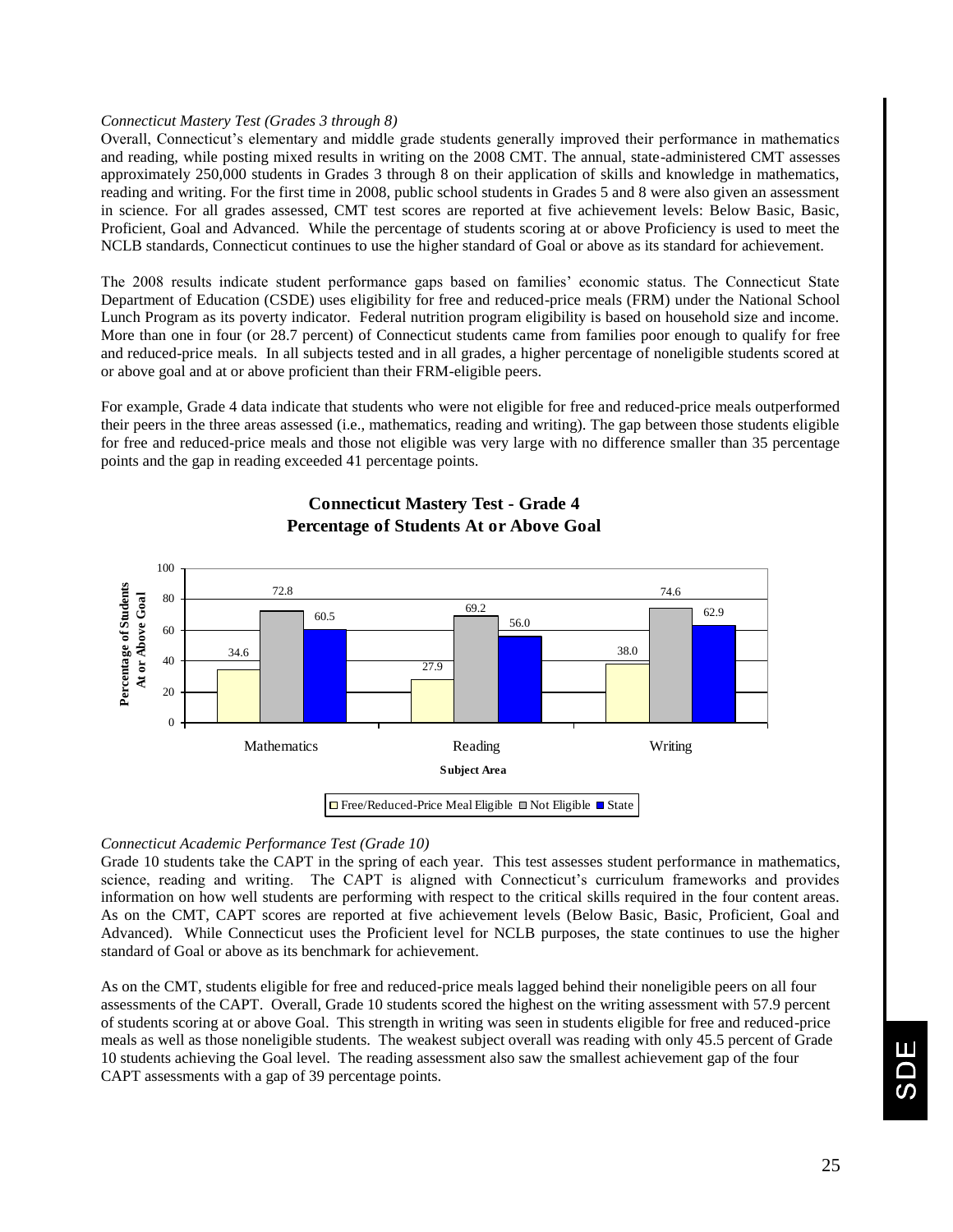

#### **Connecticut Academic Performance Test Percentage of Students At or Above Goal**

 $\Box$  Free/Reduced-Price Meal Eligible  $\Box$  Not Eligible  $\Box$  State

#### **Long-Term Agency Goal #3:**

**High school reform,** so all students graduate and are prepared for lifelong learning and careers in a competitive, global economy. This will require all high schools to provide a rigorous, literacy-based curriculum linked to authentic, real-life experiences;

performance-based assessments; a school climate in which personal and social responsibility is practiced; and schoolbusiness partnerships that offers students tangible knowledge and experience.

#### **Strategies and Methods**:

The State Board of Education will take the necessary steps to support the following state actions to address this priority:

- Increase graduation requirements to reflect the skills needed to ensure success in a global society
- Establish competencies stating what students should know and be able to do upon graduation from Connecticut's high schools in order to be successful in postsecondary activities, and require districts to align local graduation requirements with the established competencies
- Ensure that all districts develop and implement rigorous, standards-based curriculums to meet the changing needs of the workplace, technology and a global economy
- Allow standards-based alternatives for demonstrating knowledge, skills and understanding as a way to earn high school and/or college credits
- Require access to meaningful out-of-school learning experiences for all students
- Develop strategies to reduce the number of students who are suspended from and/or drop out of high school, including alternate programs for students most in need
- Create and sustain a data warehouse to track students' performance from preschool through college
- Attract, support and retain highly effective secondary school administrators to meet the challenges and demands of redesigning Connecticut's high schools
- Require that all students have a personal education plan that includes career development, in- and out-ofschool coursework and/or activities, and transition to postsecondary education and/or the workplace.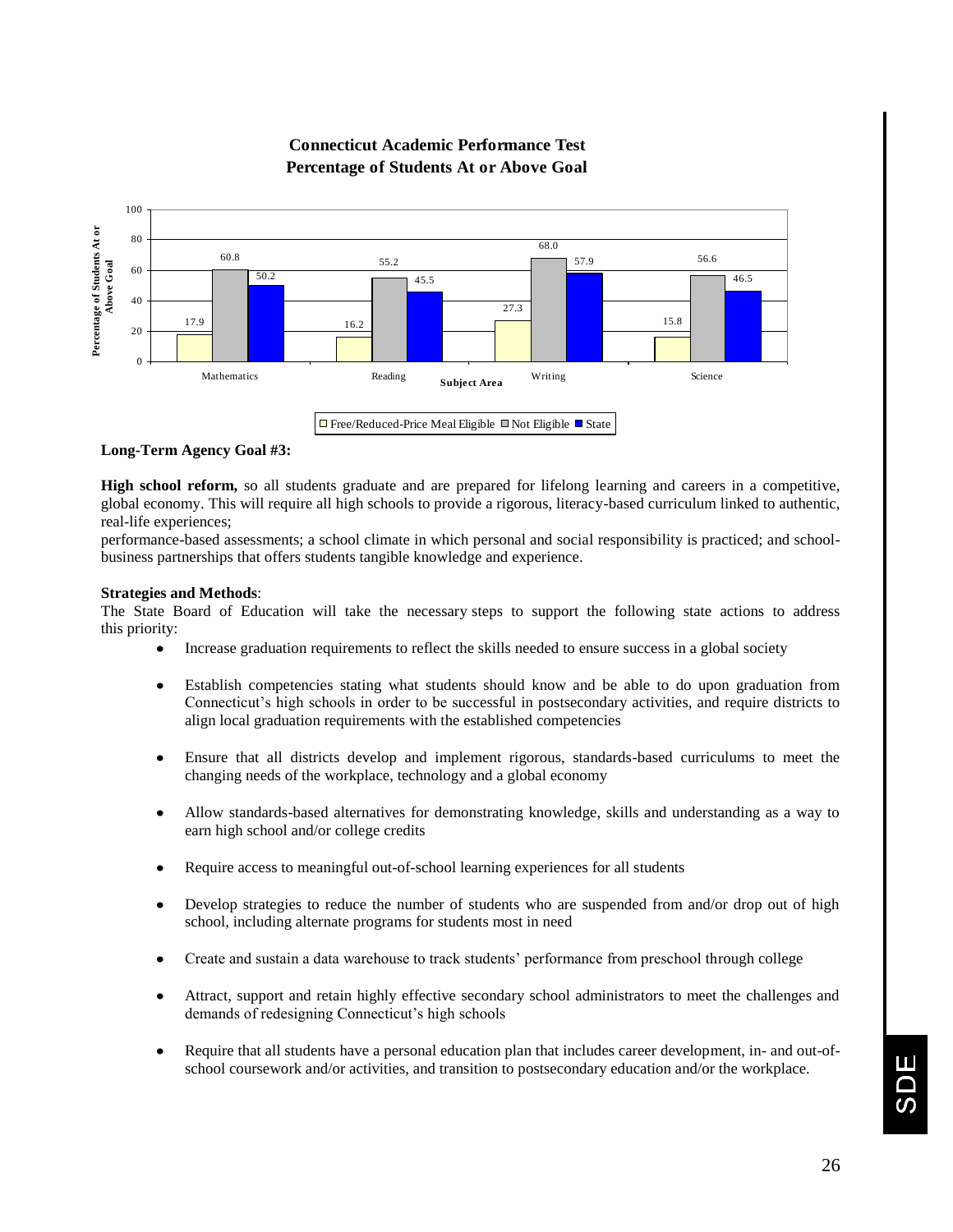#### **Outcomes and Measures of Effectiveness:**

All Connecticut high schools will be redefined using the research-based standards in the *Framework for Connecticut's High School: A Working Guide for High School Redesign.* The expected outcome from the preceding action is to have every student graduate from high school prepared for college and work.

Each high school will fully prepare students when the following are in place:

- a clear mission defining what it seeks to achieve;
- a rigorous, standards-based curriculum;
- a strong school community focused on the school's mission and high expectations for student learning;
- a small, safe, personalized and positive learning environment;
- embedded professional development with the single purpose of improving teaching and learning;
- a system using accurate data to inform and transform teaching, learning, leadership and management practices; and
- learning opportunities for all students that extend into the community.

#### **Overall Findings on Effectiveness:**

In the spring of 2008, 38,097 students graduated with diplomas from Connecticut public high schools and moved into a number of post-high school activities. The CSDE's long-term agency goal for high school effectiveness can be examined through data on dropout rates and the subsequent activities of high school graduates.

Since the class of 1998, Connecticut's cumulative four-year percentage of high school dropouts (the percentage of students of a class of students that drop out between Grade 9 and graduation) has been consistently declining. During this period, the cumulative dropout rate decreased from 15 percent for the class of 1998 to 6.2 percent for the class of 2007. More than half of the 2008 graduates attended a four-year college or university. An additional 27 percent of the graduates continued their education at two-year colleges or other educational institutions. Of the graduates who did not further their education, three out of four were engaged in civilian employment. In all, more than 93 percent of the 2008 graduates were either furthering their education or engaged in military or civilian employment. (Source: *The Condition of Education in Connecticut*, Connecticut State Department of Education, 2009).



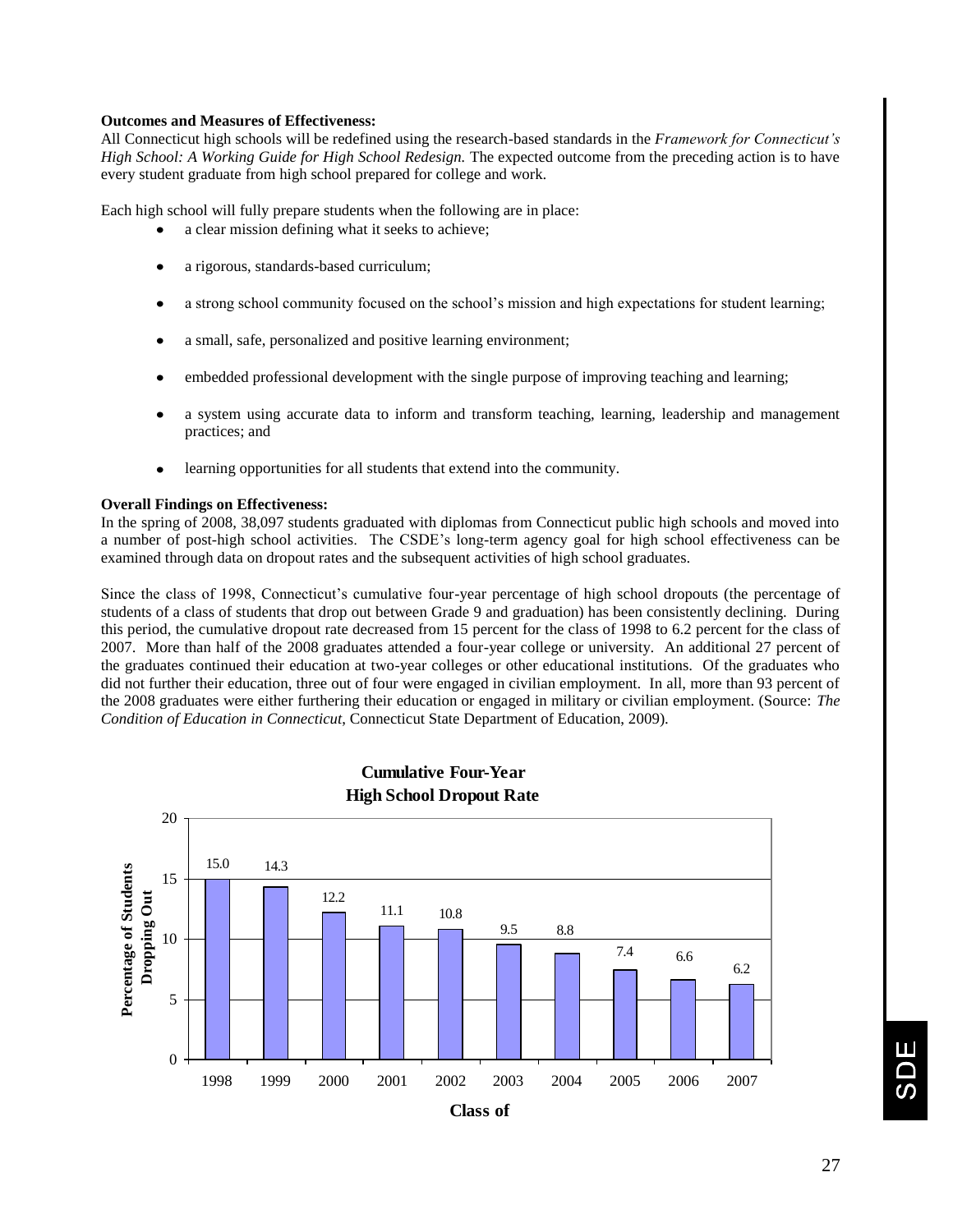#### **EVEN START FAMILY LITERACY PROGRAM**

*Purpose:* To break the cycle of poverty and illiteracy for low-income families.

Even Start is a federally-funded program that provides intensive family literacy services that involve parents and children in a cooperative effort to help parents become full partners in the education of their children and assist children in reaching their full potential as learners. Even Start helps break the cycle of poverty and illiteracy by improving the education opportunities of families most in need in terms of poverty and illiteracy by integrating early childhood education, adult literacy or adult basic education, and parenting education into a unified family literacy program. Local programs are implemented through cooperative projects that build on high-quality existing community resources, creating a new range of services for low income children and parents.

Even Start helps children and families achieve the academic standards set forth by the state and uses instructional programs that are based on scientifically-based reading research to:

- enrich language development, extend learning and support high levels of educational success for children birth to age seven and their parents;
- provide literacy services of sufficient hours and duration to make sustainable changes in a family;
- provide integrated instructional services for families, where children and their parents learn together to develop habits of life-long learning; and
- support families committed to education and to economic independence.

**Number Served:** During the 2008-09 period, Even Start in Connecticut operated with five programs serving highneed areas of Danbury, Middletown, New London, Shelton, and Windham. Programs served 131 Even Start families (134 adults and 156 children) through early childhood education, adult education, and parenting classes. The number of programs supported has dropped significantly from a previous service level of 11 programs.

#### **Program Cost FY 2008-2009:** \$472,241.

#### **Performance-Based Standards:**

- 1. It is expected that 50 to 65 percent of the Even Start children birth through age 5 will meet the reading readiness standards for their age group.
- 2. It is expected that 40 percent or more of the adults will meet adult literacy goals in Adult Basic Education or English as a Second Language reading and 60 percent of the adults in a high school diploma or General Educational Development program will make progress toward attaining a diploma.
- 3. It is expected that 40 to 60 percent of the parents will meet standards for skill development in family literacy such as reading to child, borrowing books from the library or other sources, encouraging children to read with them at home, etc.

#### **Performance-Based Outcomes:**

Although we see solid gains in Even Start, the number of participants continues to decrease due to federal budget cuts. Connecticut's federal allocation has decreased 70 percent from \$1,615,000 in 2005-06 to \$472,241 in 2008-09. Level federal funding is anticipated for 2009-10. In order to accommodate rising program costs and maintain fidelity to the federal program requirements, the number of participants will continue to decline in 2009-2010.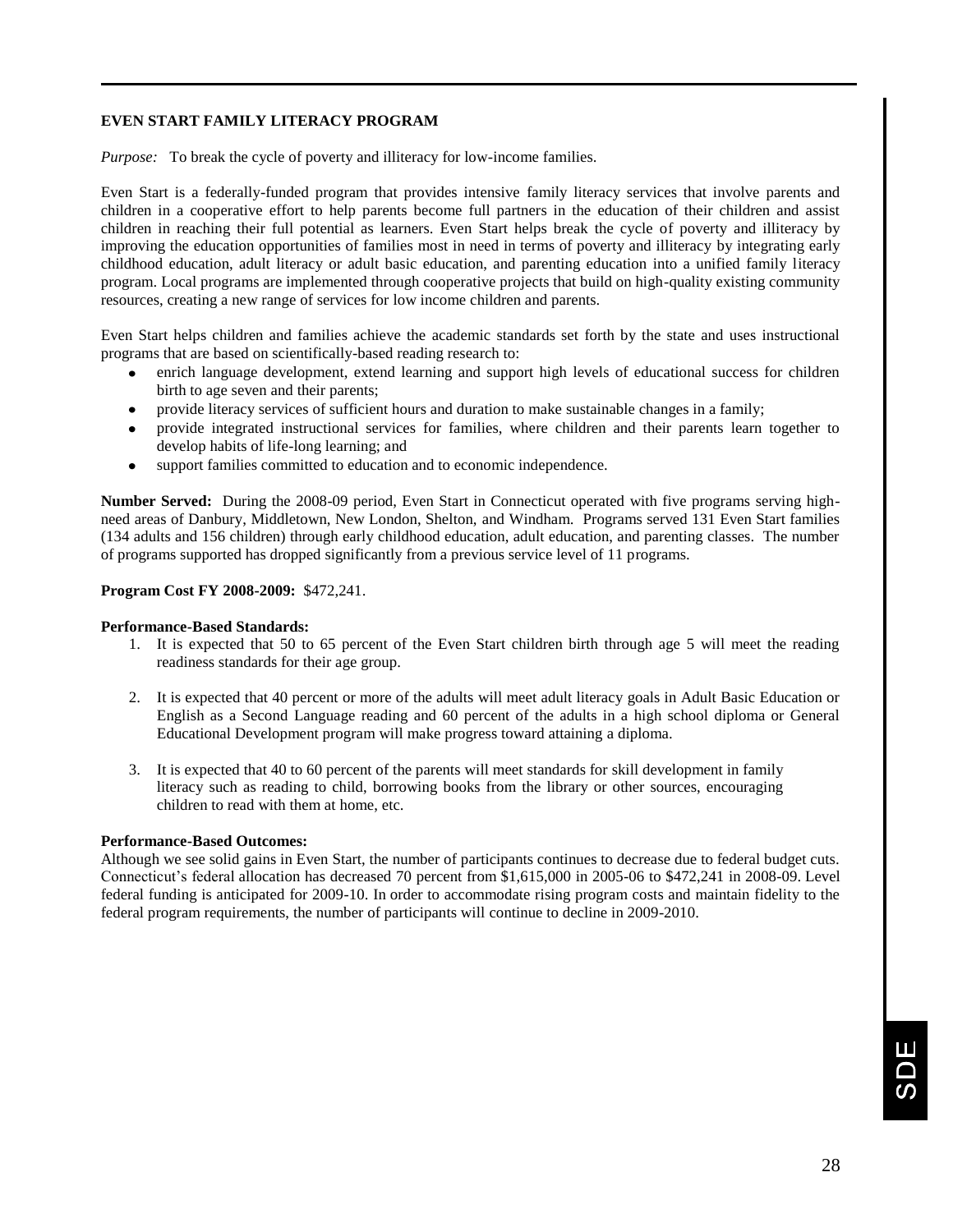

*Performance Measure 1: Percent of Even Start children meeting standards in reading/reading readiness skills.*

Even Start program performance data show that between 65 percent to 77 percent of the children met or exceeded standards in reading readiness for their age group (ages birth to 7). The trend in program performance is relatively stable. Reading/reading readiness skills are assessed with the following measures, depending on the child's age: the Ages and Stages Questionnaire, the CT Preschool Assessment Framework, the Phonological Awareness Literacy Screening (PALS), the Peabody Picture Vocabulary Test (PPVT), grade promotion, Concepts About Print and the Developmental Reading Assessment. Although research data are not available for Connecticut, research from other states indicates that children who receive Even Start services outperform children who do not participate in Even Start. These studies suggest that Even Start children score significantly higher on measures of reading readiness, and are twice as likely as non Even Start children to be reading at or above grade level.<sup>1</sup>

*Performance Measure 2: Percent of Even Start parents showing significant learning gains or earning a high school diploma.*



Over the past four years, adults in Even Start have consistently made significant gains. Compared to the entire population of adult education students, Even Start participants make impressive gains on measures of high school completion and English language acquisition. The percent of Even Start parents attaining a measurable educational outcome has been significantly greater than that of all adult education participants statewide by about 25 percentage points annually.<sup>2</sup>

 $\overline{a}$ 

<sup>1</sup> Link, D.E. & Weirauch, D.M. (2005). Questioning the validity of the evidence against family literacy programming: A critical analysis of the National Even Start Evaluations. Literacy Harvest/Family Literacy Forum, 12, 33-38. New York: Literacy Assistance Center.

<sup>2</sup> Source: Connecticut Adult Reporting System (CARS)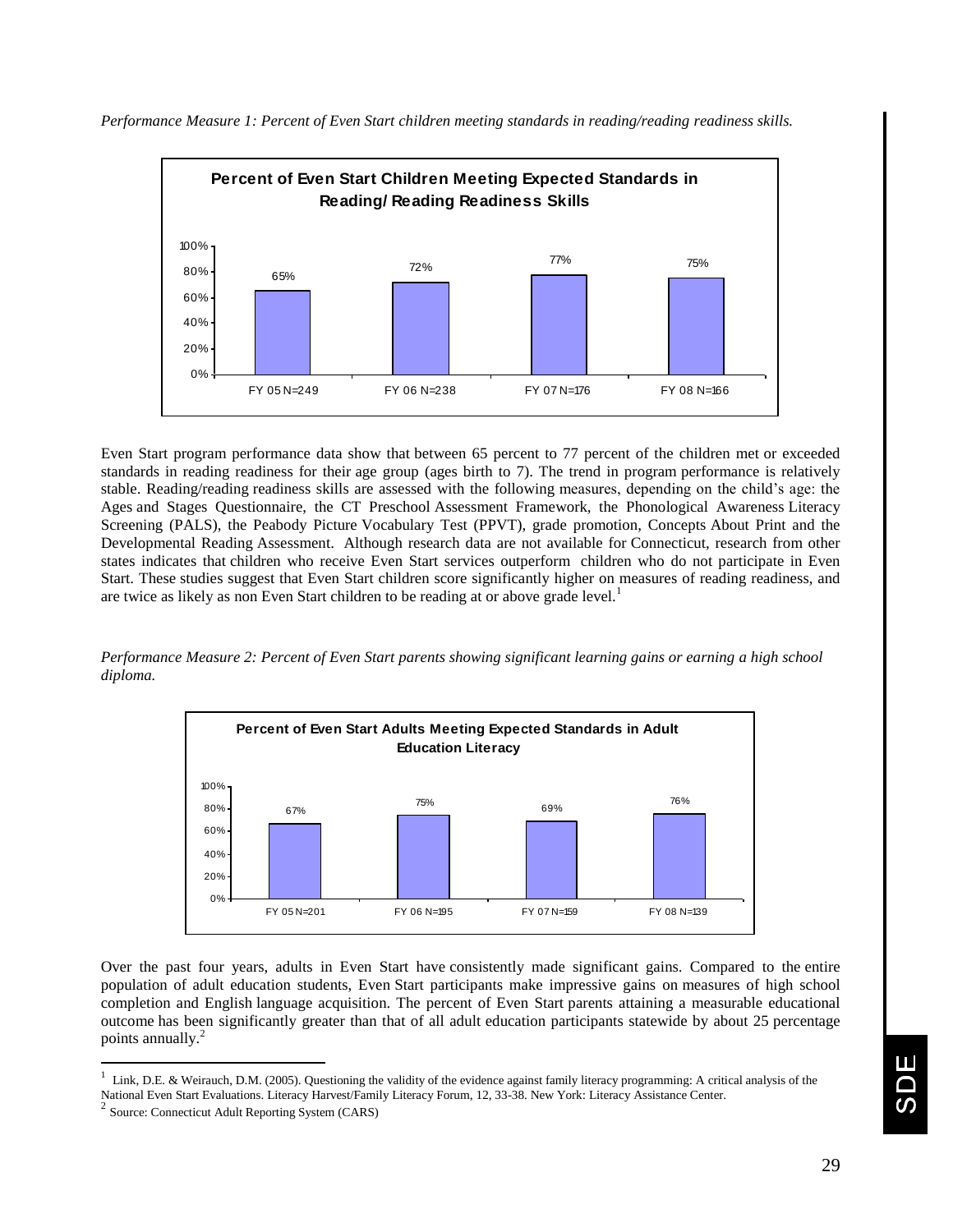

*Performance Measure 3: Percent of Even Start parents demonstrating gains in family literacy skills.*

Results show that in the past four years, three-quarters or more of the parents were observed to learn and apply parenting skills related to family literacy in all areas. The trend is improving in that 75 percent met the standard in FY 2005 and 81 percent met the standard in 2008. Programs have focused their parenting classes more purposefully on literacy development.

#### **Performance-Based Vendor Accountability:**

Even Start is required to contract for local program evaluation. All programs must report on quality, attendance and outcomes as well as meet state standards or performance indicators of success in early childhood, adult education and parenting education. Outcomes, attendance and quality assurance standards are reviewed on a monthly and an annual basis at the local and state level. Programs must also develop local objectives that are measurable and demonstrate the quality of their program and outcomes, monthly attendance of each child and adults. Local evaluation requires a visit 3-5 times per year to review early childhood records and lesson plans, observe instruction and conduct focus groups with staff and adults.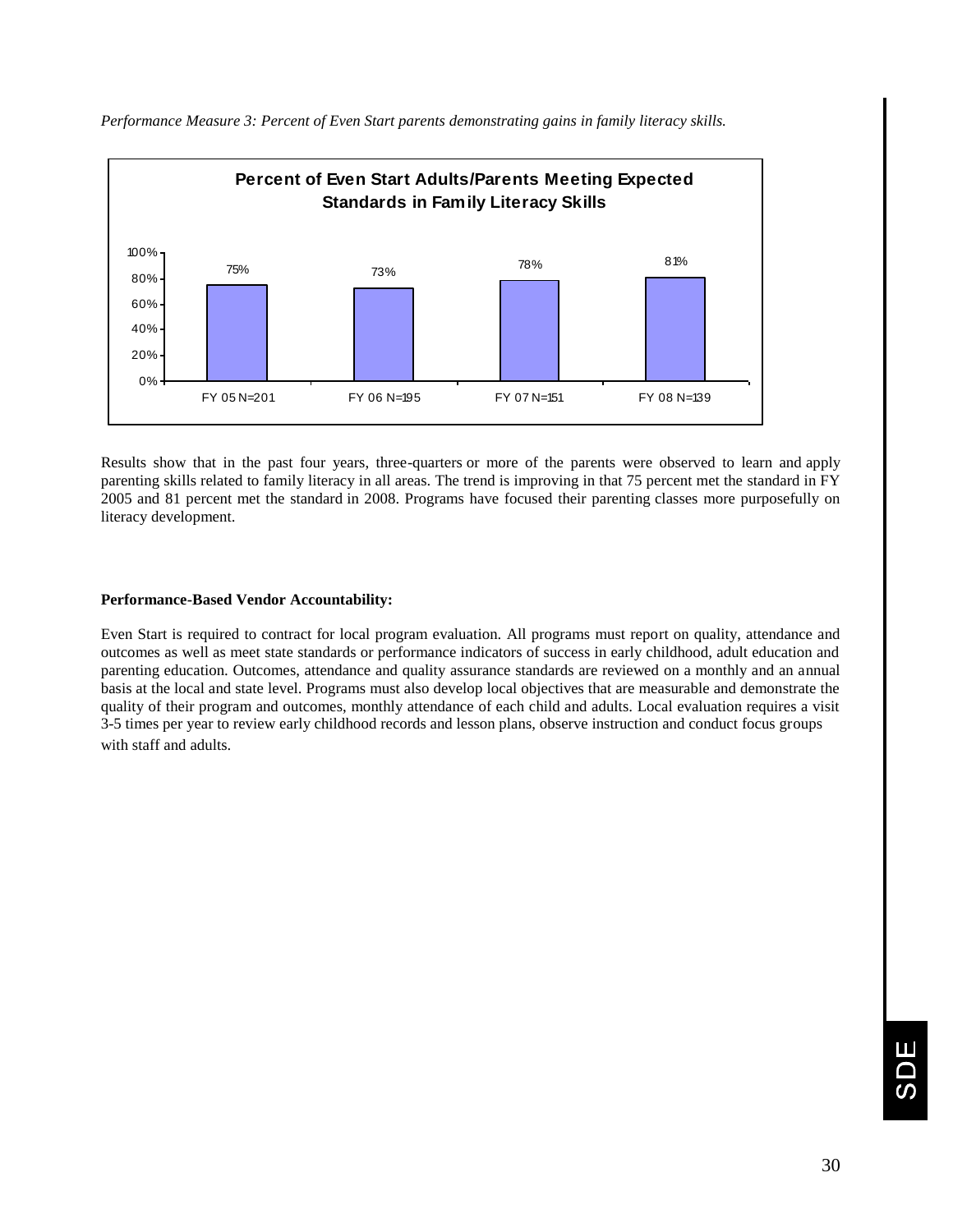#### **EARLY CHILDHOOD PROGRAM (SCHOOL READINESS)**

#### **Program Description:**

*Purpose:* To significantly increase the number of accredited and/or approved spaces for young children in order to provide greater access to high-quality programs for all children; To significantly increase the number of spaces for young children to receive full-day, full-year child care services to meet family needs and to enable parents to become employed; and To establish a shared cost for such early care and education programs among the state and its various agencies, the communities and families. All programs must receive NAEYC or Head Start accreditation within three years of initial funding and must maintain such accreditation for continued funding to ensure high-quality programs for all children. Communities must offer a range of options regarding the length of program day and year in order to meet the needs of families. Families are offered a sliding fee scale as a means of providing affordable high-quality early education programming.

**Number Served:** During 2008/2009, a total of 64 towns/school districts in Connecticut served 10,583 children in 19 priority school districts and 45 competitive districts.

#### **Program Cost FY 2008-2009:** \$79,400,000

#### **Performance-Based Standards:**

Quality preschool services are available for 100 percent of eligible children in priority school districts. By 2015 every School Readiness classroom will have a teacher with a bachelors degree or higher. All of the School Readiness Programs are accredited or approved under the recognized systems.

#### **Performance-Based Outcomes:**

Quality early childhood programs ameliorate the risk factors that lead to achievement gaps. Two components that contribute to program quality are: teachers with early childhood specific training; and systematic monitoring across multiple program components.

*Performance Measure 1: Access to quality early childhood programs in eligible municipalities.*

|                          | 60,000                                              |                           | 100%             | 100%             | 100%                |
|--------------------------|-----------------------------------------------------|---------------------------|------------------|------------------|---------------------|
| Children<br>٥ť<br>Number | 50,000<br>40,000<br>30,000<br>20,000<br>10,000<br>0 | 100%<br>14% 12.5%<br>1.5% | 15%<br>14%<br>1% | 17%<br>16%<br>1% | 18%<br>17%<br>$1\%$ |
|                          |                                                     | <b>FY06</b>               | <b>FY07</b>      | <b>FY08</b>      | <b>FY09</b>         |
|                          | <b>Birth Cohort</b><br>ш                            | 55,158                    | 56,263           | 56,734           | 58,655              |
|                          | ■ All SR                                            | 7,718                     | 8,734            | 9,769            | 10,583              |
|                          | <b>□ PSR</b>                                        | 6,900                     | 7,925            | 8,933            | 9,719               |
|                          | $\square$ CSR                                       | 818                       | 809              | 836              | 864                 |

This graph shows a comparison of the School Readiness-funded space capacity over the past four years in relation to the birth cohorts, for eligible 3 and 4 year olds, in the 64 School Readiness Municipalities. The Priority School Readiness (PSR) Districts have increased access by 4.5 percent, whereas, Competitive School Readiness (CSR) Municipalities have remained stagnant at one percent. Level funding for the CSR Municipalities hinders the capability for further expansion to provide access to School Readiness programming.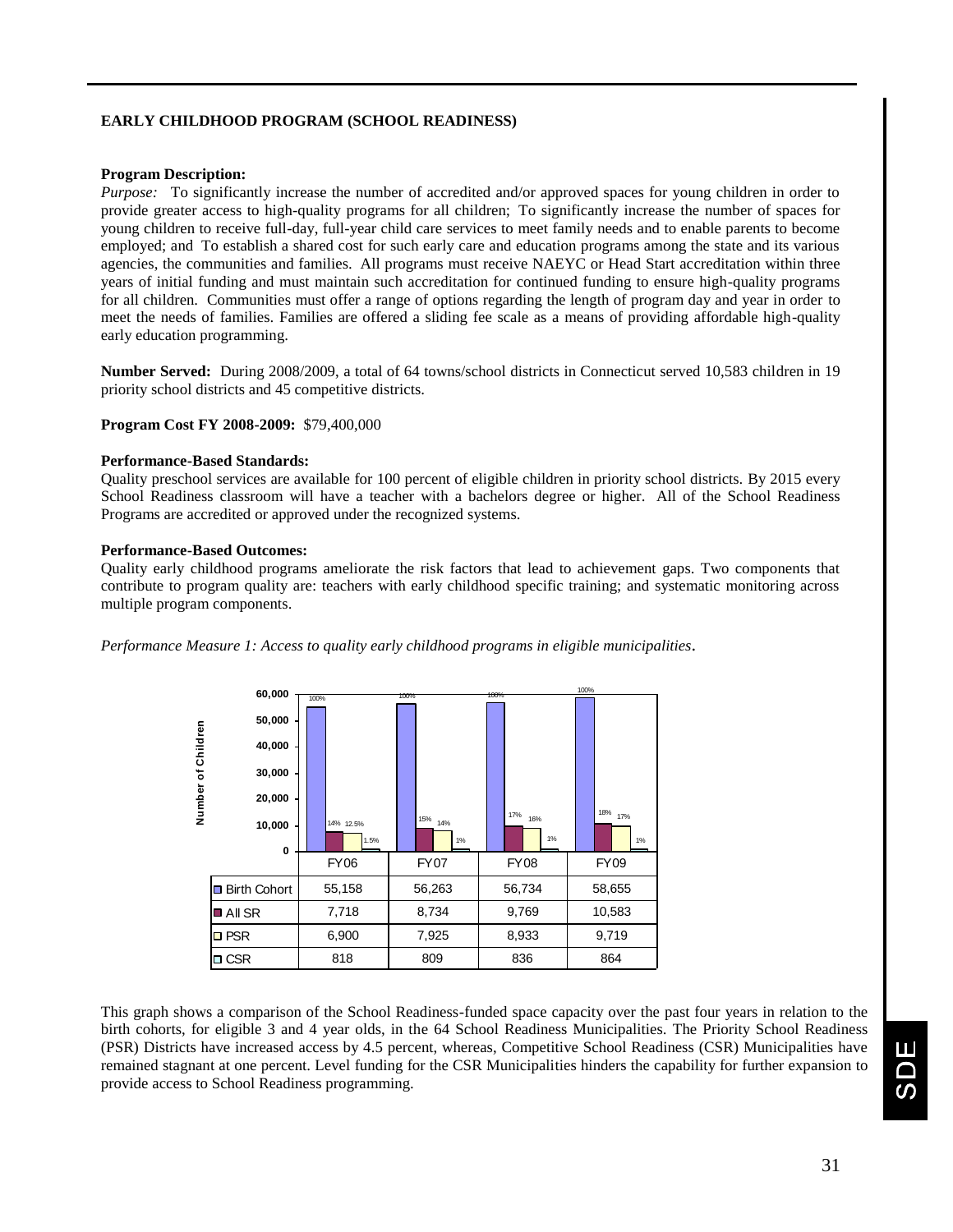

The CSDE now relies on the new Early Childhood Professional Development Registry for this measure. All data for FY 08 are preliminary, and data for FY 06 and FY 07 are not comparable to FY 08 because the collection method changed. Factoring out the "undetermined" category in FY 08, there does not seem to be significant progress toward attaining higher level teacher qualifications. The additional category labeled "undetermined" represents the number of remaining teacher files currently being disaggregated. It is expected that most of those files will represent qualified teachers; however some will represent teachers who do not meet the minimum qualifications.



*Performance Measure 3: Monitoring progress toward quality standards.* 

There are 319 School Readiness programs in Connecticut, 300 of these programs are participating in the National Association for the Education of Young Children (NAEYC) accreditation system; 62 percent of which hold accreditation and 32 percent are in process of achieving such status. There are 12 programs that hold Head Start status and seven that hold New England Association of Schools and Colleges (NEASC) approval. The NAEYC and Head Start systems align with the School Readiness quality components and are therefore adopted as the School Readiness quality monitoring system. These systems address multiple program quality components such as health, curriculum, family, assessment, physical environment, teaching, leadership, and community partnerships.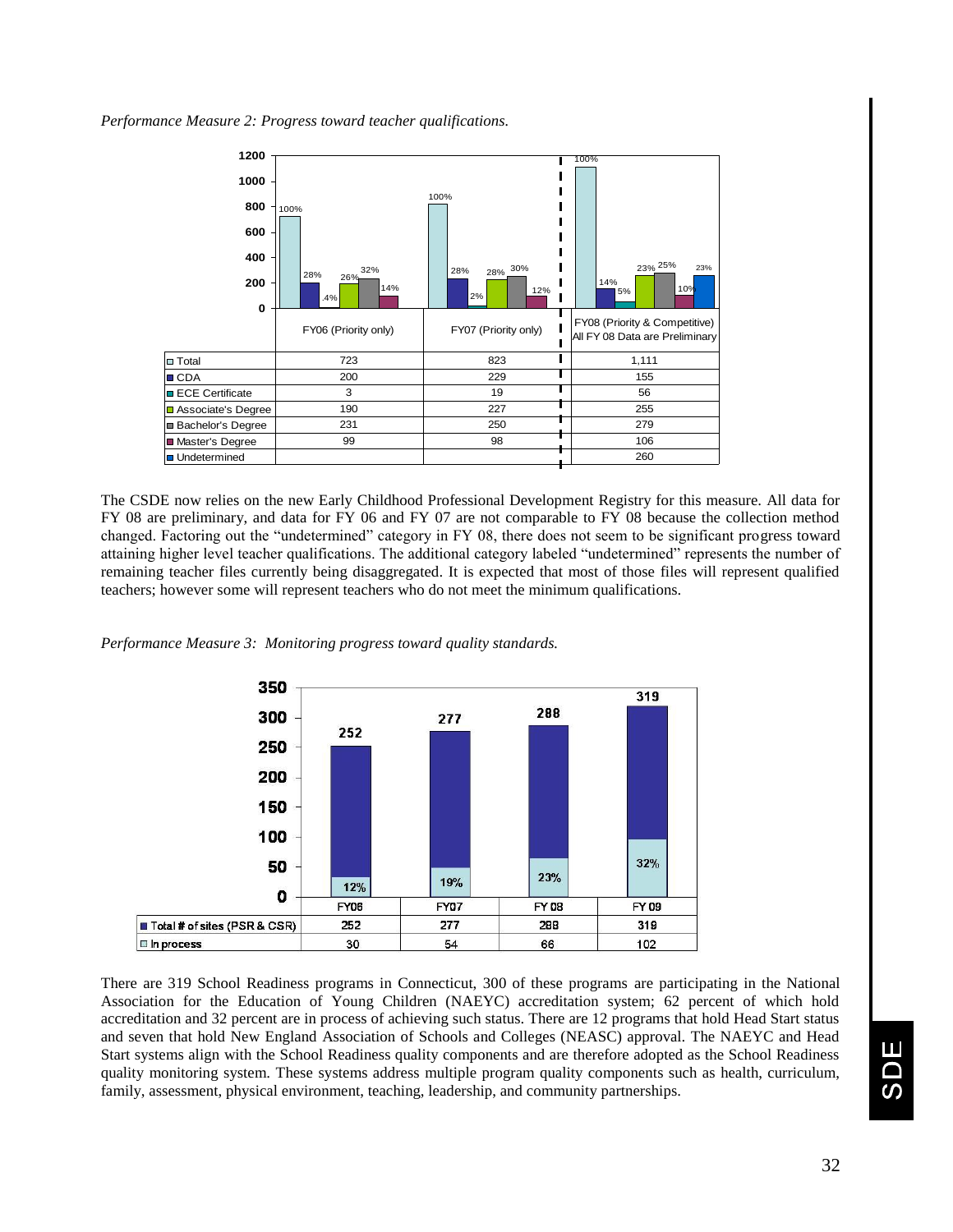#### **Performance-Based Vendor Accountability:**

School readiness programs are based on ten quality components and provide supports and services for collaboration with community agencies, health, nutrition, parent education and services, transition to kindergarten, professional development that includes training in emerging literacy and diversity, family literacy, child and program evaluation, a sliding fee scale and a non-discriminatory admissions process. The plan to implement these supports and services is described by each school readiness program in their application. The program's adherence to the quality components is reported through the Connecticut School Readiness Preschool Program Evaluation System (CSRRPES), as well as state monitoring visits and quarterly community liaison site visits. These reports focus on the program's implementation of the services and emphasize collaboration with outside service providers in order to support the individual needs of families in the context of their community.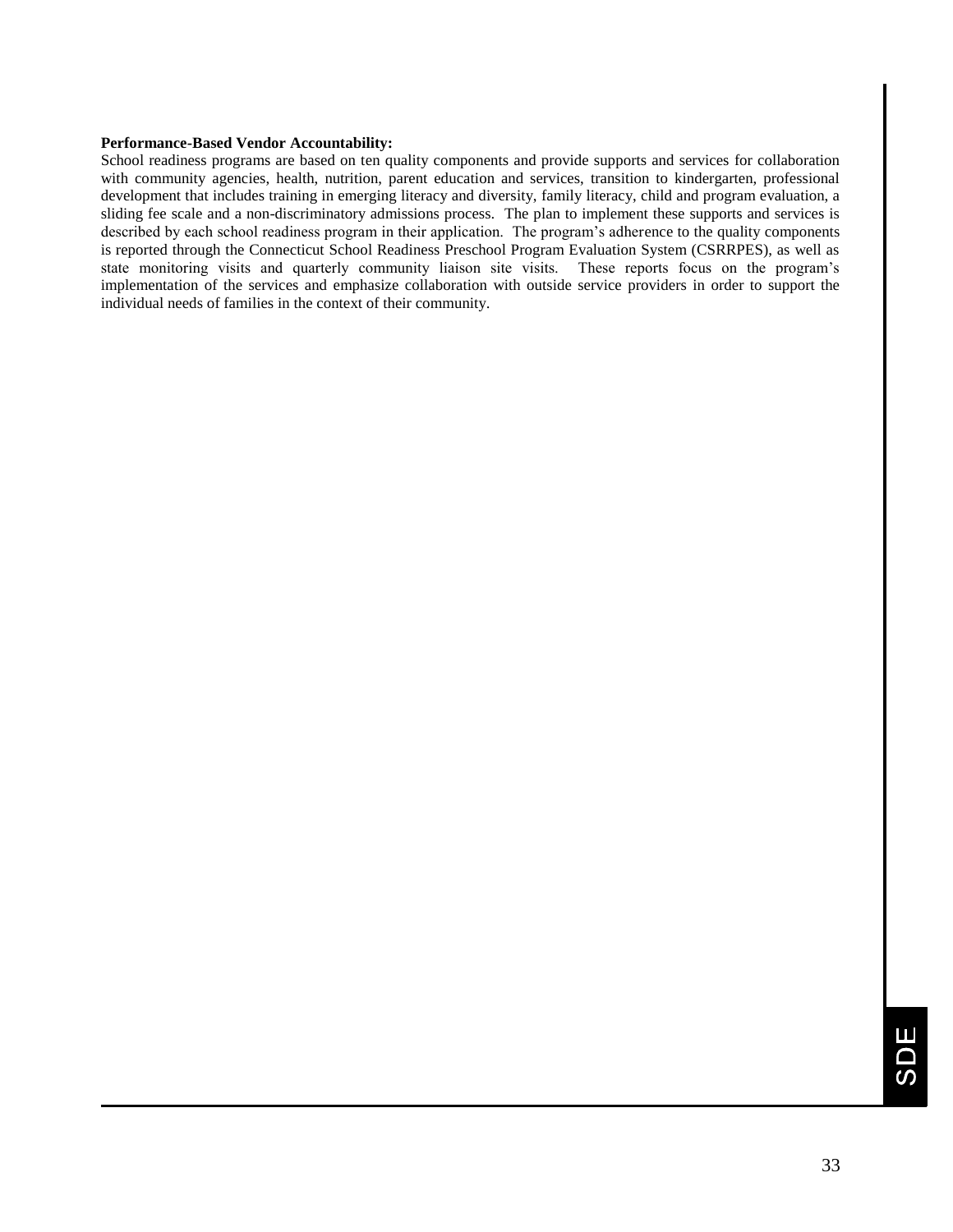- **Best Practices Initiative**
- **Local Prevention Council Programs**
- **Strategic Prevention Framework State Incentive Grant**
- **Connecticut Youth Suicide Prevention Initiative**
- **Regional Action Councils**
- **Statewide Service Delivery Agents**
- **Tobacco Regulation & Compliance**

**Long-Term Agency Goals:** The goals of the Department of Mental Health and Addiction Services (DMHAS) include:

- Establish a quality care management system to achieve defined goals, service outcomes and the continued improvement of the integrated DMHAS health care system.
- Maintain a broad array of programs and practices that are data informed and will respond to changing needs as the prevention system grows.
- Increase workforce capacity to provide culturally competent and integrated services to persons whose needs are challenging or not well met.
- Create a resource base to support DMHAS' prevention services goals, expansions, and fiscally sound system investments

**Strategies:** The Departments' strategies include:

- Assess the prevention needs for youth, families and communities across the state
- $\bullet$ Provide cost-effective, research based, developmentally appropriate prevention services that promote the health & well-being of children and families
- Develop, maintain and increase partnerships with state and local agencies to implement, evaluate and diffuse effective prevention programs and strategies that focus on youth and families
- Implement program standards to monitor the service system
- Increase funding of evidence-based programs that focus on families, early childhood and youth development
- Explore resources to implement the prevention data infrastructure, policy and program recommendations
- Provide training and technical assistance to increase the cultural ability of prevention

program providers to work effectively with youth and parents from culturally**,**  economically and geographically diverse populations

#### **Performance-Based Outcomes:**

- Increased number of evidence-based  $\bullet$ programs for youth, families and professionals that focus on youth suicide prevention, tobacco and alcohol use prevention
- A more refined quality assurance process that  $\bullet$ assesses effectiveness and fidelity of implementation of prevention programs
- An integrated state plan that supports  $\bullet$ families and communities in youth and early childhood development
- An integrated state plan that supports  $\bullet$ families and communities in youth and early childhood development
- Increased partnerships with state and local  $\bullet$ agencies
- $\bullet$ Increased number of providers trained and receiving technical assistance on cultural competency
- Increased cost-effectiveness

#### **Population Outcomes**

- $\bullet$ Reduction in the drug/alcohol use
- $\bullet$ Reduction in suicidal behavior among high school students
- Increased employment or school retention  $\bullet$
- Decreased criminal justice involvement  $\bullet$
- Increased social connectedness

#### **Program Outcomes**

- Increased enforcement of alcohol laws  $\bullet$
- Reduction in retailer violation rates for  $\bullet$ tobacco sales to minors

**Measure of Effectiveness:** Connecticut has improved in many key federal health outcome measures over the past four years as indicated in the 2007 National Survey on Drug Use and Health (NSDUH). Among 12-17 year-olds and those 18years and older, measures reflecting improvement include: age of first use for alcohol and marijuana; percent of those perceiving harm in using marijuana once or twice a week and having five or more drinks once or twice a week; and percent of those reporting who heard, read, or watched advertisement about substance use prevention in the past 12 months. The contribution of DMHAS prevention and health promotion programs to these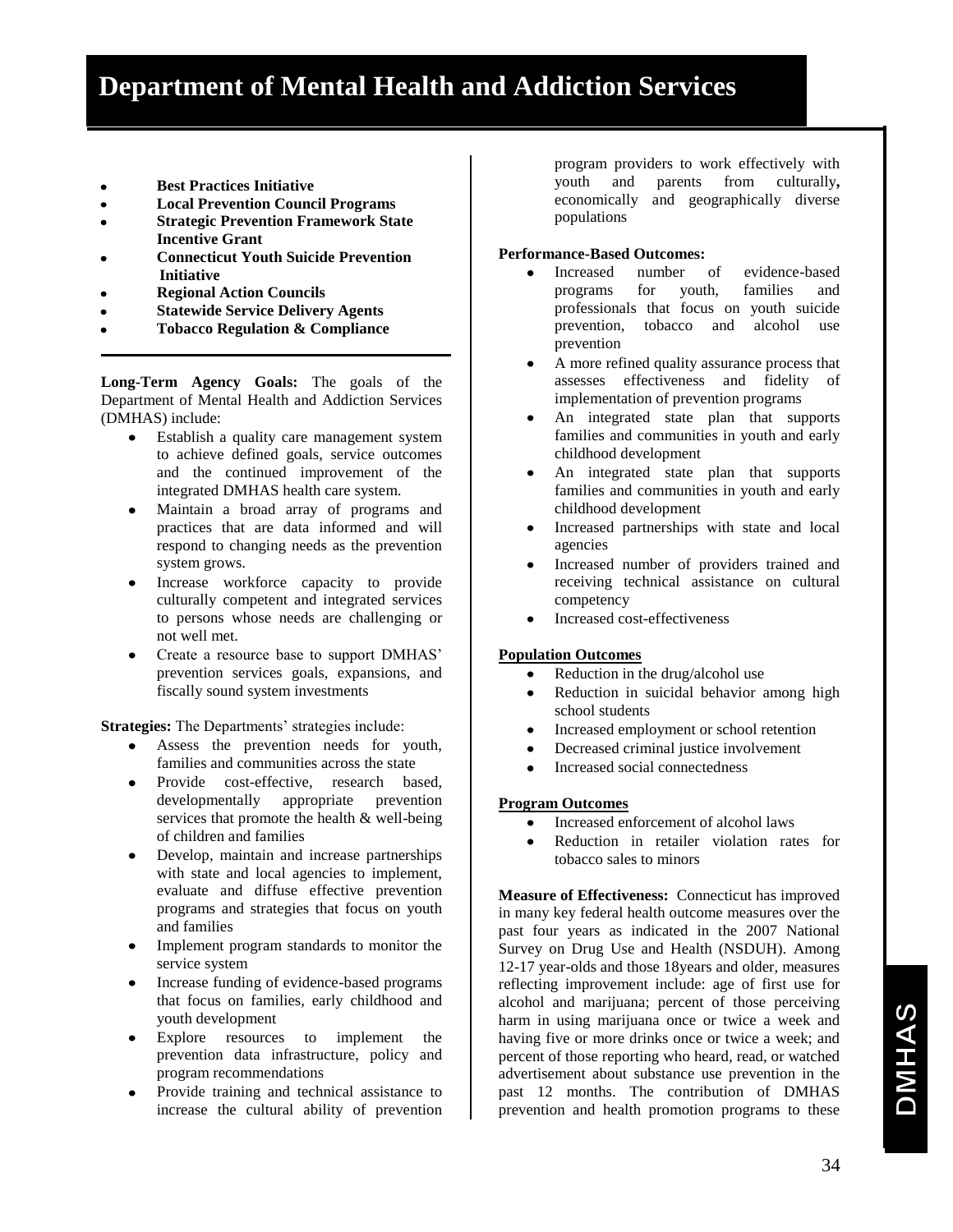results speaks to their ability to assist Connecticut residents in need. The percentage of funded prevention programs that are evidence-based is at 65.5%. With the increase in staff, there were also increases in the number of Prevention partnerships between DMHAS and other state and local agencies. The DMHAS Prevention Training Collaborative has also increased the number of courses offered to providers**.**

**Methods:** DMHAS provides Prevention services aimed at increasing the health & wellness of children and their families through funding and assessing its pool of over 160 non-profit providers statewide. To address disparities, DMHAS contracts with the Multicultural Leadership Institute (MLI), a statewide

resource in the provision of cultural competent mental health and substance abuse prevention services to assure that all products, activities and services are culturally competent.

**Other:** Since the establishment of a State Epidemiological and Outcomes Workgroup (SEOW) in 2005, DMHAS has convened the group quarterly to review substance abuse consumption and related consequence indicators, ranked problem substances based on their magnitude and impact, and set performance targets for various programs and initiatives. The SEOW will continue to be used by DMHAS to review process and outcome data relevant to meeting these performance targets.

**BEST PRACTICES INITIATIVE:** 14 statewide funded projects that apply science and research-based programs to populations across the life cycle. These science-based community prevention programs are designed to enhance the lives of adults and children and encourage family, peers, neighbors and others to become involved.

Utilizing multiple Substance Abuse and Mental Health Services Administration-Center for Substance Abuse Prevention (SAMHSA-CSAP) strategies, Best Practice programs focus on positive youth development; alcohol, tobacco and other drug education; healthy decision-making skills and recreation. Programming is varied and in many cases multi-pronged, but most target needy or otherwise at risk youth. Several programs incorporate academic support, peer leaders or mentors and many emphasize family development and parenting skills. Youth-led participatory research, training for professionals working in youth-serving organizations, and education, enrichment and respite services for grandparents and custodial relative caregivers are also represented.

The Best Practices engage youth, families, schools and communities in Danbury, Enfield, Hartford, Middletown, Milford, New Britain, New Haven, New London, Plainville, Torrington, Westport, Windham and surrounding municipalities in alternative activities, community-based processes, education, information dissemination, and problem identification and referral.

#### **Program Cost FY 2008 - 2009:** \$ 2,034,178

**Performance-Based Standards:** DMHAS requires programs under the Best Practices Initiative to adhere to Prevention Program Operating Standards. These standards establish a minimum level of program operation intended to reflect quality and articulate a service philosophy that promotes health and builds strengths. The purpose of the standards is to provide assurances to the public that alcohol and drug abuse prevention and early intervention programs are regulated under a set of minimum standards established by DMHAS. These standards are divided into 8 categories:

- 1. *Human Relationships* require programs to build relationships among staff, families and communities in order to create strong effective programs
- 2. *Program Planning* requires the development of a logical and systematic process for designing, implementing and evaluating services that fulfill the programs mission
- 3. *Program Activities* requires the provision of skills and knowledge to program participants so that they can make healthy lifestyle choices
- 4. *Program Setting* requires that the physical environment is welcoming, comfortable, organized and well-equipped
- 5. *Health & Safety* requires that the physical environment be healthy and safe
- 6. *Program Implementation* requires organization, sufficient materials and effective communication to move planning into action
- 7. *Program Administration* requires sufficient resources and oversight to adequately manage the program
- 8. *Evaluation* requires the systematic collection and analysis of data to make informed decisions.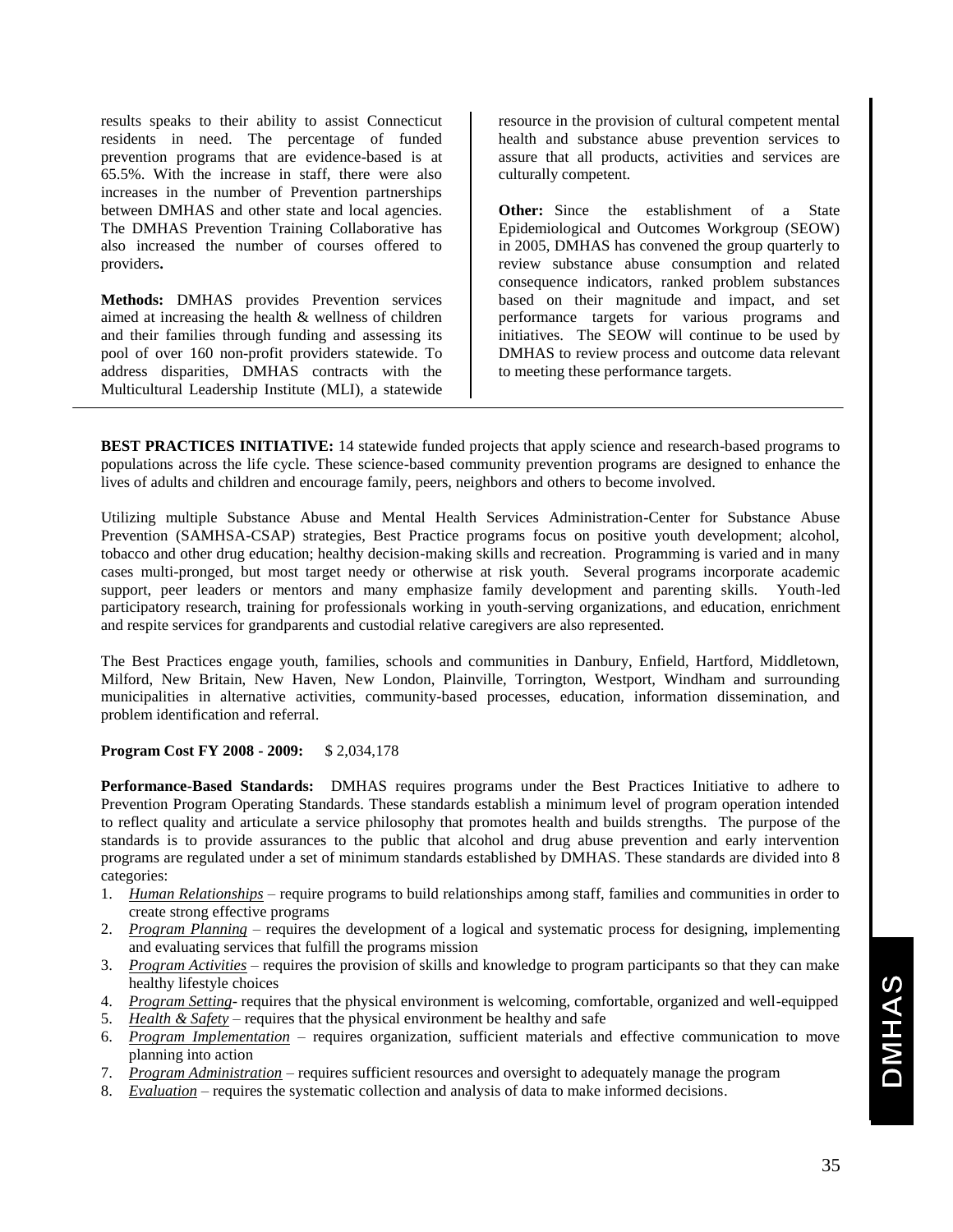**Performance-Based Outcomes:** In the past year, all providers have updated their work plans to facilitate improved data collection, evaluation of direct and indirect costs associated with provision of services, comparison and communication of activities and programming across agencies, and compliance with reporting of National Outcome Measures. Current efforts and next steps include exploration and development of a limited set of common outcome indicators or proxy measures that are both meaningful and appropriate.

**Performance-Based Vendor Accountability:** Program contractors for this initiative complete program information and measures during the biannual contract renewal process. An action plan that sets the stage for the collection of process measures necessary for federal reporting is also completed. It identifies and codes the action steps for implementing goals and objectives, the staff hours required to implement activities and the numbers to be served by each activity. With the adoption of the Strategic Prevention Framework (SPF – a five-step outcome-based planning process), contractors are required to use the federal guidance document for identifying and selecting evidence-based programs. This also assures program fidelity and fit. Progress reports are also required and consist of bi-monthly narrative and process data submitted electronically. The report generally allows contractors to share information with DMHAS regarding program participants and services that are delivered and helps staff to track compliance with contractual obligations as well as provides an opportunity to discuss any program changes. An annual site visit by DMHAS staff is conducted to validate program activities, assess continuing contractor capacity, determine technical assistance needs, and substantiate eligibility for continued funding.

**LOCAL PREVENTION COUNCIL PROGRAMS:** The Local Alcohol, Tobacco and Other Drug Abuse Prevention Council Grant Program (LPCP) initiative supports the activities of local, municipal-based alcohol, tobacco, and other drug (ATOD) abuse prevention councils. The intent of this grant program is to facilitate the development of ATOD abuse prevention initiatives at the local level with the support of chief elected officials. The specific goal of this grant initiative is to increase public awareness focused on the prevention of ATOD abuse, and stimulate the development and implementation of local substance abuse prevention activities primarily focused on youth through 120 local municipal and town councils serving the 169 towns and cities in Connecticut.

Local Prevention Councils (LPCs) are advisory and coordinative in nature and reflective of each community's racial/ethnic, political, and economic diversity. Councils include representation from professionals working in the prevention field in general and ATOD abuse prevention in particular. Additionally, council membership includes a cross-section of the community which it serves including city/town agencies, organizations, communities and ethnic groups, parents, media, business, senior citizens, health care sector, etc., concerned with prevention issues. The LPCP initiative is designed to: 1) support the on-going prevention activities of established councils; 2) support specific prevention projects of local councils; and 3) support activities that increase public awareness of the problem of ATOD use and abuse.

**Number Served**: To date, a total of 59,372 children, adults, family and community professionals were served in SFY 09. 172 from the age of 4 and under; 25,244 from the age of 5-11; 22,631 from the age of 12-14; 6,038 from the age of 15-17; 4,302 from the age of 18-20; 190 from the age of 21-24 and 795 from the age of 25 and older.

**Program Cost: FY 2008 - 2009** \$543,120

**STRATEGIC PREVENTION FRAMEWORK STATE INCENTIVE GRANT:** The SPF SIG program is designed to help grantees build a solid foundation for delivering and sustaining effective substance abuse services in order to: prevent the onset and reduce the progression of underage drinking and related problems in communities, and build prevention capacity and infrastructure at the state and community levels.

The overall purpose of the CT SPF Initiative is to develop a comprehensive strategy for delivering and implementing effective substance abuse prevention services. The initiative brings together State and community partners to apply the federal Center for Substance Abuse Prevention's (CSAP) Strategic Prevention Framework towards creating healthy communities for everyone. Twenty eight communities throughout the state including campuses, municipalities and youth serving agencies utilize the SPF blueprint to address underage drinking in 54 towns by conducting needs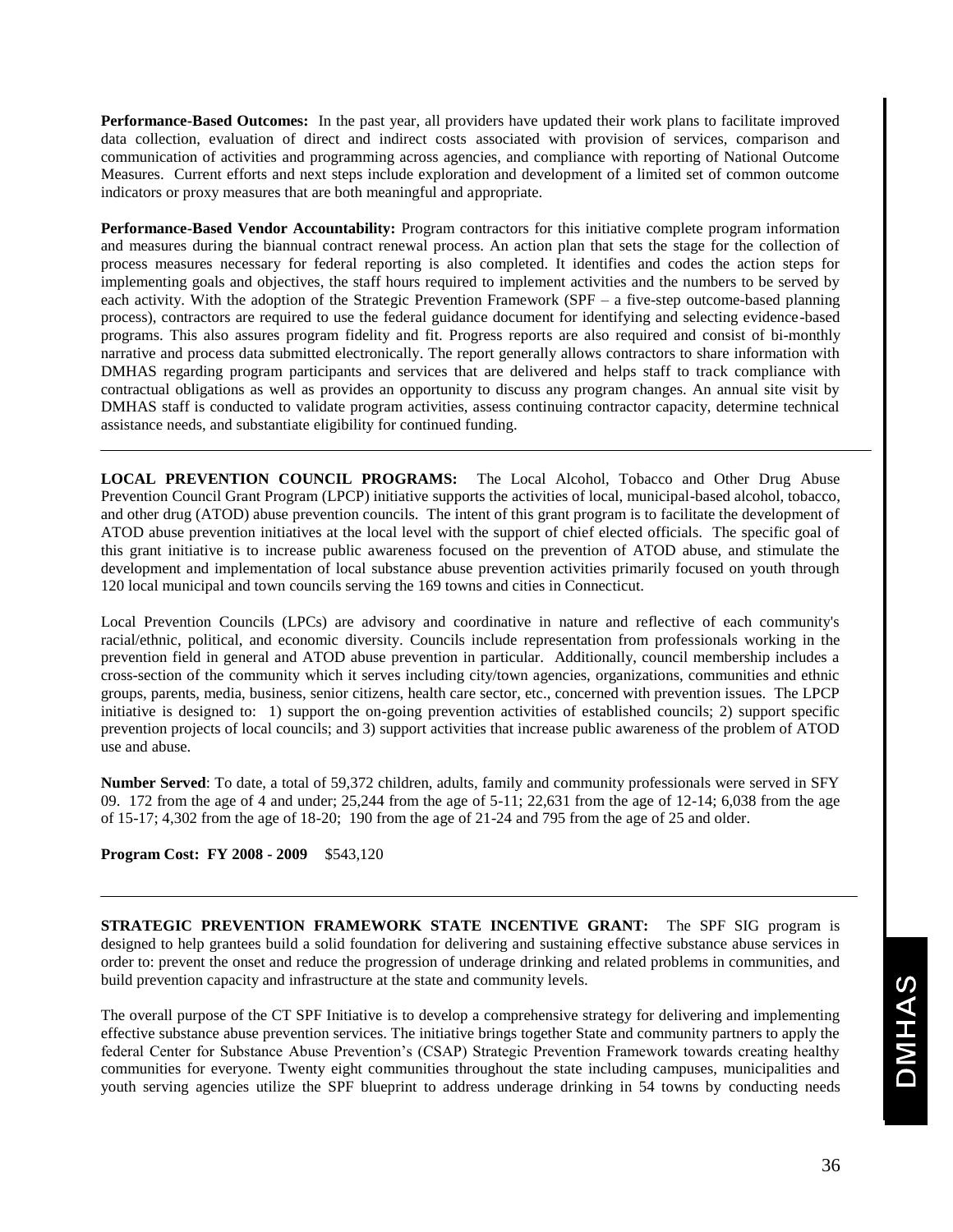assessments, developing community capacity, developing strategic plans, implementing programs, policies and practices identified in the plans, and evaluating their outcomes.

**Number Served**: A total of 172,651 children, family and community members, and prevention professionals were served in SFY 09. 6,983 from the age of 4 and under; 16,715 from the age of 5-11; 15,422 from the age of 12-14; 20,456 from the age of 15-17; 11,951 from the age of 18-20; 11,287 from the age of 21-24; 89,837 from the age of 25 and older.

#### **Program Cost: FY 2008 - 2009 \$**2,350,965

**Performance-Based Standards:** DMHAS requires programs under the SPF Initiative to adhere to Prevention Program Operating Standards. These standards establish a minimum level of program operation intended to reflect quality and articulate a service philosophy that promotes health and builds strengths. The purpose of the standards is to provide assurances to the public that alcohol and drug abuse prevention and early intervention programs are regulated under a set of minimum standards established by DMHAS. These standards are divided into 8 categories:

- 1. *Human Relationships* require programs to build relationships among staff, families and communities in order to create strong effective programs
- 2. *Program Planning* requires the development of a logical and systematic process for designing, implementing and evaluating services that fulfill the programs mission
- 3. *Program Activities* requires the provision of skills and knowledge to program participants so that they can make healthy lifestyle choices
- 4. *Program Setting* requires that the physical environment is welcoming, comfortable, organized and well-equipped
- 5. *Health & Safety* requires that the physical environment be healthy and safe
- 6. *Program Implementation* requires organization, sufficient materials and effective communication to move planning into action
- 7. *Program Administration* Requires sufficient resources and oversight to adequately manage the program
- 8. *Evaluation* requires the systematic collection and analysis of data to make informed decisions

#### **Performance-Based Outcomes:**

Abstinence from Drug Use/Alcohol Abuse

- 30-day substance use (non-use/reduction in use)
- Availability of alcohol, tobacco and other drugs
- Perception of drug use as harmful
- Attitude toward use (Perception of drug use as wrong)

Increased/Retained Employment or Return to/Stay in School

- School attendance
- ATOD-related suspensions/expulsions
- $\bullet$ Drug-related workplace injuries

Decreased Criminal Justice Involvement

Drug-related crime  $\bullet$ 

Increased Stability in Family and Living Conditions

• Parent participation in prevention activities

Increased Access to Services (Service Capacity)

Number of persons served by age, gender, race, and ethnicity

Increased Social Supports/Social Connectedness

Under development

#### *OMB Required Outcome/Domain*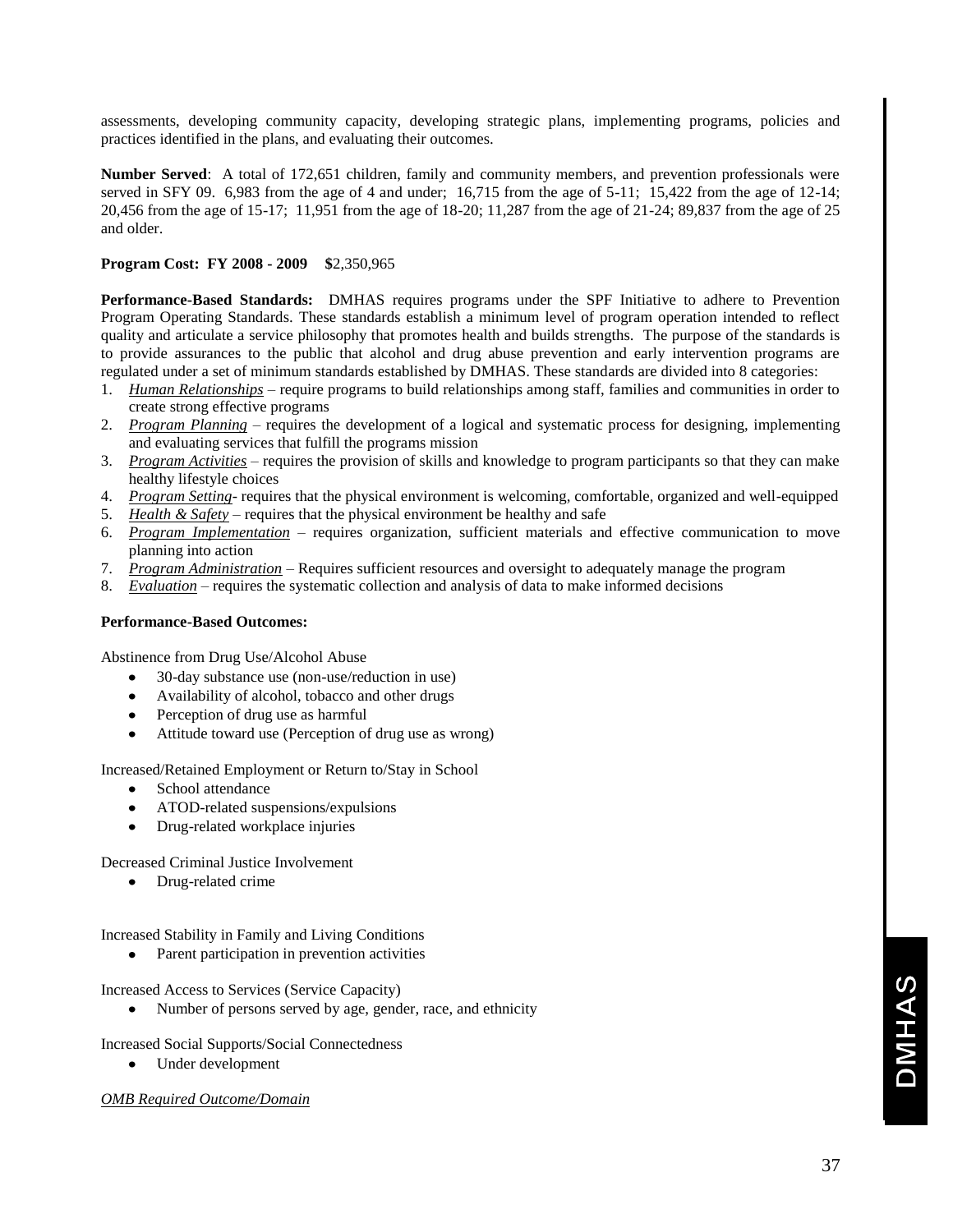#### Cost Effectiveness

Increase services provided within cost bands  $\bullet$ 

Use of Evidence-Based Practices

Total number of evidence-based programs and strategies funded by SPF SIG

**Performance-Based Vendor Accountability:** Program contractors for this initiative complete a five-step planning process to guide their prevention activities. The steps include: 1) assessing population needs; 2) building capacity to address the needs; 3) developing a comprehensive strategic plan that articulates a vision for organizing programs, policies and practices to address the needs; 4) implementing evidence-based programs, practices and policies identified in step 3; and 5) monitoring implementation and evaluating effectiveness. Contractors also complete an action plan which identifies and codes the action steps for implementing their plan, the staff hours required to implement activities and the numbers to be served by each activity. Progress reports are also required and consist of bi-monthly narrative and process data submitted electronically. The report generally allows contractors to share information with DMHAS regarding program participants and services that are delivered and helps staff to track compliance with contractual obligations as well as provides an opportunity to discuss any program changes. An annual site visit by DMHAS staff is conducted to validate program activities, assess continuing contractor capacity, determine technical assistance needs, and substantiate eligibility for continued funding.

**CT YOUTH SUICIDE PREVENTION INITIATIVE**: Develop and implement comprehensive, evidence-based youth suicide prevention and early intervention strategies that may be maintained over time and expanded throughout Connecticut. This initiative builds on the recommendations of the Connecticut Interagency Suicide Prevention Network, the 2005 Connecticut Comprehensive Suicide Prevention Plan, the Connecticut Youth Suicide Advisory Board, and the CT Mental Health Transformation Initiative. It specifically addresses Goal 1.2 of the President's New Freedom Commission on Mental Health, the need to advance and implement a national strategy for suicide prevention.

Key components of the project are to: 1) Support the use of the science-based "Signs of Suicide" (SOS) Program, the Question, Persuade and Refer Gatekeeper Model, and the College Response Model in selected middle and high schools and CT State Universities (CSU); 2) Expand the existing DCF-sponsored training program for foster and adoptive parents, school nurses, parent/teacher organizations, youth service bureaus, and juvenile justice personnel in recognizing the signs and symptoms of suicidality and depression; 3) Design and pilot the implementation of a model program to increase the availability, accessibility, and linkages to mental health treatment by embedding services in school-based health and community-based hospital clinics; and 4) Develop a mini-grant program that serves communities statewide through the use of a youth driven, positive community youth development approaches .

**Number Served**: In 2009, 694 high school students participated in training; 3,574 students sought counseling through the CT State University system; 144 adults and professionals were trained in various model programs; and, 681middle school students were assessed for depression and suicide risk and where appropriate referred for therapeutic counseling.

#### **Program Cost: FY 2008 - 2009** \$ 400,000

#### **Performance-Based Outcomes:**

- Reduction in suicidal behavior among high school students
- Improvement in treatment outcomes for students who screen positive for depression symptoms at school health clinics
- Improve suicide knowledge of parents and community health care personnel
- Increase in the number of students accessing college counseling services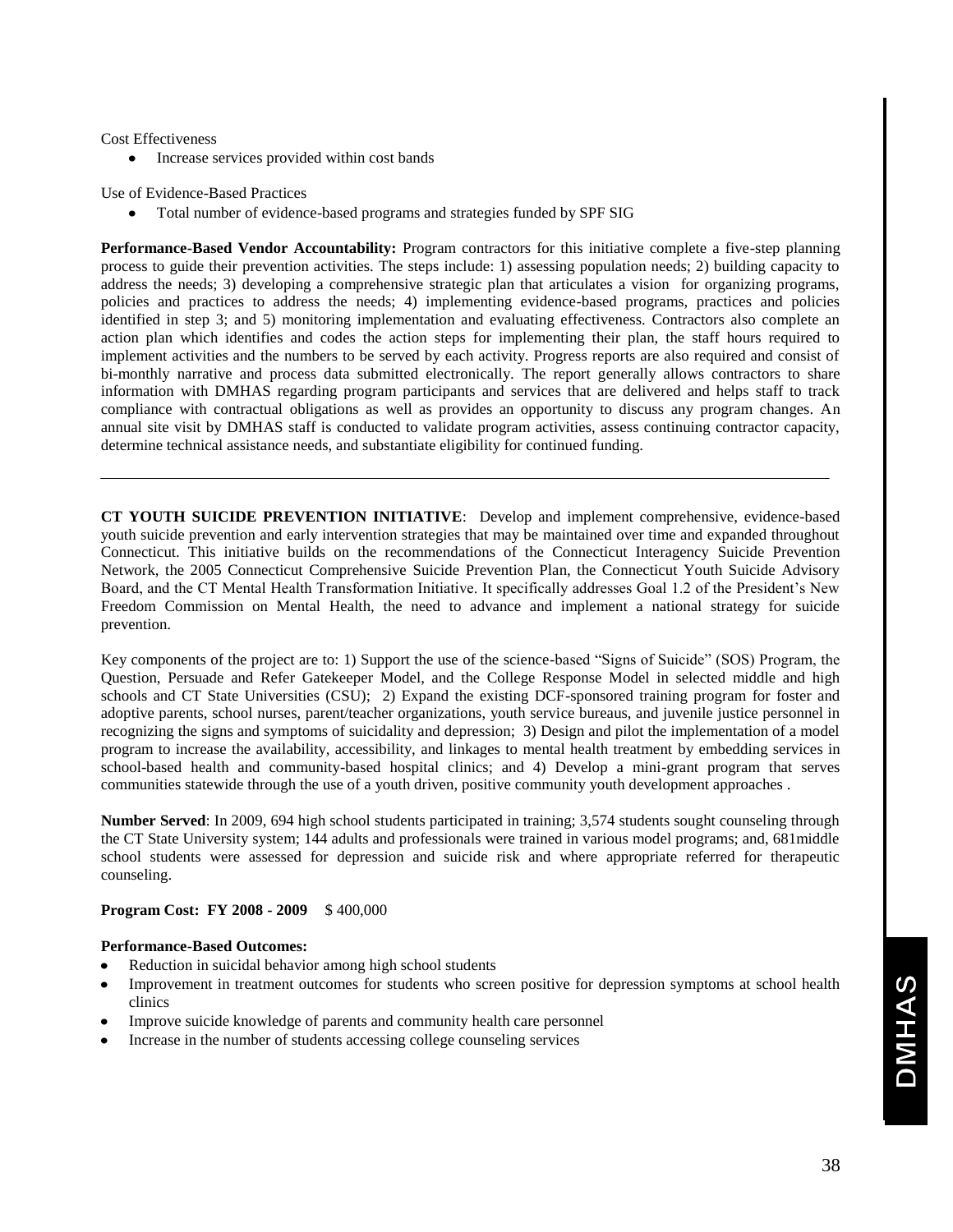**REGIONAL ACTION COUNCILS:** 14 sub-regional planning and action councils that have responsibility for the planning, development and coordination of behavioral health services in their respective region.

Regional Substance Abuse Action Councils (RACs) are public-private agencies comprised of community leaders. Its purpose is to establish and implement an action plan to develop and coordinate needed services across the behavioral health continuum. These services are generally described as a continuum of care which includes community awareness and education, prevention, intervention, treatment and aftercare. The members of the Regional Action Council serve as volunteers assisted by professional staff. Members include representatives of major community leadership constituencies: chief elected officials, chiefs of police, superintendents of schools, major business and professional persons, legislators, major substance abuse service providers, funders, minority communities, religious organizations and the media.

**Number Served**: A total of 242,574 children, family and community members, and prevention professionals were served in SFY 09. 12,055 from the age of 4 and under; 27,995 from the age of 5-11; 39,980 from the age of 12-14; 43,912 from the age of 15-17; 18,106 from the age of 18-20; 13,953 from the age of 21-24 and 86,573 from the age of 25 and older.

#### **Program Cost: FY 2008 - 2009** \$1,532,698

**Performance-Based Standards:** DMHAS requires all contractors to adhere to Prevention Program Operating Standards. These standards establish a minimum level of program operation intended to reflect quality and articulate a service philosophy that promotes health and builds strengths. The purpose of the standards is to provide assurances to the public that alcohol and drug abuse prevention and early intervention programs are regulated under a set of minimum standards established by DMHAS. These standards are divided into 8 categories:

- 1. *Human Relationships* require programs to build relationships among staff, families and communities in order to create strong effective programs
- 2. *Program Planning* requires the development of a logical and systematic process for designing, implementing and evaluating services that fulfill the programs mission
- 3. *Program Activities* requires the provision of skills and knowledge to program participants so that they can make healthy lifestyle choices
- 4. *Program Setting* requires that the physical environment is welcoming, comfortable, organized and well-equipped
- 5. *Health & Safety* requires that the physical environment be healthy and safe
- 6. *Program Implementation* requires organization, sufficient materials and effective communication to move planning into action
- *7. Program Administration* Requires sufficient resources and oversight to adequately manage th*e program*
- 8. Evaluation requires the systematic collection and analysis of data to make informed decisions.

#### **Performance-Based Outcomes:**

- 100% of towns in sub regions are funded through Local Prevention Councils
- 25% of funding efforts are focused toward underage alcohol initiatives resulting in a reduction in use across sub regions
- 25% of funding efforts are directed towards the prevention of underage tobacco use resulting in a violation rate of less than 20% among tobacco retailers in the sub region
- The development of a Priority Needs Assessment on the substance abuse continuum of care from prevention through treatment and recovery in the sub region
- The development of SPF Sub-Regional Profiles to include alcohol**, prescription** drugs, heroin, cocaine, marijuana and other substances of note

**Performance-Based Vendor Accountability:** Program contractors for this initiative complete program information and measures during the biannual contract renewal process. An action plan that sets the stage for the collection of process measures necessary for federal reporting is also completed. It identifies and codes the action steps for implementing goals and objectives, the staff hours required to implement activities and the numbers to be served by each activity. Progress reports are also required and consist of bi-monthly narrative and process data submitted electronically. The report generally allows contractors to share information with DMHAS regarding program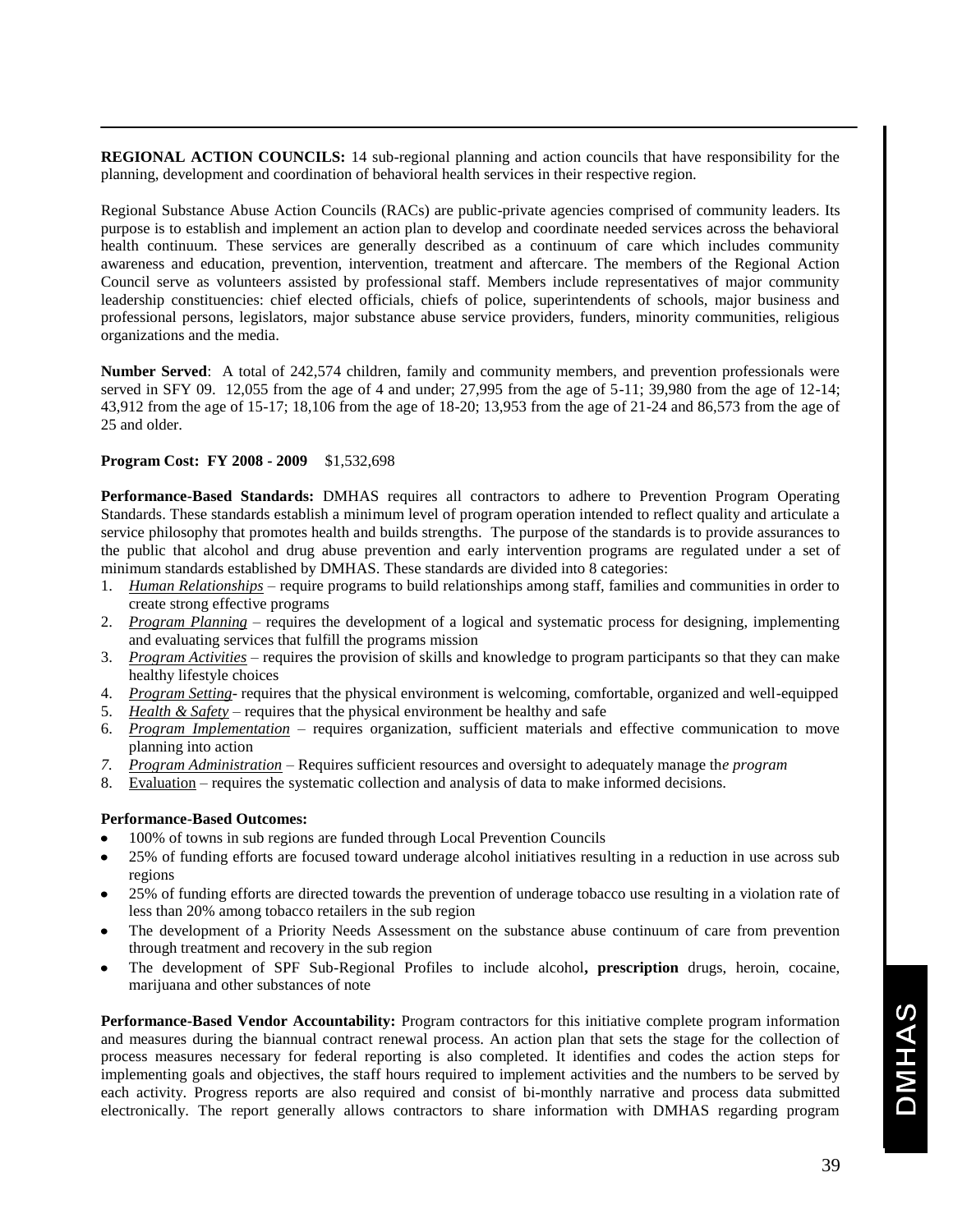participants and services that are delivered and helps staff to track compliance with contractual obligations as well as provides an opportunity to discuss any program changes. An annual site visit by DMHAS staff is conducted to validate program activities, assess continuing contractor capacity, determine technical assistance needs, and substantiate eligibility for continued funding.

**STATEWIDE SERVICE DELIVERY AGENTS:** The Statewide Services Delivery Agents (SSDA), also known as the DMHAS Resource Links, are five entities funded by DMHAS to support prevention efforts across the state by building the capacity of individuals and communities to deliver prevention services. Their target populations include local communities, individuals, and agencies providing prevention programming; regional and statewide service agencies; societal organizations and institutions, e.g. corporate, medical, religious and recreational entities. The Statewide Service Delivery Agents utilize multiple strategies like information and public awareness, education, community development, capacity building and institutional change, and social policy to promote the health and well being of all Connecticut's residents across the life span. Within the last two years these SSDAs have provided distinct services to move Connecticut's prevention system to align with the blueprint of the Strategic Prevention Framework (SPF).

The Statewide Services Delivery Agents consists of the following entities:

- 1. Connecticut Assets Network a network of individuals that promote the integration and successful use of strength-based strategies to build healthy communities and youth.
- 2. Connecticut Clearinghouse is a comprehensive information resource center that makes available thousands of books, tapes and printed reports, and provides electronic access to the latest information on substance abuse, mental health and a variety of other issues.
- 3. Multicultural Leadership Institute, Inc. is a coalition dedicated to promoting culturally and linguistically proficient services regarding the prevention of ATOD and other related problems among African origin and Latino populations.
- 4. Governor's Prevention Partnership is a statewide organization comprising of public/private partnerships designed to change the attitudes and behaviors of Connecticut youths and adults toward substance through its School, Campus, Workplace and Media Partnerships.
- 5. Prevention Training Collaborative is to provide prevention practitioners and others in the field of prevention the training needed to obtain and maintain certification status and provide support to individuals looking to increase their knowledge and skills in the prevention area.

**Number Served:** A total of 18,146 children, family and community members, and prevention professionals were served in SFY 09. 6 from the age of 4 and under; 75 from the age of 5-11; 793 from the age of 12-14; 1,655 from the age of 15-17; 894 from the age of 18-20; 978 from the age of 21-24; 13,745 from the age of 25 and older.

#### **Program Cost: FY 2008-2009:** \$1,976,849

**Performance-Based Standards:** DMHAS requires contractors to adhere to Prevention Program Operating Standards. These standards establish a minimum level of program operation intended to reflect quality and articulate a service philosophy that promotes health and builds strengths. The purpose of the standards is to provide assurances to the public that alcohol and drug abuse prevention and early intervention programs are regulated under a set of minimum standards established by DMHAS. These standards are divided into 8 categories:

- 1. *Human Relationships* require programs to build relationships among staff, families and communities in order to create strong effective programs
- 2. *Program Planning* requires the development of a logical and systematic process for designing, implementing and evaluating services that fulfill the programs mission
- 3. *Program Activities* requires the provision of skills and knowledge to program participants so that they can make healthy lifestyle choices
- 4. *Program Setting* requires that the physical environment is welcoming, comfortable, organized and wellequipped
- 5. *Health & Safety* requires that the physical environment be healthy and safe
- 6. *Program Implementation* requires organization, sufficient materials and effective communication to move planning into action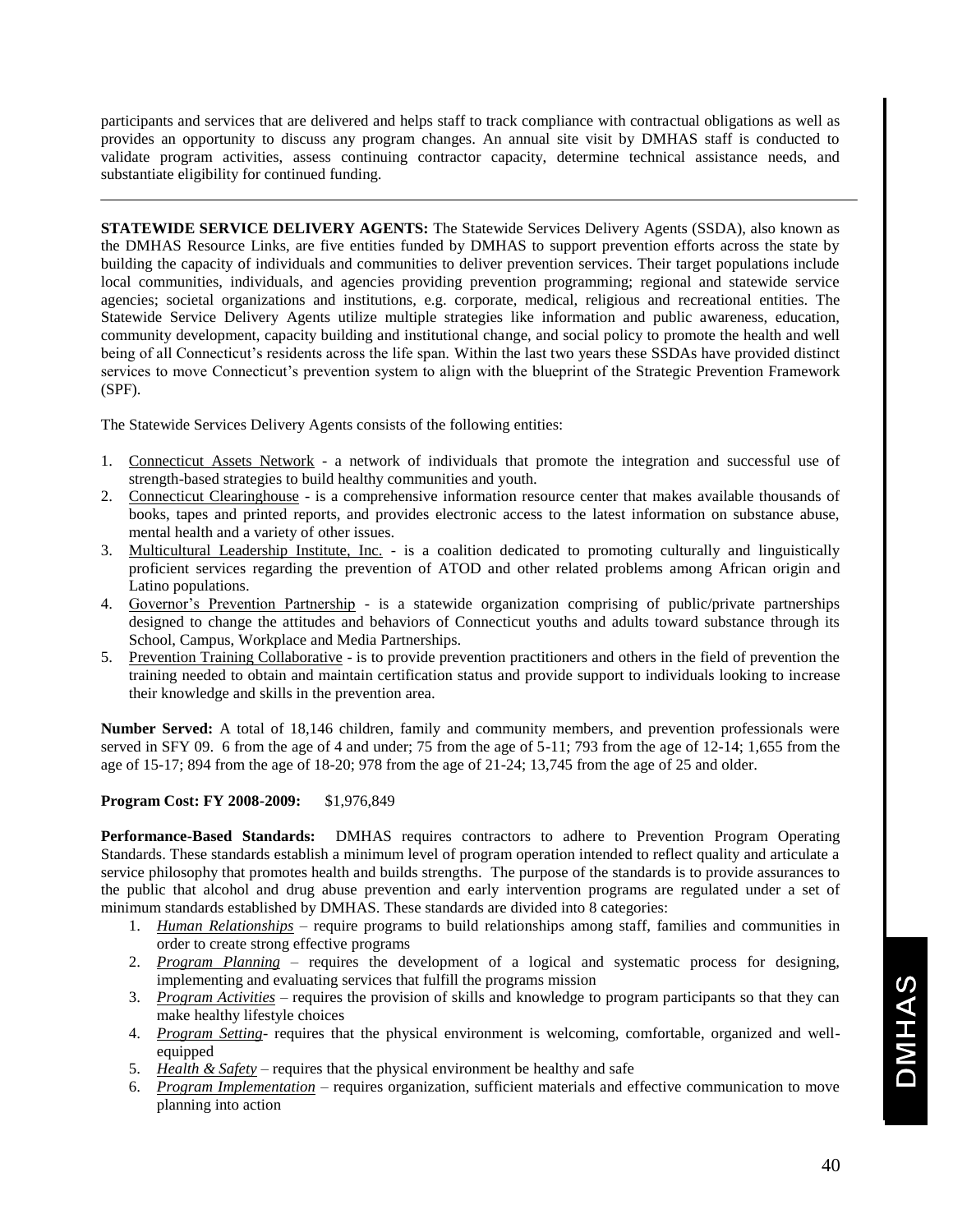- 7. *Program Administration* Requires sufficient resources and oversight to adequately manage the program
- 8. *Evaluation* requires the systematic collection and analysis of data to make informed decisions.

#### **Performance-Based Outcomes:**

- Improvement in the health and wellness of gay, lesbian, bisexual, trans-gendered and questioning clients  $\bullet$
- Increase in the number of DMHAS providers with approved cultural competency plans
- $\bullet$ Increase in the number of Hispanic and African American staff in substance abuse agencies across the state
- Increase in the number of programs that bridge prevention and recovery efforts  $\bullet$
- Increase in the number of school and community based mentoring programs
- Reduction in the state rate for underage drinking
- Increase in the number of resources aimed at alcohol, tobacco and other drug prevention
- Increase in the capacity of prevention contractors to implement evidence-based programs, policies and practices

**Performance-Based Vendor Accountability:** Program contractors for this initiative complete program information and measures during the biannual contract renewal process. An action plan that sets the stage for the collection of process measures necessary for federal reporting is also completed. It identifies and codes the action steps for implementing goals and objectives, the staff hours required to implement activities and the numbers to be served by each activity. Progress reports are also required and consist of bi-monthly narrative and process data submitted electronically. The report generally allows contractors to share information with DMHAS regarding program participants and services that are delivered and helps staff to track compliance with contractual obligations as well as provides an opportunity to discuss any program changes. An annual site visit by DMHAS staff is conducted to validate program activities, assess continuing contractor capacity, determine technical assistance needs, and substantiate eligibility for continued funding.

**TOBACCO REGULATION & COMPLIANCE:** The federal government requires that states enforce and enact laws and implement strategies that reduce underage tobacco use. DMHAS employs a variety of strategies and activities to comply with the federal mandate.

These include:

- 1. *Legislation & Law Enforcement*: passing and enforcing youth tobacco access laws.
- 2. *Sampling Method & Survey Design*: obtaining scientifically valid and reliable measure of tobacco retailer compliance with laws.
- 3. *Inspection Protocol & Implementation*: following approved inspection protocols for conducting random, unannounced inspection of tobacco retailers.
- 4. *Merchant Education*: producing and distributing educational and awareness materials for a merchant education program.
- 5. *Community Education & Media Advocacy*: increasing public awareness on youth tobacco issues through youth forums and focus groups, community mini-grants and a statewide hotline for information and complaints.
- 6. *Community Mobilization*: forming coalitions to mobilize community support.

**Number Served**: During FY 2009, 2,368 retail inspections were completed and 16,045 pieces of materials distributed to the general public. Approximately 772 children and adults were served through merchant and community education activities in FY 2009.

**Program Cost: FY 2008 – 2009:** \$647,967

#### **Performance-Based Outcomes:**

- Increase in age of first use for tobacco products  $\bullet$
- Decrease in tobacco use rates among youths ages 12-17
- A rate of no more than 10% of merchants across the state who sell tobacco products to minors

**Performance-Based Vendor Accountability:** Tobacco merchant inspections are completed in strict adherence with federal Substance Abuse Mental Health Services Administration (SAMHSA) guidelines. Annual reports on these inspections and their results, changes in the state's tobacco laws, coordination and collaboration activities are submitted.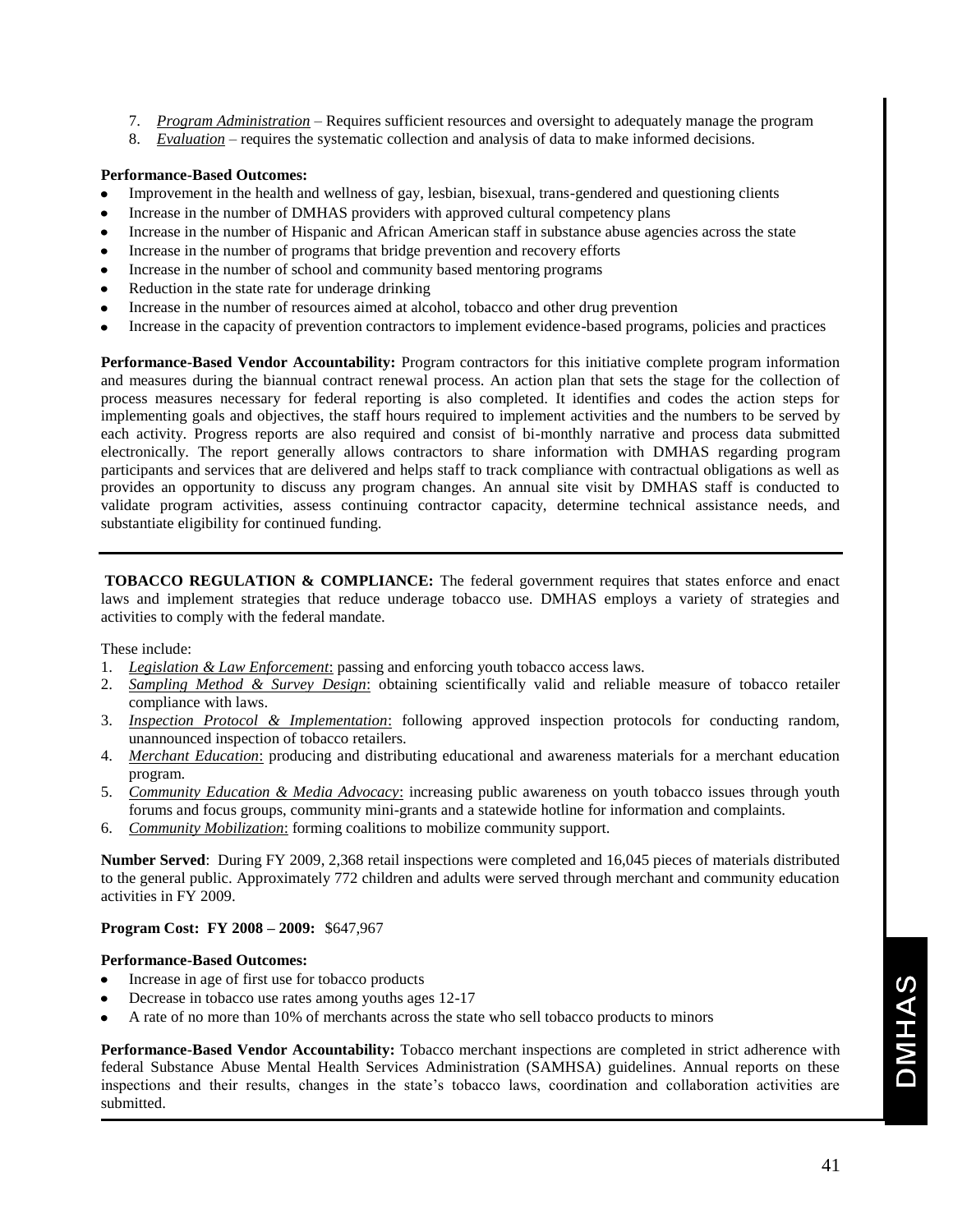- **Asthma Program: Easy Breathing**
- **Child Day Care Licensing**
- **Community Health Centers**
- **Family Planning**
- **Immunization Program**
- **Injury Prevention – Unintentional Childhood**
- **Injury Prevention- Intentional Youth Violence**
- **Lead Poisoning Prevention and Control**
- **Newborn Laboratory Screening and Tracking**
- **Nutrition, Physical Activity and Obesity**
- **Oral Health-Home by One**
- **Rape Crisis and Prevention Services**
- **Tobacco Use Prevention and Control**
- **Women, Infant and Children**

**ASTHMA PROGRAM: PEDIATRIC EASY BREATHING PROGRAM -** The Connecticut Children's Medical Center (CCMC) Asthma Center is conducting *Easy Breathing*, an asthma clinical management program. The program has successfully expanded beyond the original five communities to provide statewide coverage. The *Easy Breathing*  program is a professional education program that trains pediatric providers to administer a validated survey to determine whether a child has asthma, to conduct an assessment to determine asthma severity, to utilize treatment protocol guidelines for determining proper therapy, and to develop individual treatment plans. *Easy Breathing* is an asthma recognition and management program that is implemented by primary care providers that documents adherence to the National Asthma Education and Prevention Program Guidelines (NAEPP) standards for asthma care.

**Number Served:** A total of 10,304 children were surveyed to identify symptoms that needed to be assessed to determine if the child had asthma.

**Program Cost: FY 2008-2009:** \$1,000,000

**Performance-Based Standards:** The contractor conducts quarterly site visits with the Regional Program Coordinators to review and rectify data issues, training needs and/or implementation problems. Submits quarterly narrative and surveillance data to DPH. Indicators are guideline adherence for prescribing inhaled corticosteroids for those with persistent asthma and patient education and provision of patient written treatment plans to enable patients to effectively manage their asthma symptoms before they become acute.

**Performance-Based Outcomes**: Improved asthma diagnosis and medical management by primary care providers for better patient control and self-management based on the National Institute of Health's Asthma Guidelines

#### **Performance-Based Vendor Accountability:**

- $\bullet$ Documentation of DPH oversight conducted under this contract with the contractor and subcontractors through audits, site visits, quarterly and annual aggregate reports as follows:
- Documentation of technical and professional assistance provided
- Description of the contractor-created, locally managed data quality control program and the actual assistance provided for the management of the Easy Breathing data system, generation of reports at each district
- Documentation of monitoring each participating district for adherence to required Program activities
- Documentation of review of all survey and treatment plan data from each district for consistency and appropriateness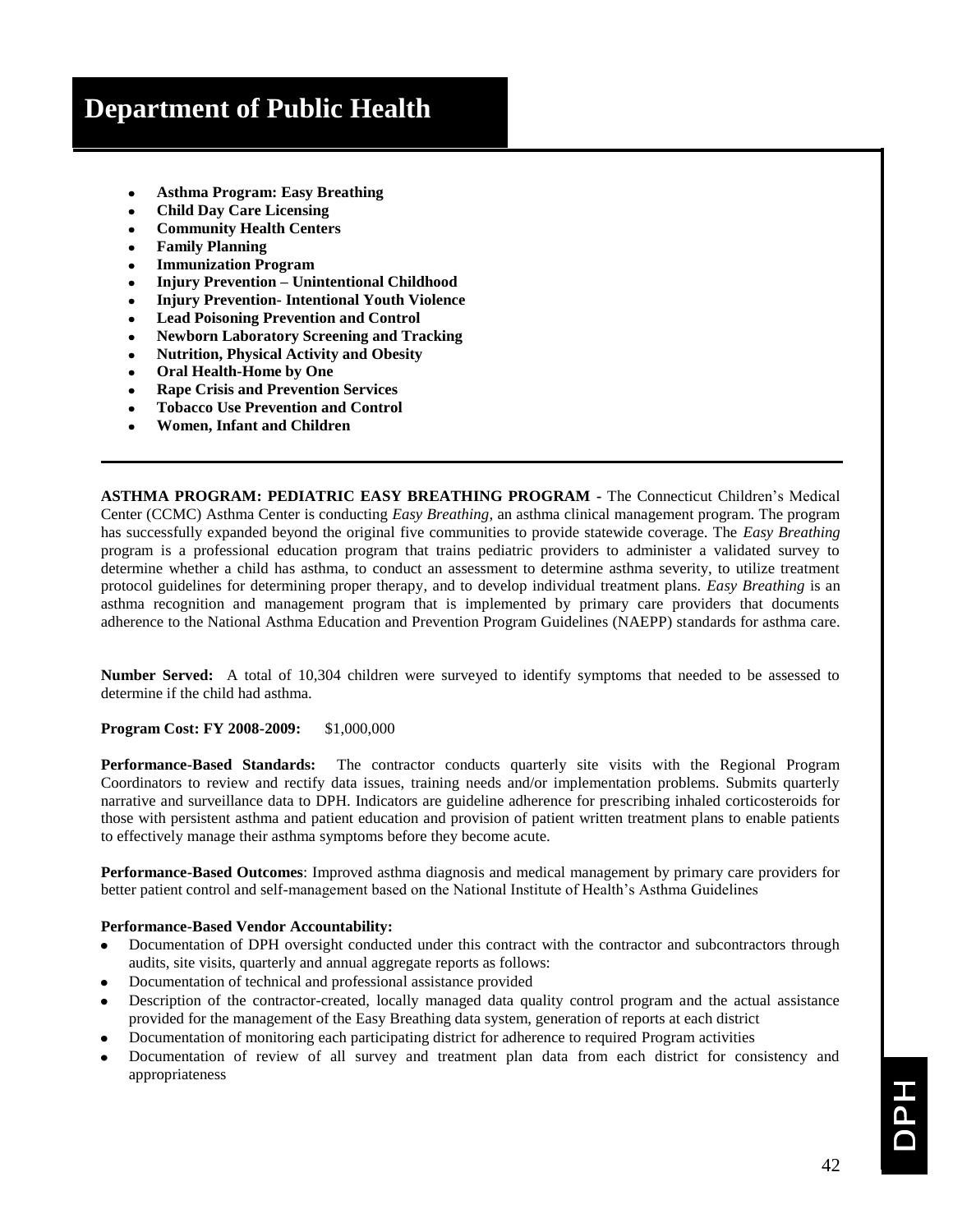- Documentation of the results of data analysis that include demographics of children surveyed in each community for asthma, by age, race/ethnicity, and number of newly diagnosed children by age, race/ethnicity
- Evaluation results of the effectiveness of the *Easy Breathing* Program in each participating community by analyzing the following process measures and outcome measures over time (quarterly)

**CHILD DAY CARE LICENSING**: This Program regulates all licensed child day care programs throughout the state of Connecticut in accordance with required standards established by state statutes and regulations. This is accomplished by providing technical assistance, application processing, facility monitoring, complaint investigation, and enforcement activities. The Program licenses 1598 Child Day Care Centers and Group Day Care Homes, and 2738 Family Day Care Homes, and is committed to promoting the health, safety, and welfare of Connecticut's children in these licensed facilities.

#### **Number Served:** 114,151 Licensed Capacity.\*

\* This number does not reflect actual enrollment, as some slots may be under utilized or shared between part-time children.

#### **Program Cost FY 2008-2009** \$1,934,957

#### **Performance-Based Standards:**

- Meet statutory requirements for inspections of licensed day care facilities: Inspect child day care centers and group day care homes every two years; inspect 1/3 of licensed family day care homes annually.
- Conduct complaint investigations.
- Take enforcement action against non-compliant facilities, as necessary.
- Meet statutory requirements for providing technical assistance on regulatory issues.

#### **Performance-Based Outcomes:**

- Continue the process to revise child day care regulations with improved health and safety standards.
- 123 technical assistance activities conducted from 7/1/08 6/30/09 served 2,766 child care providers and applicants.
- The department consistently exceeds inspection goals for licensed child care facilities. From  $7/1/08 6/30/09$ , 902 compliance monitoring inspections of family day care homes were required, 1091 inspections were completed; 798 compliance monitoring inspections of child day care centers and group day care homes were required, 890 inspections were completed.
- All complaints inspections include unannounced site visits. From 7/1/08 6/30/09 there were 1255 complaint investigation inspections involving licensed and illegally operating child day care facilities.
- From 7/1/08 6/30/09, 136 enforcements against licensed or illegally operating child day care facilities were taken.

#### **Performance-Based Vendor Accountability:**

The Department of Public Health is the state agency responsible for the regulation and monitoring of licensed child day care facilities in accordance with the following statutes and regulations:

- C.G.S, Sec. 19a-80; Sec. 19a-87b
- Public Health Code, Sec. 19a-79-1a through 19a-79-13
- Public Health Code, Sec. 19a-87b-1 through 19a-87b-18

**COMMUNITY HEALTH CENTERS:** The purpose of the Community Health Center program is to assure access to comprehensive primary and preventive health care services and improve the health status of the underserved and vulnerable populations in CT. Thirteen health care corporations receive partial funding through the Connecticut Department of Public Health to provide comprehensive preventive and primary health care services through Community Health Centers located in 30 towns throughout CT. As safety net providers, they deliver health care to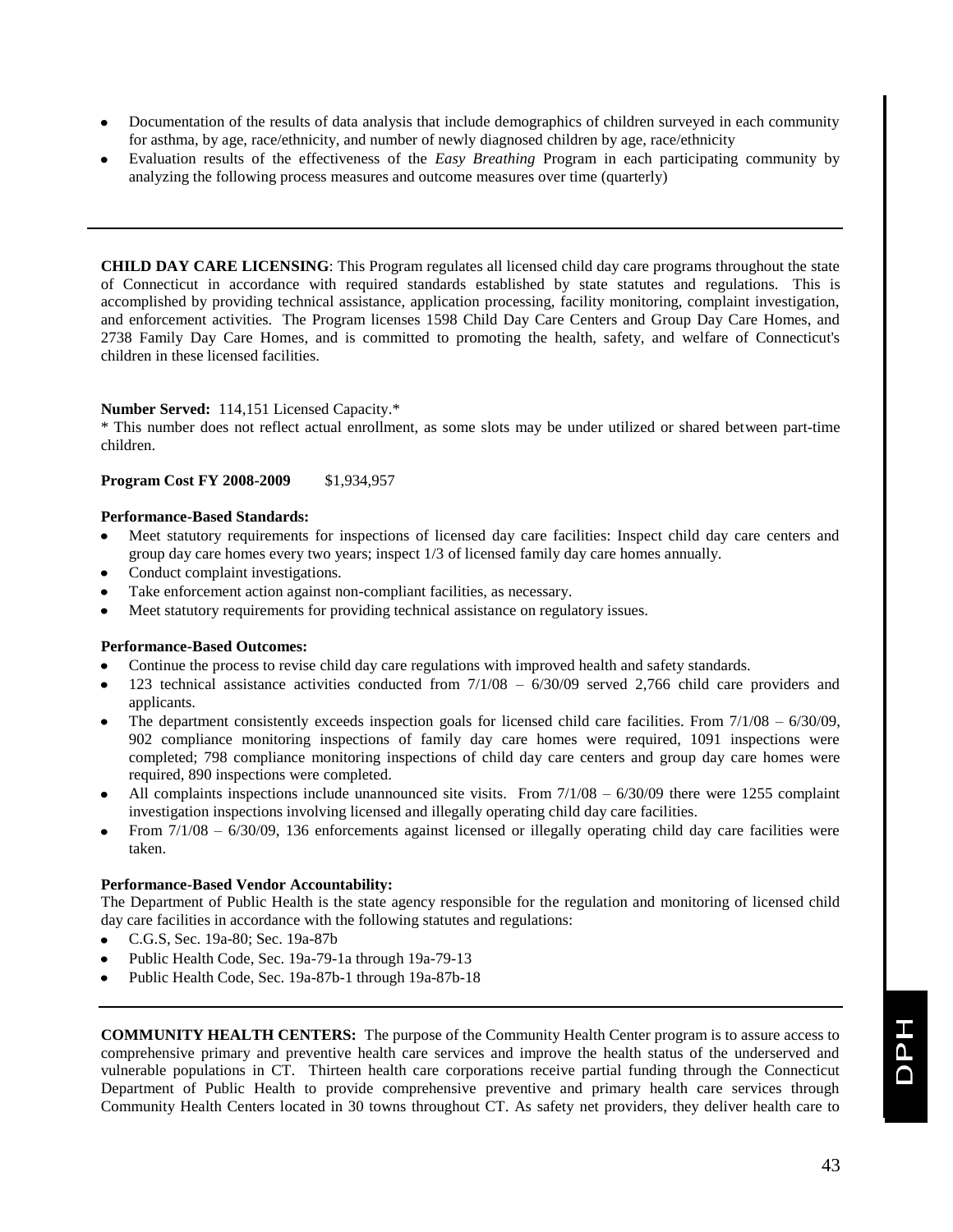individuals enrolled in Medicaid and Medicare as well as the underinsured and uninsured from birth through old age**.**  Twelve of the 13 corporations are Federally Qualified Health Centers (FQHCs) that receive funding authorized by Section 330 of the Public Health Service Act and one does

Community Health Centers (CHCs) serve as the medical home and family physician for many of the poor, underserved, vulnerable, and at risk for poor health status people who live in communities throughout the Connecticut. They offer comprehensive, community-based, primary and preventative health care including pediatric, adolescent, adult and geriatric health care, prenatal and postpartum care as well as supportive services such as translation, transportation, case management, health education, social services and culturally sensitive healthcare. Depending on the availability, many offer dental care, mental health and addiction services, school based health care and outreach programs.

**Number Served**: 219,912 from quarterly reporting. This number includes those clients seen for primary and preventive care, oral health care, and health care access. The Uniform Data System (UDS) data from the federal government is not yet available for the calendar year 2008. This UDS data is what is utilized for most reporting.

#### **Program Cost FY 2008-2009:** \$7,552,912

**Performance-Based Standards**: All 13 CHCs submitted quarterly reports to DPH. Annual reports are also submitted but are not yet compiled for 08-09. These data are not unduplicated and not as accurate as the documentation (Uniform Data System or UDS) submitted to the federal government annually by section 330 funded health centers that includes 10 of 13 CHCs in calendar year 2008. In calendar year 2009, this UDS data will be submitted by 12 of 13.

#### **Performance-Based Outcomes:**

- Number of pregnant women beginning prenatal care in the first trimester.
- Number of children with second birthday during the measurement year with appropriate immunizations.
- Number of women 21-64 years of age who received one or more Pap tests during the measurement year or during the two years prior to the measurement year.
- Number of diabetic patients whose HbA1c levels are less than or equal to 9 percent.
- Number of adult patients 18 years and older with diagnosed hypertension whose most recent blood pressure was less than 140/90.
- Number of births less than 2,500 grams to health center patients.

**Performance-Based Vendor Accountability:** Review of reports including reports 10 of 13 CHCs submit to the federal government; periodic site visits to the contractor; medical record audits on site visits; communication and collaboration with CHC contractors and CHC Association of CT.

**FAMILY PLANNING:** Twelve Family Planning Clinics (FPC) are funded by the Connecticut Department of Public Health (DPH) through a contract with Planned Parenthood of Connecticut, Inc. Total DPH funding to the Family Planning Program equals \$1,063,048. The purpose of the DPH Family Planning Program is to provide preventive and primary reproductive health care through health care services, information, and education to the uninsured or underserved individuals, both male and female, in CT.

**Number served**: A total of 29,473 participants served.

**Program Cost FY 2008-2009** \$1,063,048

**Performance-Bases Standards:** Planned Parenthood of CT's Family Planning program met or exceeded all outcome measure goals and improved over the previous year. Seventy nine percent of the program's clients received services regardless of ability to pay (this includes patients paying according to their sliding fee scale and those covered by Medicaid). Based on sample chart reviews, 98% of female patients receiving a preventive reproductive health exam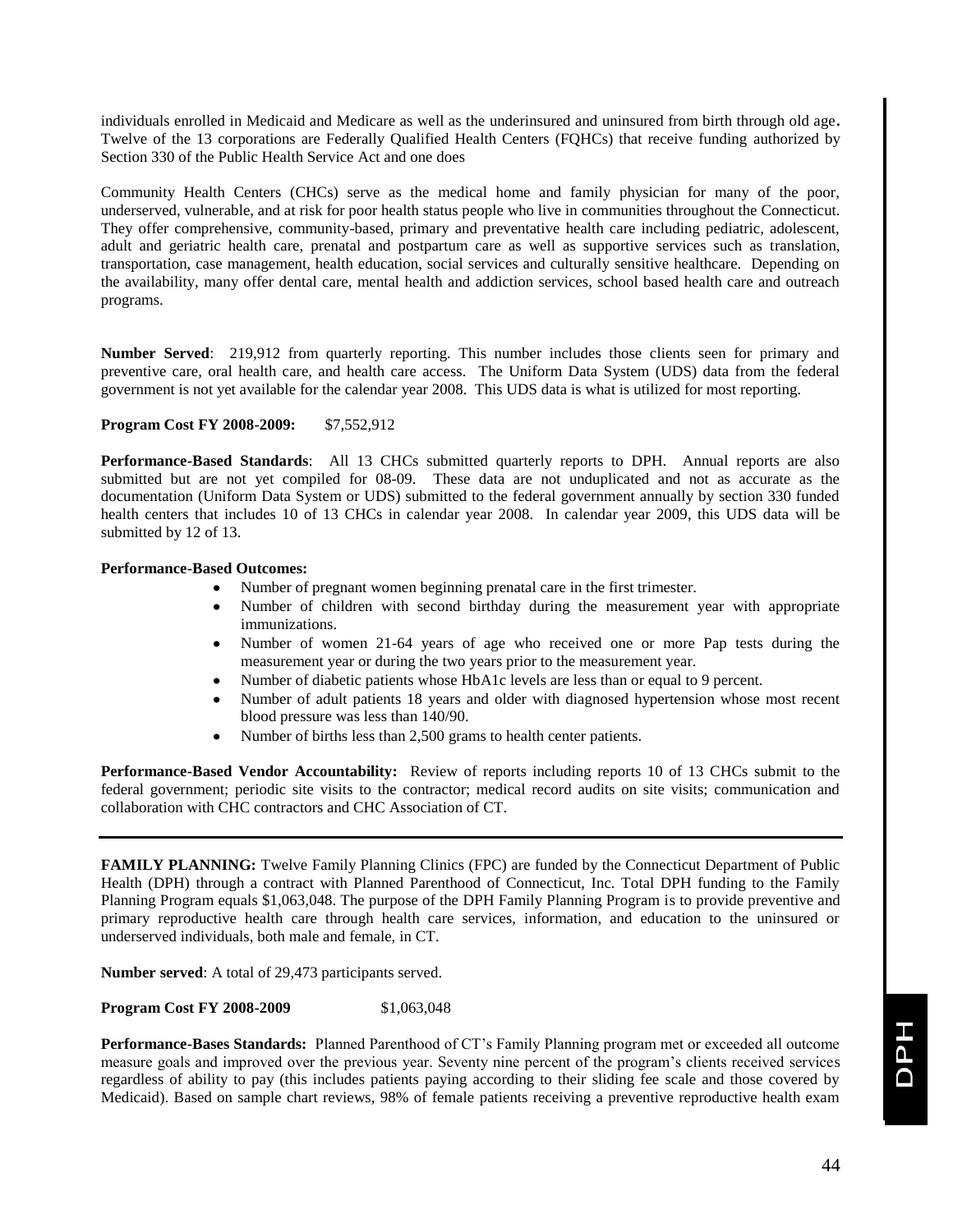received a Pap test; 99% of female patients with a reproductive health exam received a clinical breast exam; 89% of female patients with a reproductive health exam received screening for Chlamydia trachomatis; and 91% of clients with a reproductive health exam received AIDS education, non-specific behavioral counseling and, upon request, information on testing sites.

#### **Performance-Based Outcomes:**

- Number of clients receiving services this period regardless of ability to pay (were unable to pay all or part of cost). Goal: 60%-Actual: 79%
- Number of patients receiving a comprehensive annual preventive reproductive health exam during this reporting period.
- Number of female patients with a preventive reproductive health exam who received a Pap test. Goal: 90% Actual: 98%
- Number of clients with a preventive reproductive health exam who received a clinical breast exam. Goal: 90%- Actual: 99%
- Number of clients receiving a comprehensive initial preventive reproductive health exam during this reporting period.
- Number of female patients receiving a preventive reproductive health exam during this reporting period who received a screening for Chlamydia trachomatis and gonorrhea. Goal: 85% -Actual: 89%
- Number of clients with a preventive reproductive health exam who received AIDS education, non-specific behavioral counseling and, upon request, information on testing sites. Goal: 80%-Actual: 91%

**Performance-Based Vendor Accountability:** Performance based vendor accountability is monitored through site visits with random medical record reviews, observations and staff interviews, review of quarterly and annual report data, and contractor participation and updates on various Maternal and Child Health Committees and Advisory Boards.

**IMMUNIZATION:** The State of Connecticut Immunization Program's mission is to prevent disease, disability and death from vaccine-preventable diseases. The following means are used to accomplish this goal: provide vaccine for Connecticut children; educate medical personnel and the general public on the importance of vaccination; work with providers using the immunization registry to assure that all children in their practice are fully immunized; assure that children who are in day care, school and college are adequately immunized; and conduct surveillance and outbreak control activities for vaccine-preventable diseases.

**Number served 2008-2009**: According to the 2008 National Immunization Survey (NIS), 69.8 % of the states' two year olds were up to date on their immunizations comprised of a series of 4 doses of DTaP, 3 doses of Polio, 1 dose of MMR, 3 doses of HiB, 3 doses of Hepatitis B, and 1 dose of varicella vaccines (4:3:1:3:3:1). (This is a decrease from last year's rate of 86.8% due to a shortage of Hib vaccine and deferment of the Hib booster dose.) Coverage for individual antigens is as follows: 4+ DTaP at 88.2%; 3+ Polio at 99.5%; 1+ MMR at 95.3%; 3+ Hep B at 98.1%; 1+Varivella at 93.2%. The coverage rates for the individual antigens are all above the national rates. The 2007 NIS survey included children born January 2005 through June 2007.

**Program Cost FY 2008-2009:** \$44,830,209

**Performance-Based Standards**: Immunization coverage is one of our principal performance-based standards. The National Immunization Survey (NIS) conducted annually by CDC estimates vaccination coverage among children aged 19-35 months old nationally and for each state.

**Performance-Based Outcomes**: Connecticut's 2008 NIS coverage for 4 doses of DTaP, 3 polio, 1 MMR, 3 Hib, 3 hepatitis B, 1 varicella (4:3:1:3:3:1) was 69.8%. This is a decrease from last year's rate of 86.8% due to a shortage of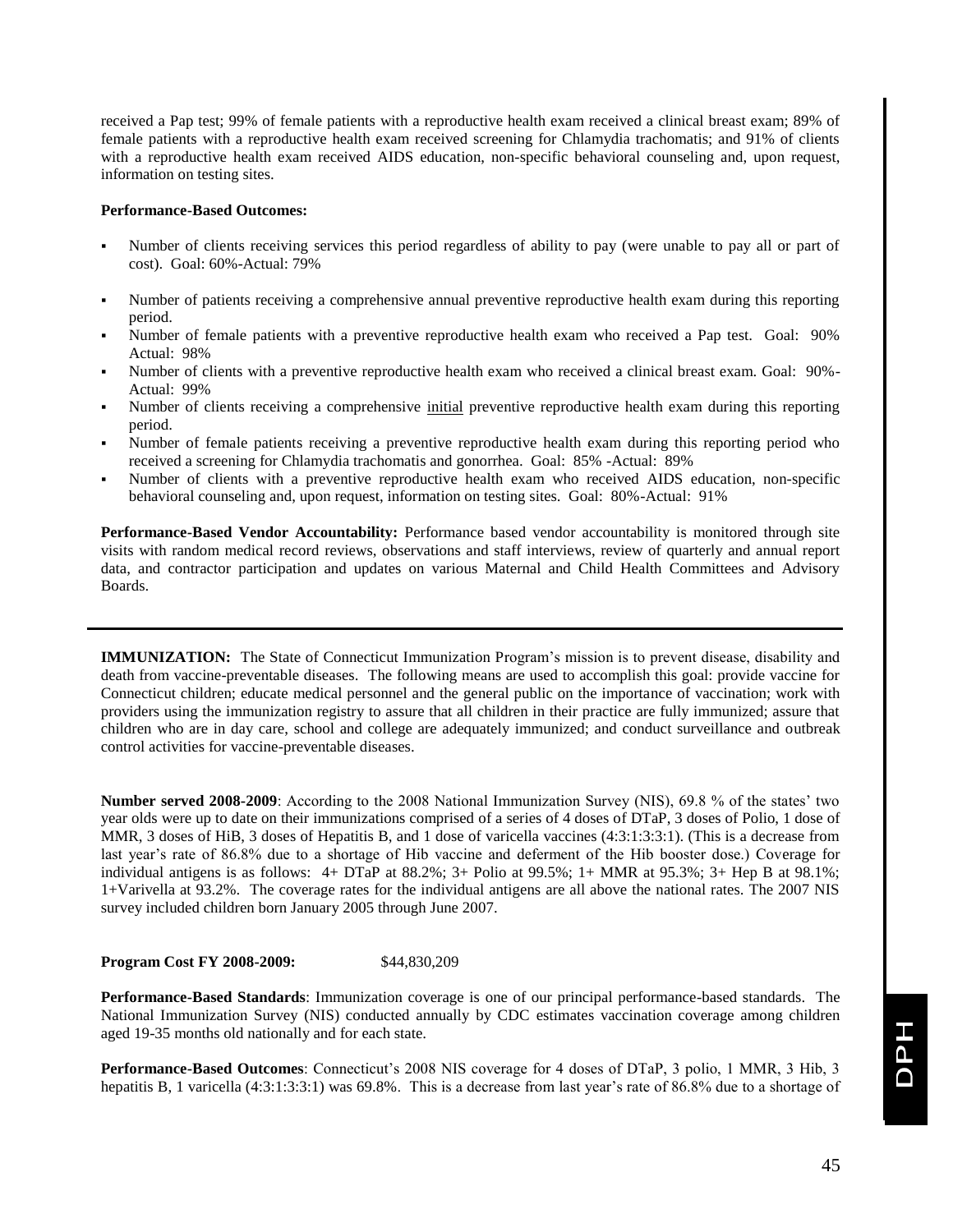Hib vaccine and deferment of the Hib booster dose. For individual antigens, coverage was all above the national average and includes: 4+ DTaP 88.2%; 3+ Polio 99.5%; 1+ MMR 95.3%; 3+ Hep B 98.1%; 1+Varicella 93.2%.

According to our immunization registry which looked at the records of 35,000 two-year-olds born in 2006, 4:3:1:3:3:1 coverage is 68% and 4:3:1:2:3:1 coverage is 83%. Eighty seven % of our 2006 birth cohort (35,000 out of 40,260) is enrolled in our registry.

**Performance-Based Accountability**: The Immunization Program has contracts with 14 Immunization Action Plan Coordinators (IAPs) working at local health departments in areas of greatest need. IAPs are required to submit quarterly reports and they are evaluated on their outreach efforts (number and percentage of children behind on their immunizations who are brought back into medical care) and the immunization coverage rates of the providers with whom they work.

**INJURY PREVENTION** – **UNINTENTIONAL CHILDHOOD:** The Program's overall goal is to reduce death and disability among children and adults from unintentional injury including motor vehicle crashes, falls, fire/burns, drowning and poisoning. The Program provides technical assistance and resources to providers and community agencies on injury prevention issues. The Program works closely with other agencies, organizations and coalitions to raise awareness, and develop and implement injury prevention programs and policies. Through Maternal and Child Health Block Grant funding the Program contracts with Safe Kids Connecticut to provide child transportation safety training to health care, childcare and other service providers and to provide education, child safety seats and booster seats to low-income families. The geographic service area is statewide.

**Number served:** Through Maternal and Child Health Block Grant funding the program served 266 parents/caregivers and 301 children. Seven (7) Child Passenger Safety Technicians were also trained and certified.

**Program Cost FY 2008-2009:** \$40,000

**Performance-Based Standards**: Training programs are based on national safety curricula developed by child passenger safety experts, and are regularly reviewed to insure that they meet current "best practice" Standards. Nationally certified child passenger safety instructors or technicians deliver the training and educational programs and work with families to ensure that child safety seats and booster seats are correctly installed and used.

**Performance-Based Outcomes**: Percentage of parents/family members and service providers reporting increased awareness of effective measures to prevention injuries to children in motor vehicle crashes including selection and use appropriate occupant protection systems*.*

**Performance-Based Vender Accountability**: Contractor is required to submit periodic reports on program activities and outcome measures. The Injury Prevention Program monitors selected training programs and closely with the Contractor and other partners to identify providers organizations and to insure that low-income families receive program services.

**INJURY PREVENTION – INTENTIONAL YOUTH VIOLENCE:** Youth violence prevention programs contracted by the Connecticut Department of Public Health (DPH) focus upon increasing knowledge and changing behaviors that are manageable within the limited scope and influence of the programs. Program goals include increasing awareness; recognizing and dealing appropriately with anger, conflicts, peer-to-peer relationships; increasing knowledge regarding the impact of, and risk factors, for violent behavior; decreasing arguments and fighting and providing knowledge of appropriate resources for help.

**Number Served:** Through Youth violence prevention programs funded under the local health allocation are dependent upon local health departments and districts deciding to use Preventive Health and Health Services Block Grant (PHHSBG) funding for youth violence prevention. A total number of 11,887 youths were served.

**Program Cost FY 2008-2009:** \$45,188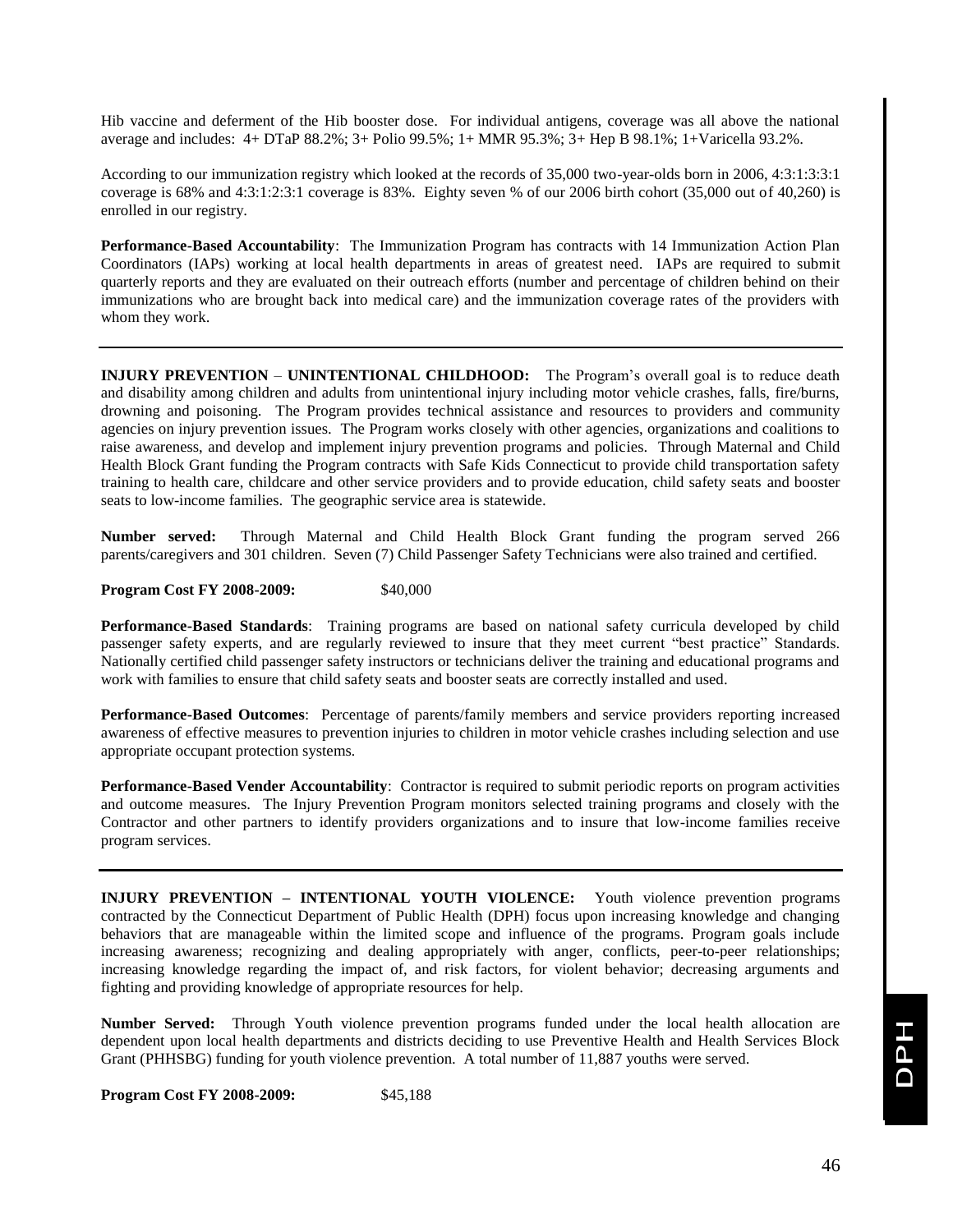**Performance-Based Standards:** Programs are required to report on a specific youth violence prevention outcome measure.

**Performance-Based Outcomes:** Ninety-five percent of program participants are able to identify nonviolent alternatives to fighting.

**Performance-Based Vender Accountability:** Contracted programs are required to report on program activities, process and outcome measures. Programs use questionnaires, surveys and/or observation to assess outcome measures including violence prevention related survey instruments from *Measuring Violence-Related Attitudes, Behaviors and Influences Among Youths*- Centers for Disease Control and Prevention publication.

**LEAD POISONING PREVENTION AND CONTROL:** To protect the health and safety of the people of Connecticut and to prevent lead poisoning and promote wellness through education and a wide range of program activities that relate to lead poisoning prevention and in particular, childhood lead poisoning prevention.

**Number Served:** 270,187 children under the age of six years old.

#### **Performance-Based Standards:**

- $\bullet$ Elimination of lead poisoning - to decrease the rate of children under six years old residing in CT with blood lead levels of 10 µg/dL or above to less than 1%
- Screening of all children at ages 1 and 2 years
- Retesting of children (of any age) with blood lead levels greater than or equal to 10 µg/dL

#### **Performance-Based Outcomes:**

- The screening rates of children will increase.
- The prevalence of children with elevated blood lead levels greater than or equal to  $10 \mu g/dL$  will decrease.
- The total number of elevated blood lead level cases greater than or equal to 10 µg/dL will decrease.

**Performance-Based Vendor Accountability:** Development of specific contract deliverables focusing on items listed in the scope of work along with submission of quarterly statistical and narrative reports, quarterly site visits and audits by program staff.

**NEWBORN LABORATORY SCREENING TRACKING:** The Connecticut Public Health Code 19a-55-1, mandates that, "the administrator or other person in charge of any institution providing medical care of newborn infants twenty-eight days of age or younger shall cause to be taken from every newborn infant in its care a blood specimen for tests pursuant to section 19a-55 of the Connecticut General Statutes."

The aim of this program is to screen all babies in CT prior to discharge from birthing facilities or within the first 4 days of life for early identification of disorders so that medical treatment can be promptly initiated to avert complications and prevent irreversible problems and death. Infants with abnormal screening results are referred to regional treatment centers for comprehensive testing, counseling, education, and treatment services.

**Number Served:** Over 1.8 million newborns have been tested since the program began. Blood specimens on infants born in Connecticut are received from 30 birthing facilities. Nurse mid-wife sites were identified that will increase the numbers of infant screening for genetic disease/disorders. In 2008, there were 41,244 births by occurrence resulting in 42,411infants receiving at least one screen. There were 77 confirmed cases, all of which needed and received treatment. 921 (2.2%) trait cases were identified.

**Program Cost FY 2008-2009:** \$1,113,407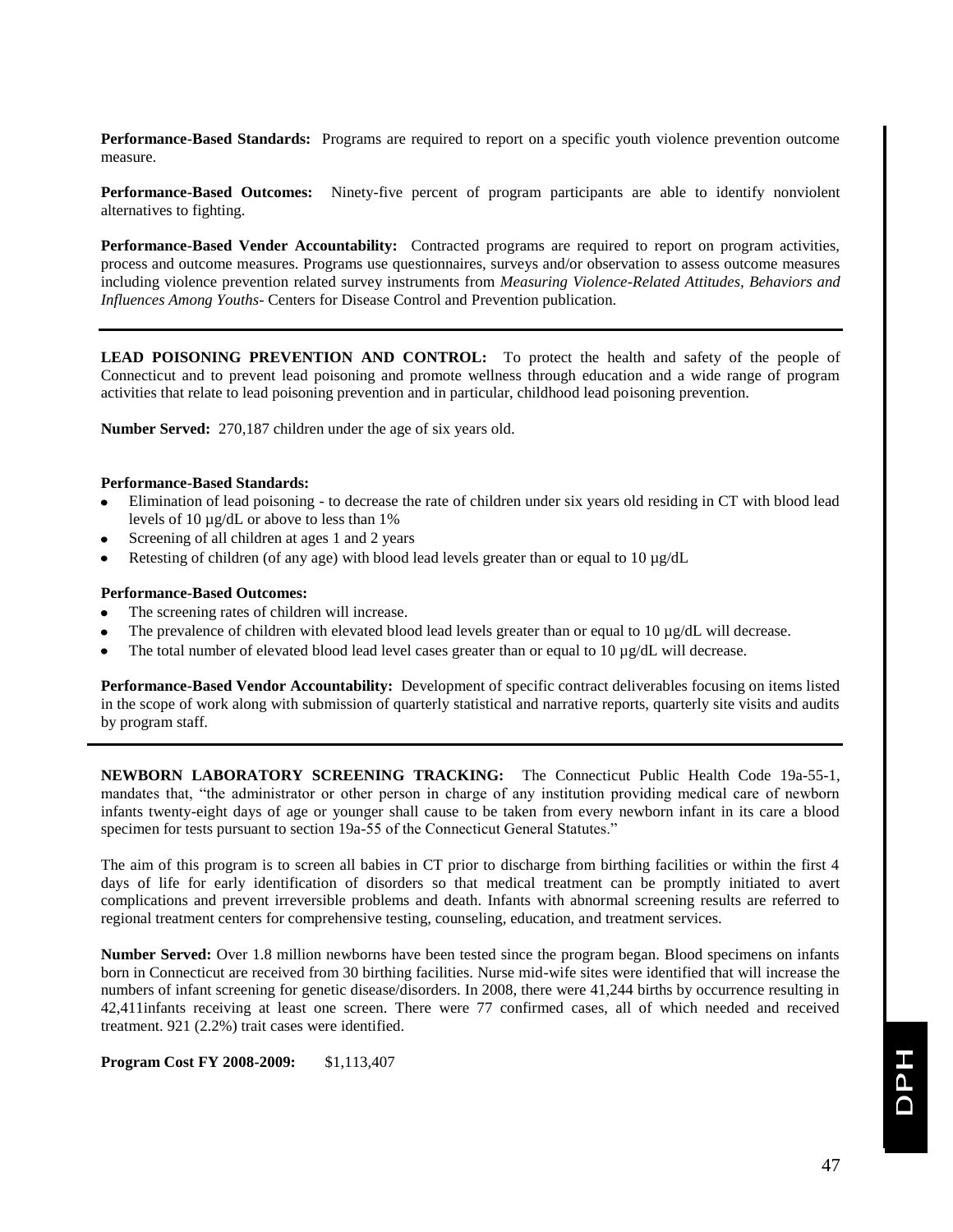#### **Performance-Based Standards:**

- The percent of screen positive newborns who received timely follow up to definitive diagnosis and clinical management for condition(s) mandated by their State-sponsored newborn screening programs.
- Successful newborn screening requires collaboration between the State Newborn Screening Program, health care facilities (birthing facilities, local health departments, & specialty clinics), health care providers (pediatricians, family practice physicians, nurse practitioners, and midwives), and families of newborns. The Administrator of other person in charge of any facility of birth or a person assisting the birth of a child not attended by a physician is responsible for assuring that a satisfactory Newborn Screening blood sample is collected from all newborns born in the hospital, or admitted to the hospital within the first twenty eight days of life and submitted to the State Public Health Laboratory for testing pursuant to section 19a-55 of the Connecticut General Statutes.

#### **Performance-Based Outcomes:**

- TESTING: Blood Specimens successfully screened & received at the state Laboratory. Reduction in the unsatisfactory specimen rate from birthing facilities.
- TRACKING: Assure that 100% of infants screened as positive with metabolic & genetic condition(s) received follow-up to definitive diagnosis and clinical management.
	- Of the 41,244 (Occurrent births) in CT for 2008,
	- 99% received newborn screening (NBS) prior to discharge or within first 4 days of life.
- All 878 (2.1%) suspect positive results were reported to Regional Treatment Centers and/or primary care physicians for further testing and follow-up.
- TREATMENT: Of these, 77 were confirmed as disease cases 921(2.2%) trait cases were identified.
	- Of 652 cases of unsatisfactory NBS specimens, all but 1 was resolved with receipt of a 2nd specimen.
	- There were 10 CT State Waivers submitted to the lab for refusal of screening due to conflicts with religious tenets. Five families or 50% who refused screening, later had screens collected at their primary care physicians' office.
	- The tracking staff followed 245 infants with transfusions. Those babies who were transfused prior to the NBS blood test were tracked until a 90-day post-transfusion specimen was collected and tested for Hemoglobinopathies and Galactosemia
	- Disease Condition is Managed

#### **Performance Vendor Accountability:**

- Laboratory Newborn Screening Guidelines for Birthing Facilities (effective 12.01.08).
- Connecticut Public Health Statutes and Public Health Code 19a-55, 19a-55-1 & 19a-55-3; Maternal and Child Health Bureau Federal Performance Measure, Healthy People 2010 Objectives, and CT's methods to Reduce Health Disparities;
	- Number of Newborns Screened
	- Number of Newborns with confirmed diagnosis
	- Number of Newborns in Treatment with confirmed diagnosis
	- Number of Newborns in Treatment
	- CT Dept. of Public Health Statistical Report of Contract Activities (Quarterly Reporting form used by designated regional contractors providing treatment services)
	- CT Electronic Reporting-Newborn Screening Data System (NSS), HIPAA and DPH Business Associate Agreement

**NUTRITION, PHYSICAL ACTIVITY AND OBESITY:** The NPAO program receives federal funds to provide nutrition education to low-income individuals in Connecticut, and many projects focus specifically on children and parents. The successful, evidence-based "Adventures of Captain 5 A Day" curriculum is utilized in over 93 Head Start and School Readiness programs across the state. The curriculum supports social, emotional, cognitive, and language development in young children while encouraging healthy eating and physical activity. The program trains and motivates teachers, provides materials, and serves as an ongoing resource to promote the implementation of nutrition education and physical activity in the preschool classroom.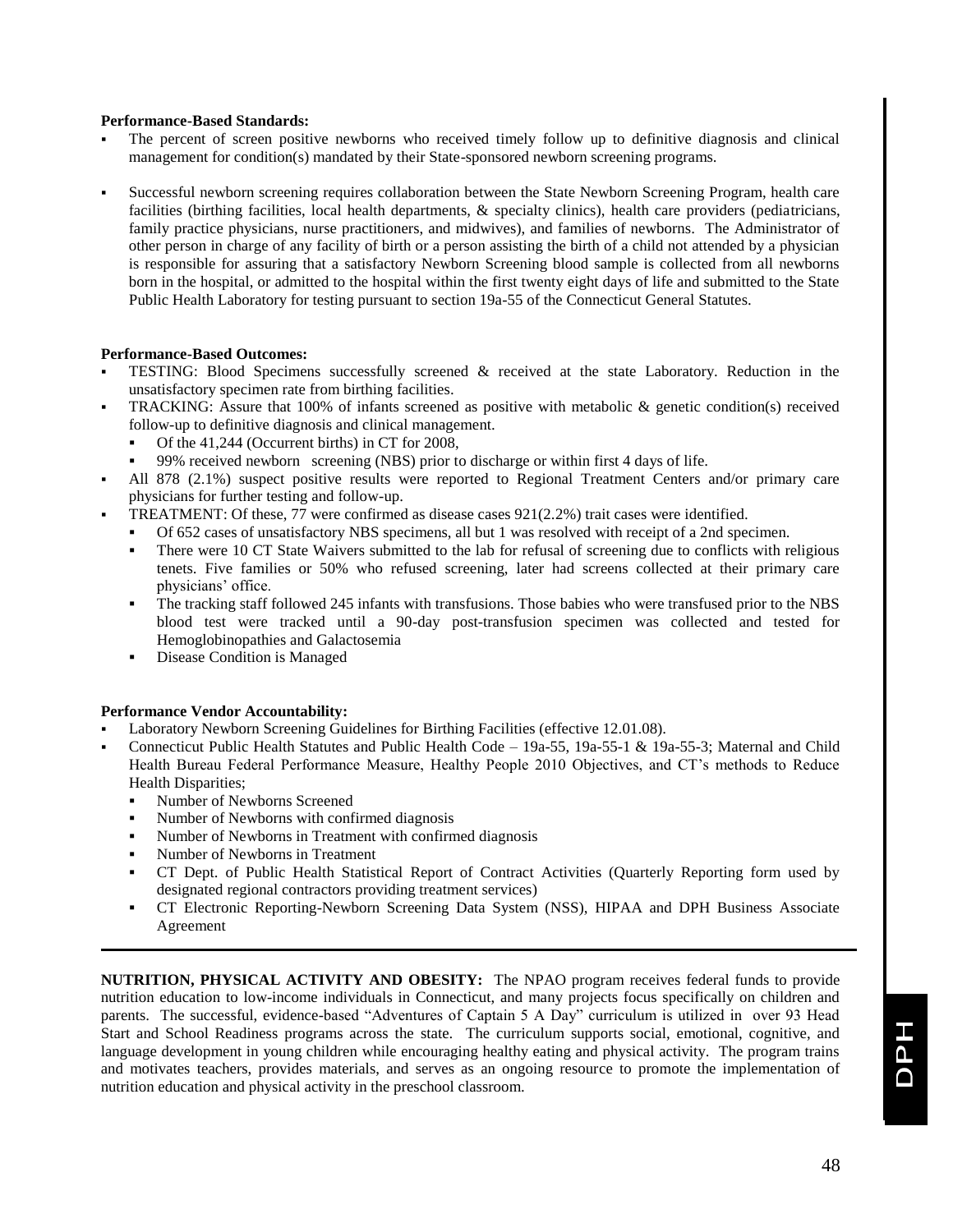In addition, the program uses "Supermarket Smarts" parent workshops to inform parents on how to make healthy food choices within a limited budget and to promote a positive mealtime environment. This developmentally savvy approach achieves results by focusing on teachers and parents who then display behaviors and strategies that impact young children. Further, the program participates in statewide health fairs and community events, and supports a website and seasonal newsletters; these activities extend and reinforce the healthy eating and physical activity messages.

The NPAO program also awarded federal funds to 21 Local Health Departments/Districts (LHD) who carry out various activities to reduce the consumption of excess dietary fats through multi-session educational programs. These sessions are intended to provide needed information on dietary fats and offer practical skills to establish healthy eating patterns. Other initiatives are for the promotion of physical activity and prevention of obesity through multi-session programs to assist individuals to establish a minimum level of wellness into their lifestyles. Each LHD hire qualified personnel and submit a "Service and Evaluation Plan" that details: activities, indicators for evaluation, staff responsible for oversight, and target date for completion for all services in the fiscal year funded.

The program also provided state funds to 5 Local Health Departments/Districts and 2 community based organizations to develop, coordinate, implement, and evaluate population-based obesity prevention and control environmental change and related policy interventions designed to positively impact physical activity and nutrition behaviors targeting children between 8-18 and their families in their respective communities.

Using state funds appropriated through the Connecticut Cancer Partnership, the NPAO program contracted the implementation of a pilot program to test healthy eating and physical activity curricula among elementary age children. This pilot was intended to assess the impact and feasibility of the curricula implementation. Six school districts and ten elementary schools participated in the program. Two healthy eating and two physical activity curricula were tested in grades K through 3rd in both urban and sub-urban/rural settings. **Number Served:** 112,000 children and families

#### **Program Cost FY 2008-2009** \$2,032,657

#### **Performance-Based Standards**:

Nutrition Education:

- Healthy Food After completion of SNAP-Ed interventions, participants will increase their intake of healthy foods by 5%.
- Physical Activity After completion of SNAP-Ed interventions, participants will increase physical activity to balance their individual dietary intake needs.
- Fruit & Vegetable Consumption After completion of SNAP-Ed interventions, participants will increase their average daily consumption of vegetables by ½ cup per day.
- Resource Management After completion of SNAP-Ed interventions, participants will increase their purchasing power by 5%.

Reduce Excess Dietary Fats:

- Program participants can accurately identify t least three dietary practices to reduce fat intake and promote heart health.
- Program participants report at program end, taking action to reduce dietary fat intake.

Block Grant Physical Activity:

- Program participants are able to correctly identify the recommended levels of physical activity to promote heart health.
- Program participants report at program end that they plan to engage in at least light to moderate physical activity three to five days a week

Policy and/or environmental changes:

- Participants are aware of risk factors that contribute to obesity.
- Participants will participate in activities to reduce obesity.
- Participants will participate in activities to reduce obesity.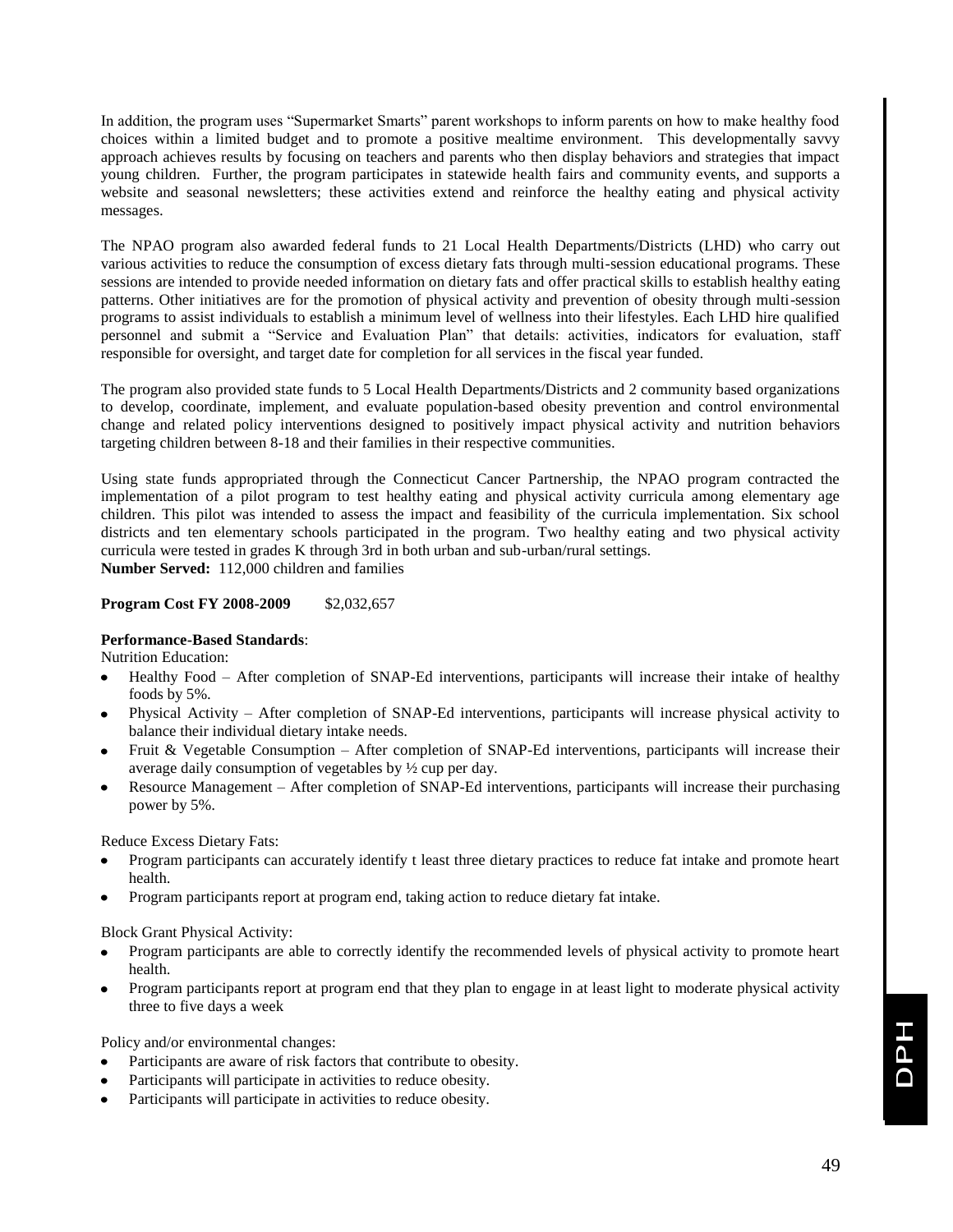Testing of Curricula:

- Needs Assessment  $\bullet$
- Process and Outcomes Evaluation
- System for Observing Fitness Instruction (SOFIT)
- Healthy Living Questionnaire
- Sustainability Assessment

#### **Performance-Based Outcomes:**

- $\bullet$ Eight (8) LHDs conducted ninety-one (91) nutrition education programs.
- Seven (7) LHDs conducted a total of twenty (20) physical activity programs.
- Six (6) LHDs implemented (12) policy and/or environmental changes increasing physical activity, and improved nutritional practices at the community level.
- Seven contractors implemented 28 policy and/or environmental changes increasing physical activity, and  $\bullet$ improved nutritional practices at the community level.
- Pre- and post-tests; oral assessments; interactive game questions; program staff and teacher observations
- Individual teachers and parents responses; group activity responses; interactive activities; discussions
- Children task response to stated objectives, skill demonstration and informal feedback
- Teachers and parents task response to stated objectives, skill demonstration (e.g. meal planning and food purchasing), informal feedback and perceived change in skills
- Children's perceived ability to change; reported change (e.g. reported change in children's intake of vegetables by teachers); food records; food frequency instruments; physical activity questions
- Teachers and parents' perceived ability to change; reported change

#### **Performance-Based Vendor Accountability:**

- $\bullet$ Number of SNAP-eligible children and parents reached through direct nutrition education.
- Number of Head Start and School Readiness programs participating in the program.  $\bullet$
- Number of "train-the-trainer" workshops delivered to Head Start and School Readiness teachers.
- Time Head Start and School Readiness teachers provide nutrition education in the classroom and at mealtime.
- Time of technical assistance delivered to ensure fidelity of the nutrition education program.
- Number of materials and resources prepared and delivered.
- Number of Supermarket Smarts workshops delivered to Head Start and School Readiness parents.
- Number of community partnerships/collaborations formed and enhanced to reach SNAP-eligible children and parents.
- $\bullet$ Number of collaborations with agencies to prevent duplication of services, gain updated knowledge of new programs and tools, and facilitate effective management of the programs.
- Service and Evaluation Plans submitted.
- Quality Assurance Plans submitted.
- Quarterly narrative and expenditure reports.  $\bullet$
- Participate in site visits as appropriate.  $\bullet$
- Staffing plans, including responsibilities of funded or in-kind staff to meet proposal objectives.  $\bullet$
- Number of community wellness coalitions that demonstrate community support, mobilization, and buy-in.
- Number of agencies, organizations and municipalities that serve in a leadership capacity.
- Documentation of community inventory/assessment, and report or recommendations completed.
- Submission of comprehensive evaluation plans to include defined outcome and process measures.
- Demonstration of plans implementation and project sustainability.

**ORAL HEALTH-HOME BY ONE:** The purpose of the Home by One Program is to build integrated partnerships with the early childhood community at the state and local levels that focus on oral health as essential to the overall health and well-being of children in the state of Connecticut through the achievement of the following goals: increase the coordination and exchange of oral health information as it relates to overall health among state agencies and community organizations that address early childhood services; increase the number of parents trained as oral health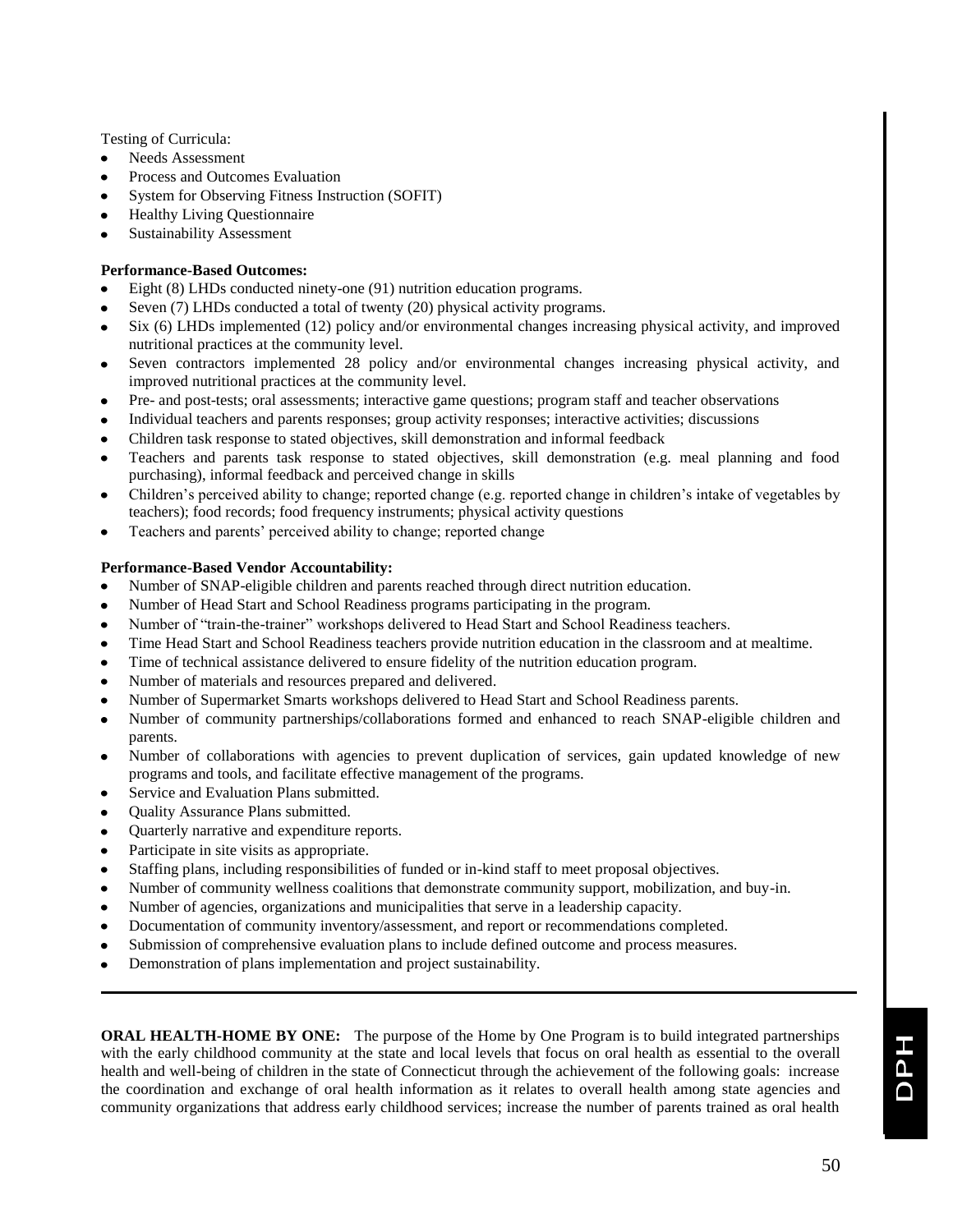advocates for children and families; increase the number of non-oral-health professionals who are competent in preventive oral health strategies to enhance access to oral health services for at-risk children; expand the number of dental practices and clinics providing dental homes for children, including those with special health care needs.

**Number Served:** 25,000 children

**Program Cost FY 2008-2009:** \$247,448

**Performance-Based Standards:** he National Oral Health Objectives for the Year 2010 (Healthy People 2010 Objectives)

For two to four year old children there are two primary oral health objectives:\*

- 1. Reduce the proportion of young children with untreated dental decay in their primary teeth to 9 percent.
- 2. Reduce the proportion of young children with dental caries experience in their primary teeth to 11 percent.

For six- to eight-year-old children there are three primary oral health status objectives:\*

- 1. To decrease the proportion of children who have experienced dental caries in permanent or primary teeth to 42 percent.
- 2. To decrease the proportion of children with untreated dental caries in permanent or primary teeth to 21 percent.
- 3. To increase the proportion of eight-year-olds receiving protective sealing of the occlusal surfaces of permanent molar teeth to 50 percent.

\*Note: the 2007 oral health assessment of preschool (2-4 years old), kindergarten and third grade (6-8 years old) students in Connecticut determined the following:

- 31 percent of preschool children have experienced dental decay.
- Of those with decay experience, 20 percent have untreated decay.
- 41 percent of third grade children have experienced dental decay.
- Of those with decay experience, 18 percent have untreated decay.
- 38 percent of third graders have dental sealants.

#### **Performance-Based Outcomes:**

- Advisory Group for the Home by One Program has been established and meets regularly.
- Health Program Associate, the designee to the MCH Advisory, has attended all meetings since October 2007, has promoted *Home by One* concepts and activities and has presented an MCH workshop on Oral Health and perinatal issues.
- The Project Director (PD) has attended monthly meetings of the Governor's Early Childhood Cabinet since September 2007 and recommended oral health strategies for inclusion in the Infant Toddler Workgroup for the report to the Cabinet and *A Framework for Child Health Services* report published by the Child Health and Development Institute March 2009.
- The completed curriculum for advocacy was incorporated into 9 advocacy and oral health workshops that were given in the following WIC sites, Torrington, Willimantic, East Hartford, Meriden, Norwich, Bridgeport, Stamford (Separate English and Spanish workshops) and Norwalk. The Putnam and Bridgeport workshops were cancelled by the WIC staff and have been rescheduled. The Project Coordinator and has met with the WIC coordinators, nutritionists and dietitians to request their guidance and assistance in identifying parents who may be interested in becoming oral health advocates.
- 85 parents received advocacy oral health training.
- 19 of the 24 Local WIC sites with full time staff have received an orientation to the *Home by One* Program and provided with tools to facilitate the incorporation and integration of oral health in the WIC risk assessment and nutritional guidance. WIC sites include, Waterbury (3), Hartford (2), East Hartford (2), New Haven(2), Norwich, New London, Torrington, Danbury, Stamford, Norwalk, Bridgeport, Meriden, Willimantic and Putnam.
- 130 WIC professionals have received oral health training through Home by One program.
- Physician curriculum in oral health concepts and fluoride varnish application has been developed, tested and finalized. Thirteen training sessions have been provided and 114 physicians have completed the credentialing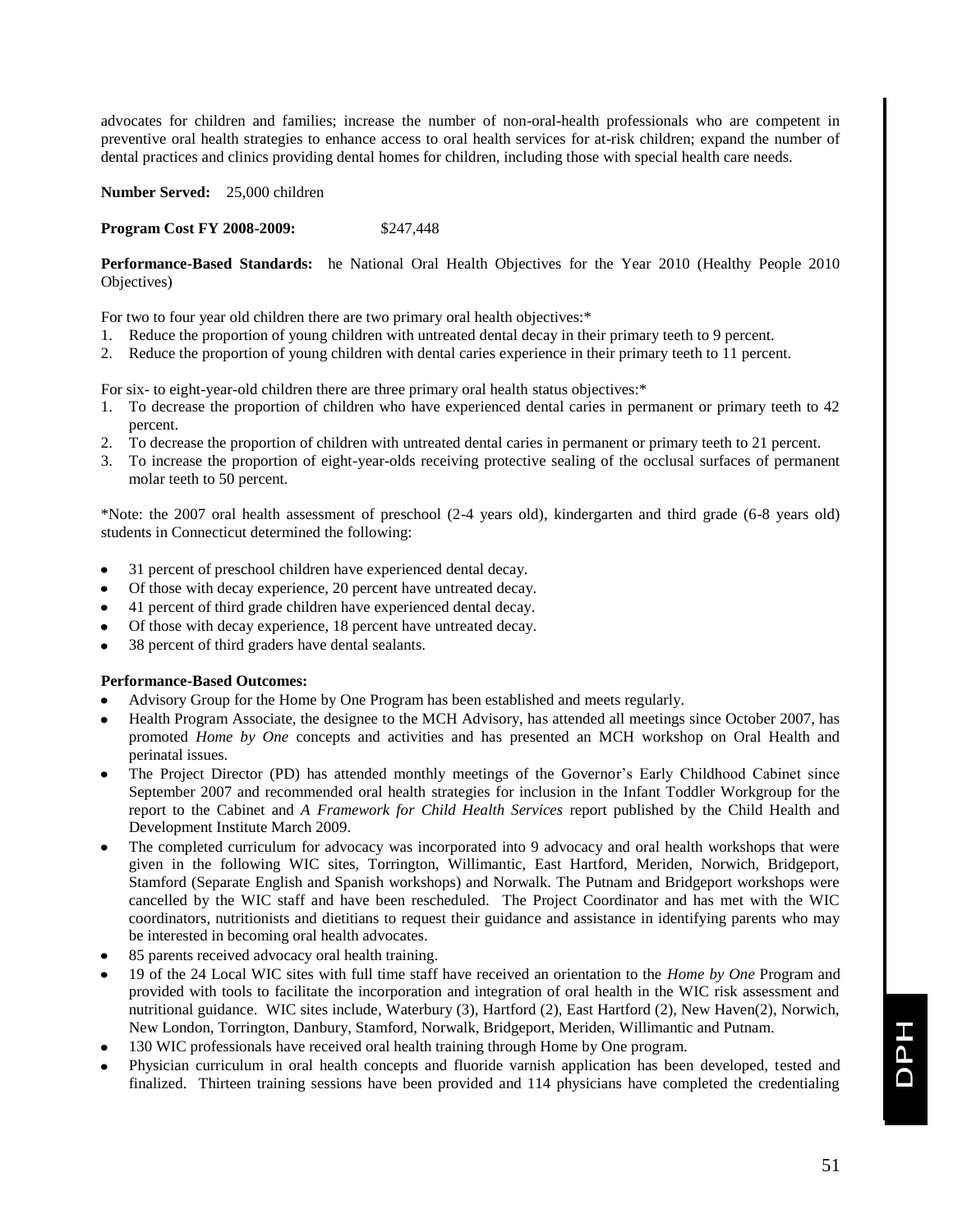process allowing them to bill DSS for oral risk assessment and fluoride varnish application. Over 300 child health providers have been provided the training between September 2008 and August 2009.

- A core medical-dental home group has been established and outlined the essential components of the medicaldental home model. A plan for implementation has been developed and medical-dental home sites have been identified. An evaluation consultant has been hired for the medical-dental home model development and measures have been drafted.
- Pediatric dentists that are members of the *Home by One* Advisory have helped to identify general practice dentists to be trained in the key concepts of dental home, dental risk assessment, age one dental visits and dental referrals from non-dental providers. The CT State Dental Association identified dentists interested in becoming a dental home.
- Between December 2008 and March 2009, 13 dental homes received an orientation to the Home by One Program and 12 partnered with the program to offer age one dental visits and accept referrals from the WIC program. The training consultant and dental director provided trainings along with the Program Coordinator. Resources for coordination of WIC referrals were provided by the Program Coordinator and individual referral programs were developed for each dental home.
- The Home by One Coordinator presented to Registered Dental Hygienists at New Haven and Alternative Practice component meetings of the Connecticut Dental Hygienists Association. The Faculty of University of Bridgeport participated in a Home by One presentation, as did the faculty and community public health dental hygiene class at the Briarwood dental hygiene program.
- A special needs and infant oral health presentation was given in coordination with the birth to three advisory member Anna Gorski, and the Department of Developmental Services advisory member, Izabella Pulvermacher to the Danbury area.
- A general dentist in Hamden partnered with the Home by One Program in April 2009 after his dental hygienist attended the New Haven dental hygienists presentation on the program and persuaded her office to participate. The total of dental homes increased to 14 after his orientation.
- 89 dental professionals have received the orientation to Home by One Program in dental practices.
- The contract between Home by One Program and University of Connecticut Health Center was expanded with carry over dollars from year one of grant funding, to provide additional training sessions to both dentists and physicians between September 2008 and August 2009.
- The contract between Home by One Program and Connecticut Oral Health Initiative was expanded with carry over dollars from year one of grant funding, to provide 4 additional advocacy workshops to parents in the WIC program between September 2008 and August 2009.
- A Contract between Home by One Program and Child Health and development Institute for purposes of evaluating the Home by One Program was executed
- A media campaign promoting the well baby dental message of first visit by age one ran on busses in New Haven, Bridgeport and Hartford during the month of August. There were radio messages and all media ads ran in both Spanish and English.
- A parent fact sheet was developed to coincide with the media campaign and presented at breast-feeding events through local WIC sites during the month of August. 60 Parents participated in oral health education around a breast feeding event in Waterbury, Bridgeport and Torrington.
- Home by One coordinator presented at 2 Oral health education classes at Access WIC in October 2008. 9 parents and 4 children participated in oral health training.
- A webpage for the Home by One Program has been launched and linked with the Early Childhood Partners webpage.
- The training consultant and program associate produced an online course, which is available on CT Train for dental providers. Course # 1018656 *The Dental Providers Perspective on the Age One Dental Visit.*
- Over 200 completed age one dental visits; referred from the WIC program has been reported by dental homes in the Home by One Program to date.

#### **Performance-Based Accountability:**

Evaluation process for *Home by One* grant including:

- Assessing number of early childhood organizations that expand their agenda to include oral health as a  $\bullet$ result of Home By One activities.
- Evaluate the number of families who report having engaged in oral health advocacy for themselves, their children or their families.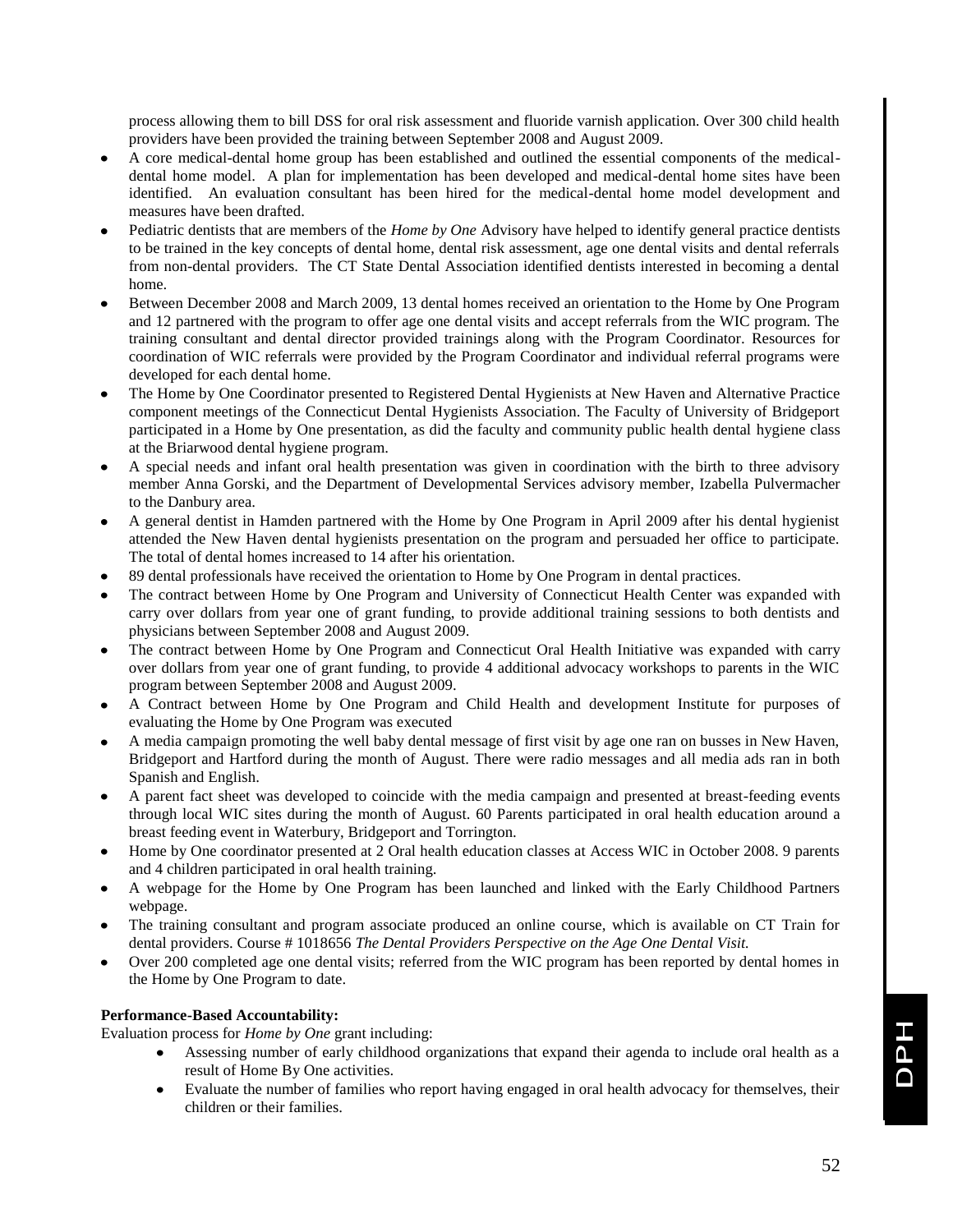- Determine the number of *Home By One* presentations completed in pediatric practices, family medicine practices.
- Assess the impact of *Home by One* trainings by:
	- Interview a sample of staff in practices receiving *Home by One* training to determine impressions of changes in access to dental services.
	- o Assess the impact of training by perform chart audit in a sample of *Home by One* trained practices to ascertain evidence of early preventive dental services delivered by pediatric or family medicine provider, fluoride varnish application and successful referral to dental provider.
- Determining the number of dental providers receiving training on treating young children, age one dental visits and serving as a dental home.

**RAPE CRISIS AND PREVENTION SERVICES:** Make available to sexual assault victims and their families free and confidential services such as crisis intervention, support and advocacy, survivor groups, 24-hour hotline, and emergency transportation. Services also include community education, training, primary prevention activities, and coordination of services. The program goal is to end sexual violence and ensure high quality, comprehensive and culturally competent sexual assault victim services by offering primary prevention and victim crisis intervention services statewide through the following member service areas: Bridgeport, Danbury, Meriden/Middletown/New Haven, Milford, New Britain/Hartford, Stamford, Torrington, Waterbury, Willimantic/New London.

**Number Served:** Between the period of July 1, 2008 and June 30, 2009, a total of 20,904 children, youth, adolescents and young adults in the school settings participated in rape prevention and educational sessions. A total of 3,825 patients and clients were served based on their town of residence, and 90 professional trainings were offered to 1862 professionals. 2,504 primary victims and 1,321 secondary victims were also served during that time period.

**Program Cost FY 2008-2009:** \$1,014,729

**Performance-Based Standards:** Standards of accountability are measured based on the following outcomes: clients are able to access the needed and appropriate services from a choice of service options, clients are provided acute care and safety at time of contact, clients are able to access long-term support services. The Rape Crisis Prevention Services met or exceeded all outcome measure goals and improved over the previous year.

#### **Performance-Based Outcomes**:

- Clients are able to access the needed and appropriate services from a choice of service options. 90% or more of clients requesting referrals will receive them within 3 days (72 hours). Goal: 90%-Actual:100%
- Clients are provided acute care and safety at time of contact. 90% or more of clients requesting immediate emotional assistance will receive such assistance by phone or in person. Goal: 90% -Actual: 99.85%; 90% or more clients who request that an advocate meet them at the hospital will be met by an advocate. Goal: 90%-Actual: 99.12%
- Clients are able to access long term support services. 90% or more of clients requesting individual counseling will receive an appointment within three days (72 hours). Goal: 90% -Actual: 100%; 70% of clients requesting group counseling will receive an appointment within thirty days. Goal: 70% Actual: 99.93%

**Performance-Based Vendor Accountability**: Performance-based vendor accountability is monitored through review of quarterly and annual report data. The contractor also performs pre and post-test surveys within primary prevention curricula.

**TOBACCO USE PREVENTION AND CONTROL:** The Tobacco Use Prevention and Control Program follows the guidelines and recommendations put forward by the Centers for Disease Control and Prevention (CDC) in their document "Best Practices for Comprehensive Tobacco Control Programs". The Tobacco Program works toward addressing all areas in tobacco control including educating the public about the risks associated with the use of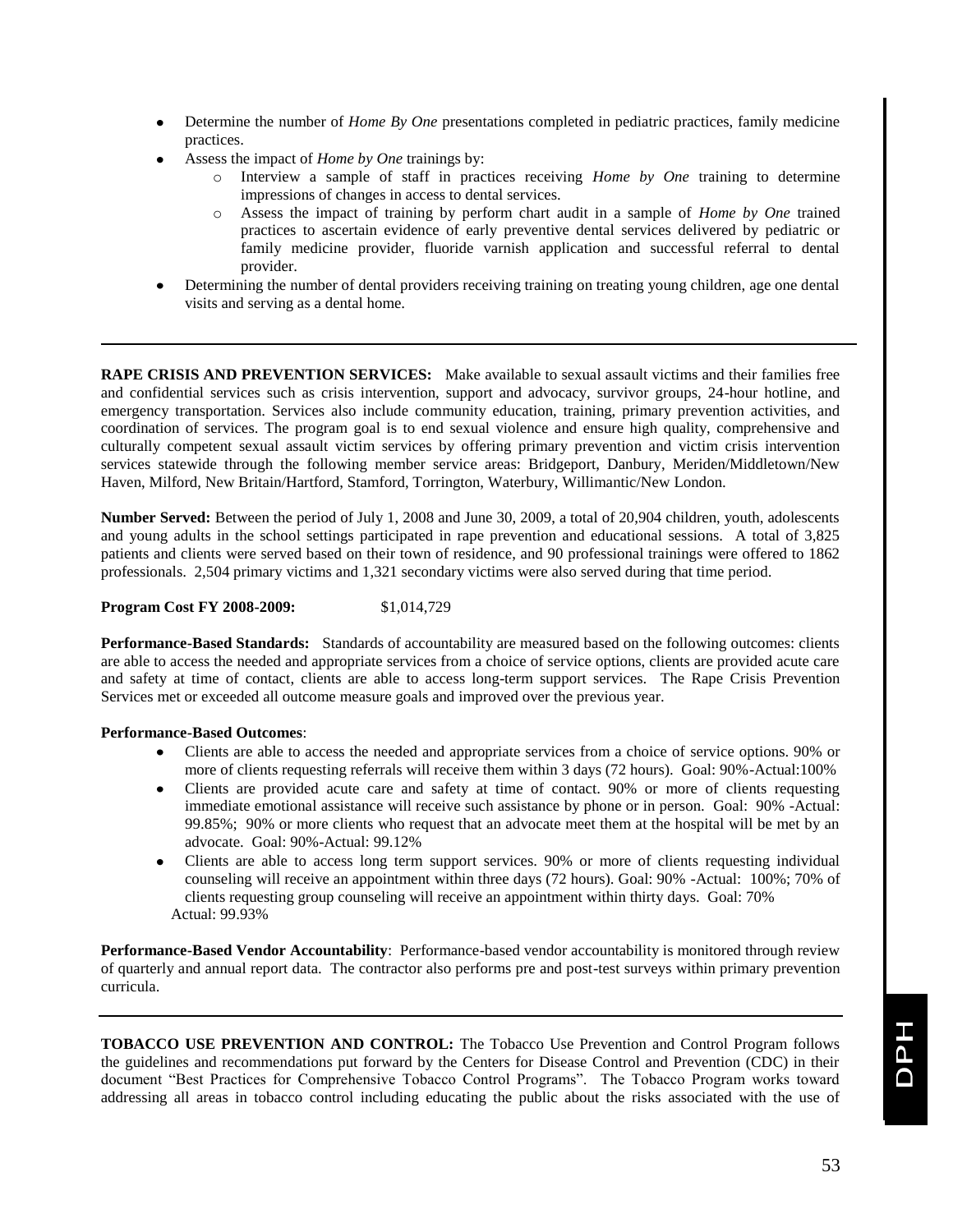tobacco products and exposure to environmental tobacco smoke (ETS). Areas of focus include youth prevention, pregnant women, those of low-socioeconomic status, individuals with mental illness and other disparate populations who are affected by tobacco use.

**Number served 2008-2009:** Community cessation programs funded during the period along with the telephonebased tobacco quitline served at least 2,285 individuals with most services targeted to low socio-economic status participants. Community cessation programs served at least 158 women who responded that they were pregnant at the time they entered the program.

**Program Cost 2008-2009: \$**1,702,260

**Performance-Based Standards:** Our standards include the reduction and elimination of use of all forms of tobacco, to prevent or delay smoking initiation, and to reduce participant's exposure to second-hand smoke. All funded programs must adhere to CDC's best practices guidelines and use evidenced-based curriculums. All programs include education regarding the prevention of smoking initiation and the harmful effects of second hand smoke.

#### **Performance-Based Outcomes:**

- At least 70% of program participants will reduce their tobacco use;
- At least 75% of program participants will make changes to protect the health of non-smokers.

**Performance-Based Vendor Accountability:** Contractors are required to collect data at several intervals during the program to assess program effectiveness, including pre-and post-program surveys. Contracts must submit periodic progress reports detailing their program activities including their self-evaluation and the results of their outcome measures.

**WOMEN INFANTS AND CHILDREN (WIC)**: The Connecticut WIC Program serves pregnant, postpartum, and breastfeeding women; infants; and children up to five years of age. The program provides services in four major areas during critical times of growth and development, in an effort to improve birth outcomes and child health: 1) Nutrition Education and Counseling; 2) Breastfeeding Promotion and Support; 3) Referral to outside medical and social services; and 4) Vouchers for healthy foods prescribed by the WIC Nutritionists (WIC food packages). Eligibility is based on both income (up to 185% of the federal poverty level) and nutritional need based on an assessment of health and dietary information. Active enrollment in Medicaid (HUSKY A) qualifies applicants for categorical eligibility in the WIC Program. An analysis of linked birth, WIC and Medicaid records has revealed that participation in the CT WIC Program was responsible for preventing the occurrence of more than 300 low birth weights in the year 2000 among infants of women who participated in the program for at least 12 weeks of their pregnancy. The estimated savings in averted medical costs was \$11.8 million. The WIC Program's promotion and support of breastfeeding, and efforts to prevent childhood anemia also contribute to childhood health and school readiness.

**Number served 2008-2009:** A total of 46,641 children and 13,209 women

**Program Cost 2007-2008:** \$51,280,930

**Performance-Based Standards:** Federal and state regulations include a number of prevention related standards that the local agencies must meet, including timeframes for enrolling program applicants; requirements regarding the early and continuous enrollment of pregnant women; policies to ensure that all pregnant women are encouraged to breastfeed, unless medically contraindicated, and provided breastfeeding information and support; requirements to provide information regarding the risks associated with drug, alcohol and tobacco use during pregnancy; and to ensure that children are screened for anemia and lead poisoning by their health care provider.

#### **Performance-Based Outcomes:**

At least 70% of pregnant women participating in the WIC Program for a minimum of 6 months gain appropriate weight .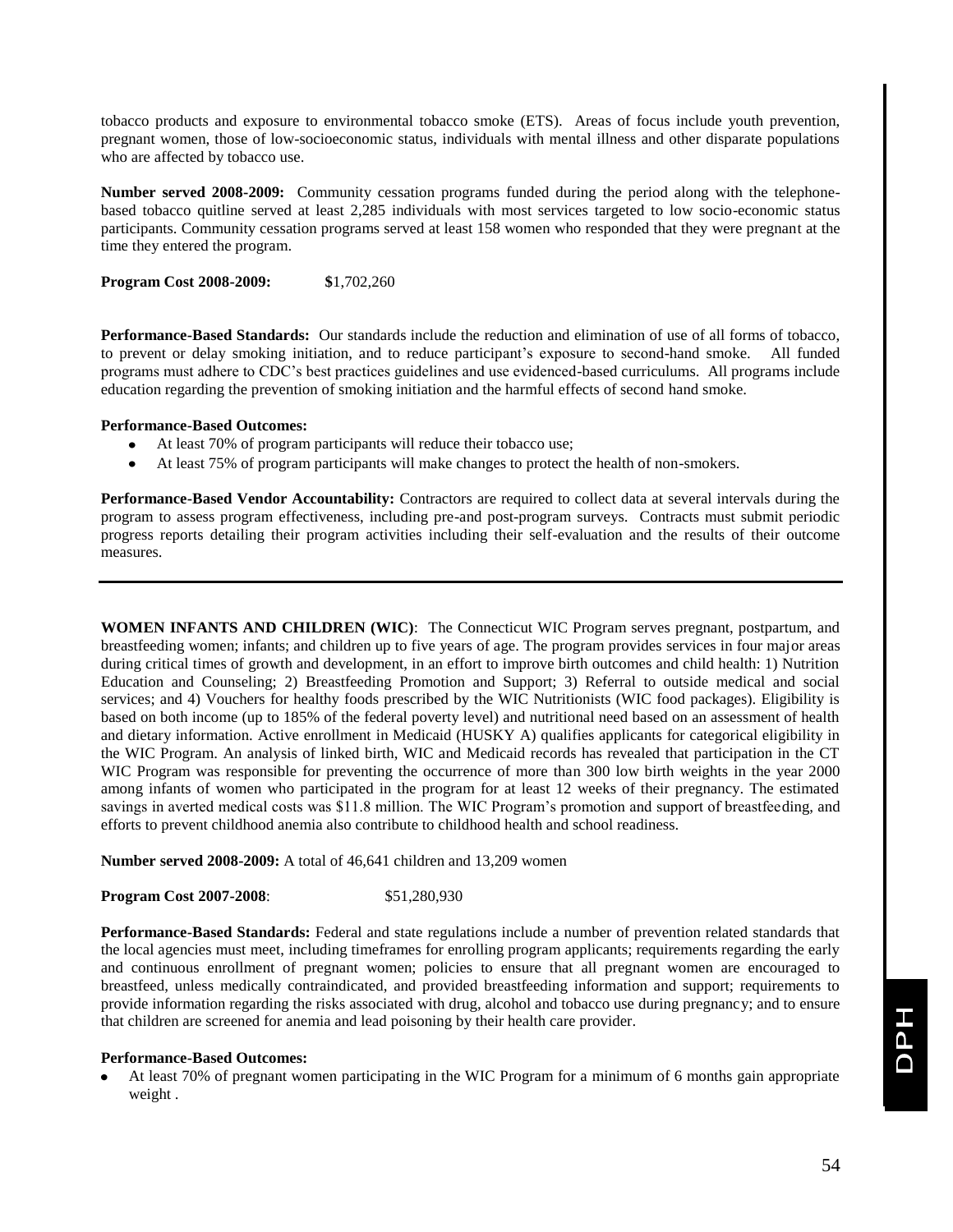- The incidence of low birth weight (LBW) among infants whose mothers were on the WIC Program for at least 6  $\bullet$  . months during pregnancy does not exceed 6%
- At least 55% of infants whose mothers were enrolled in the WIC Program during pregnancy breastfeed.
- At least 25% of infants enrolled in the WIC Program breastfeed for at least 6 months.
- The prevalence of anemia among children enrolled in the WIC Program for at least one year does not exceed 9% .  $\bullet$

#### **Performance-Based Accountability:**

- Local agencies that sponsor WIC Programs must submit annual program plans that identify measurable outcome  $\bullet$ and process objectives, and specify action plans and evaluation methods.
- The State WIC office tabulates and provides outcome data to the local agencies twice per year for their use in program evaluation.
- The State WIC office conducts on-site performance evaluations of each local agency at least once every two years.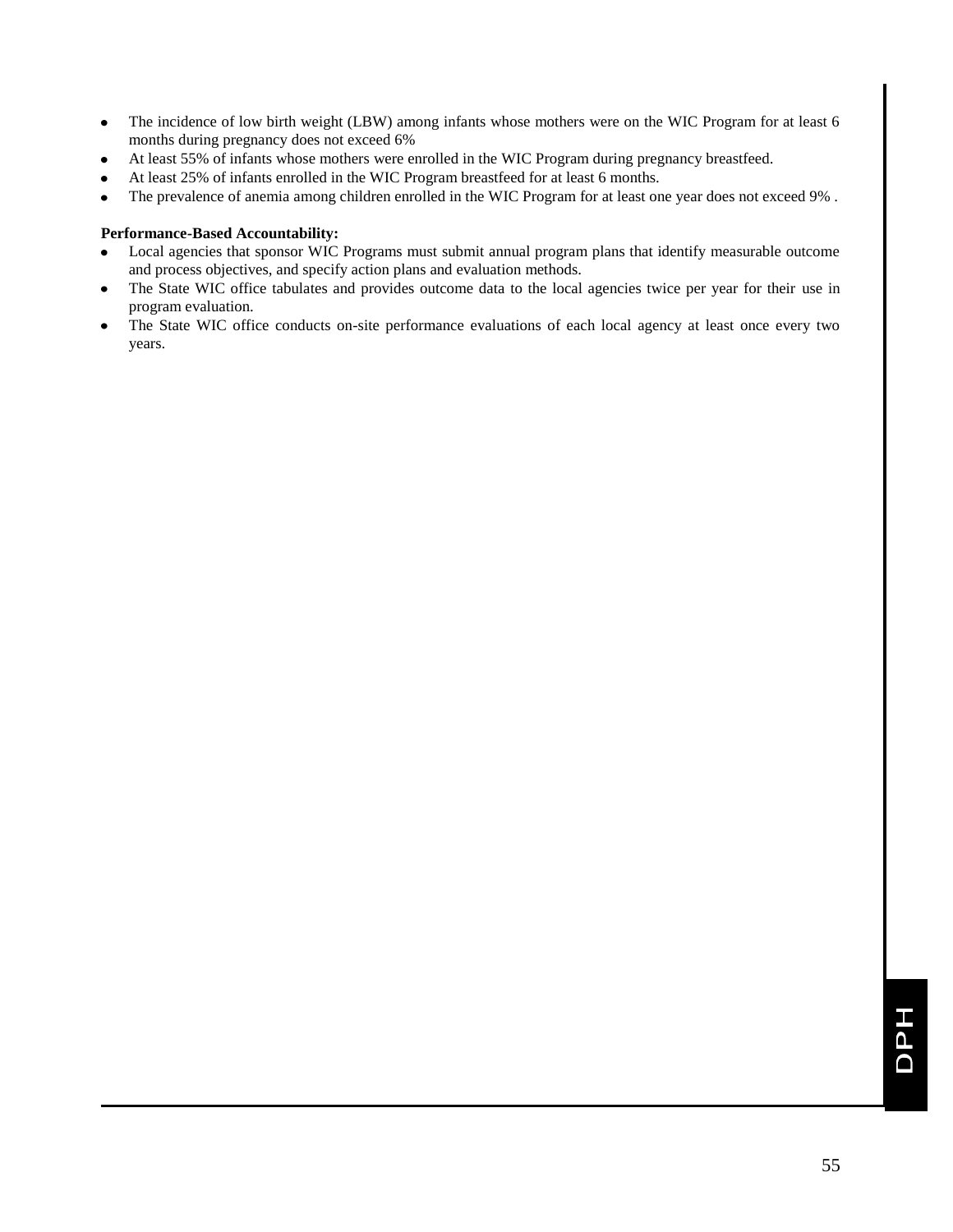# **Department of Social Services**

- **•Family Planning**
- **•New Employment and Training**
- **•Reimbursement Program for SNAP Recipients**
- **•Emergency Shelter for Victims of Domestic Violence**
- **•Fatherhood Initiative**
- **•Promoting Responsible Fatherhood**
- **•Teen Pregnancy Prevention**

**Long Term Agency Goals**: The Department of Social Service (DSS) is informed by relevant data, partner and/or contract with other agencies and organizations to create and implement programs and services that address the *root causes of poverty and the concomitants of poverty*, in order to effectively promote/facilitate the health and well being of children and families. Goals include:

- Increase access to affordable sound housing stock for income eligible children and families.
- Increase awareness about availability and access to food/good nutrition for income eligible children and families.
- Increase awareness about and access to preventive and curative health care for income eligible children and families.
- Increase the number of children, from infancy to three, who are "ready to learn" by providing child care/parenting education that help infants and toddlers develop characteristics and skills confidence, risk taking, how to socialize and get along with others, trust that are essential in school success.

#### **Strategies:**

- Program and contract staff will have the most up to date local, regional, and national data related to clients' needs, poverty and its concomitants as well as knowledge and awareness of objectively determined effective program/service outcomes for targeted low income/income eligible children and families that will be used to inform/plan, develop, and contract for services for clients, with external agencies/organizations.
- In addition to actually enumerating level of program participation, contractees will be

required to provide objective outcome measures that demonstrate effectiveness of programs/services based on documented client progress and client feedback.

- Quarterly reviews/evaluations of client outcome data will be provided by contractees.
- Make information about the Department's programs and services for low income children and families available through many access points public libraries**,** doctors' offices, health care centers, neighborhood markets and stores, malls, schools, hospitals, other agencies/organizations, child care/day care, etc., in order to increase awareness and program participation.
- Engage in ongoing recruitment of health care providers/physicians in order to increase access to health care for income eligible children and families.
- Continue the contractual relationships with  $\bullet$ community action agencies to ensure awareness and supportive access to programs/services provided by DSS.
- Whenever possible, dispatch staff to provide information about the Department's programs/services such as speaking at community events, participating in community fairs, and convening focus groups for purposes of providing, collecting program/service related information.
- Introduce a formal mechanism to collect program participant/service recipients' feedback related to the receipt and use/usefulness of services provided.
- In DSS funded child care settings, place greater emphasis on helping parents understand the relationship between child rearing practices and "readiness/ability" to learn as well as the value of good nutrition for optimal growth, development, and learning.
- Train and support staff in modifying contracts based on objectively determined clients/program participants' outcome data.
- Take advantage of funding opportunities that can be used to increase the number of sound adequate housing for income eligible children and families.

**Measure of Effectiveness:** The effectiveness of prevention is best measured longitudinally; the Department is in the process of formalizing a data collection and analysis approach that addresses this issue.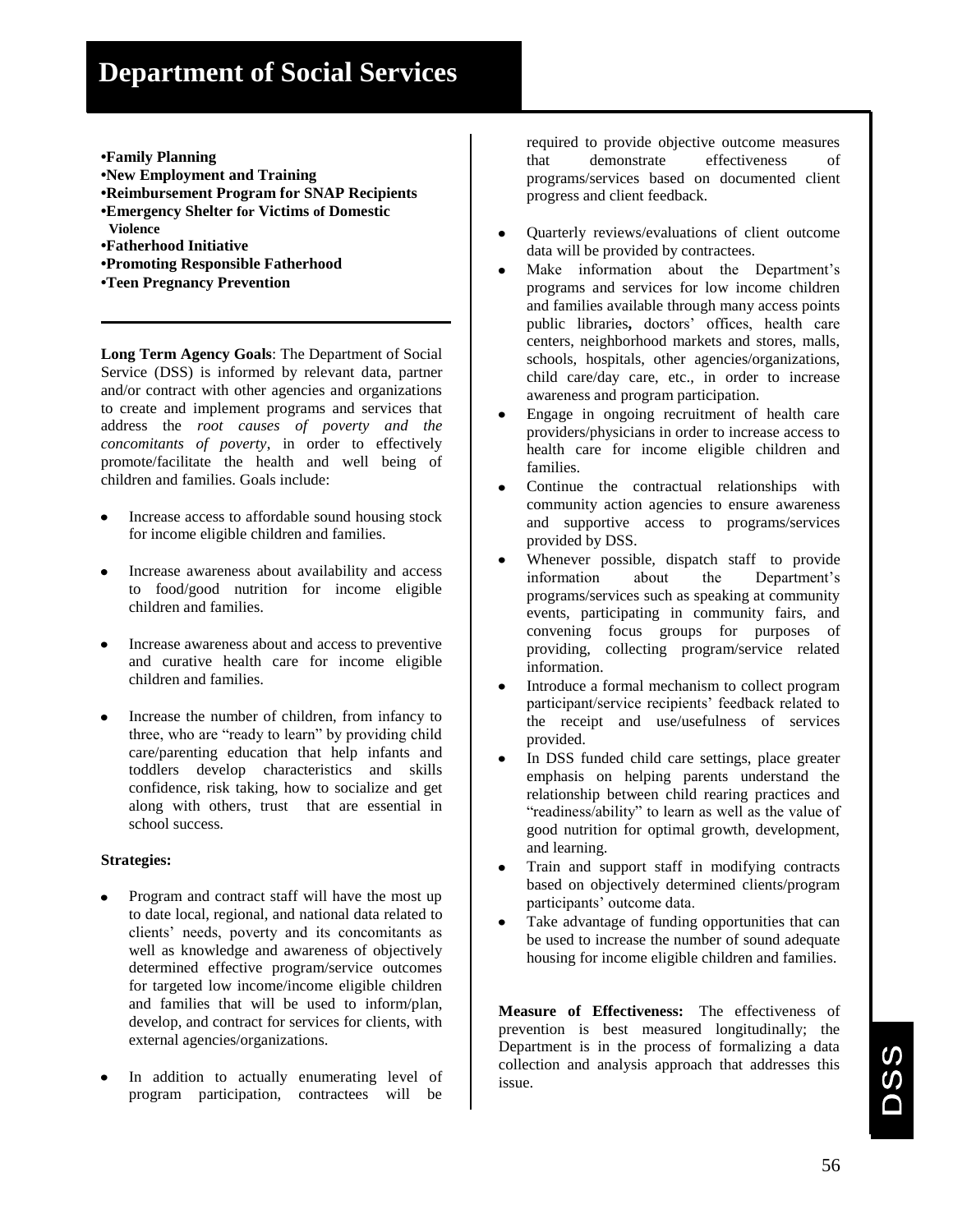**Methods:** Current data collection processes do not lend themselves to performance measures and outcomes based on race, income level, and gender. The Department plans to rectify this as soon as possible.

**Other**: As the Medicaid, housing, TANF agency, lead agency for persons with disabilities, subsidizer of child care, and the administrator/manager of the

Supplemental Nutritional Assistance Program, the Department provides programs and services that by their very nature address the health and safety needs of children and families. There is no doubt that it succeeds in doing so; however, in the coming months and years, DSS will collect data in ways that clearly demonstrate the extent to which current programs are succeeding in prevention.

**FAMILY PLANNING:** The purpose of the Family Planning Program is to provide comprehensive reproductive health care to low income/income eligible residents of Connecticut. Payment for services is based on a sliding fee scale that takes income into account; the grant for the Department is used as supplemental funding. A central office, Planned Parenthood of Connecticut (PPCT), allocates the funds to 11 sites scattered throughout Connecticut. The focus is mainly on women; however, men are also provided services such as testing for sexually transmitted diseases.

**Number Served:** In excess of 15,000

**Program Cost: FY 2008 – 2009:** \$1,090,074

**Performance-Based Standards:** Standards are medically determined through discussions between the service recipient and health care providers located in the 11 sites. Providers are required to create and maintain records related to procedures performed and medications dispensed for each service recipient; they must also keep track of and report the names of individuals infected with any of the 5 reportable sexually transmitted diseases, when appropriate, to the Department of Public Health. They must also provide information and counseling to the infected individual.

Children of teen parents tend to become dependent on public assistance. Moreover, children of teen parents tend to become teen parents (Furstenberg's longitudinal study of children of teen parents). Providing comprehensive reproductive health care services that are accessible and affordable has been shown to be a contributing factor in the reduction of teen pregnancy; it is primary prevention that contributes to the overall health and wellness of children and families.

**Performance-Based Outcomes**: Number of men and women, especially low income single parents, who seek and secure information and processes/methods related to reproductive health and pregnancy prevention. Also, because the services are primarily medical, service quality is determined by continued renewal of required licenses, certification, evident record of advocacy for women's health, and continued expansion of and use of services offered by residents of Connecticut by facilities and individual practitioners.

**Performance-Based Vendor Accountability:** Monitoring visits that include review of relevant documents and reviews of the degree or extent to which deliverables meet or exceed contract specifications.

**EMPLOYMENT AND TRAINING REIMBURSEMENT PROGRAM FOR SNAP RECIPIENTS:** This program is an option of the Supplemental Nutrition Assistance Program (SNAP); the program receives oversight from the USDA's Food and Nutrition Services. Based on both legislation and an earlier Departmental contract with Capital Community College (pilot) the program supports/funds the creation of local collaboratives whose role is to develop and provide education, training, and a range of support services for SNAP recipients. During the pilot, Capital Community College implemented a program for the greater Hartford area. Program participants received employability and career interest assessments; they were also provided a range of services that included case management, job readiness training, basic skills/ESL training (literacy, math, GED preparation, etc.), individual needs assessments, vocational training in a variety of short term certificate programs, job search assistance, job placement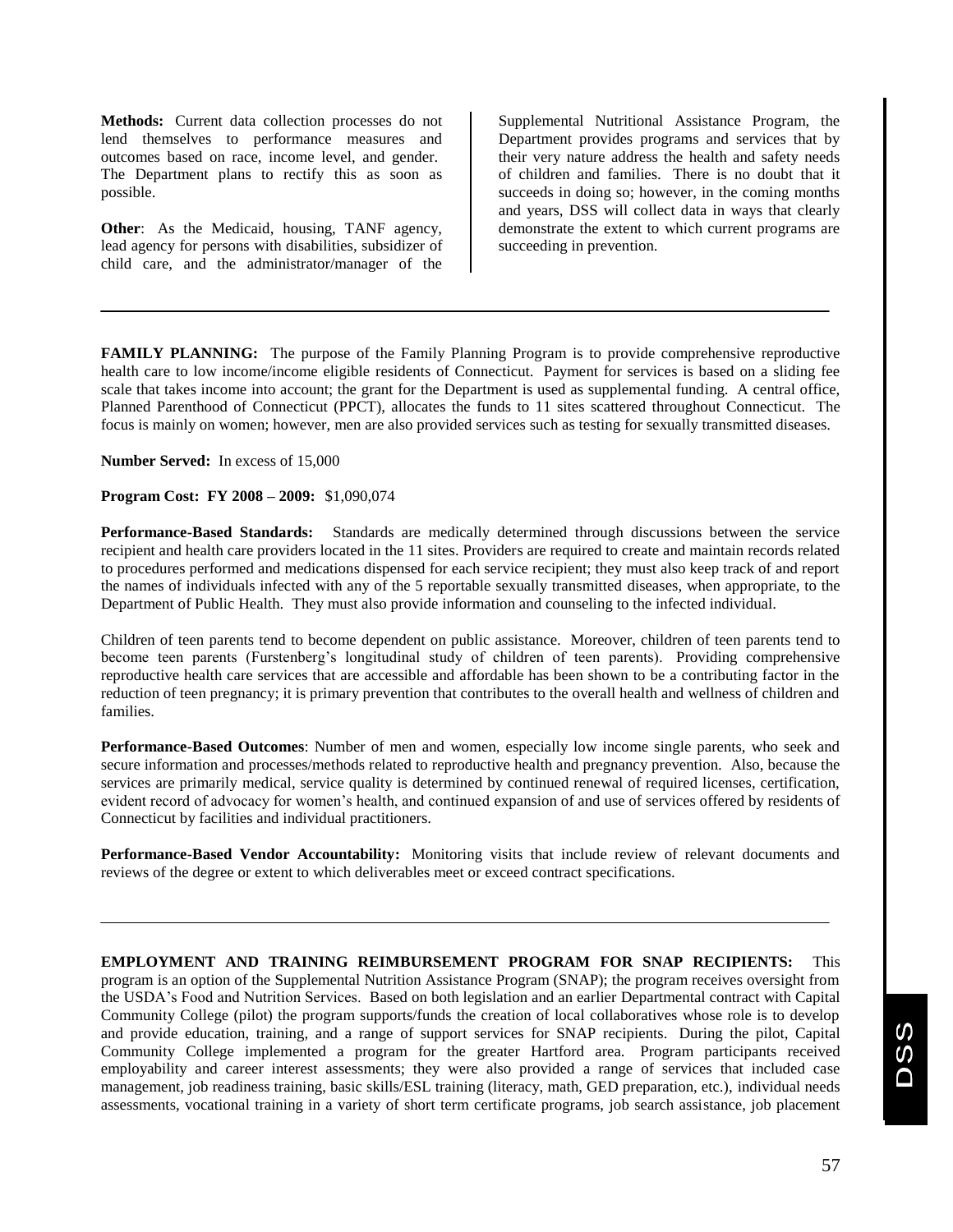assistance, and family focused services such as child care, and transportation assistance. Outcomes of the Capital's pilot program will be shared; however, each collaborative will be unique in that the partners that make up the collaborative may differ based on location, services offered, and needs of program participants. Most are expected to employ an ecological approach in response to the needs of program participants.

In general, program participants are expected to complete the program within six to nine months; additional jobs for which they may receive training and or education are various trades such as culinary arts, hazardous material handlers, customer service positions, word processing, electronic, and work as mechanics. Participants will be educated and trained for jobs that are available; this will be ensured through coordination of training and education with the Workforce Investment Boards.

The relationship with Capital will be expanded to include other community college, non-profit organizations, community based agencies, municipalities, etc. Currently, the Department is in the process of reviewing proposals it has received from Bridgeport, New Haven, New London, and Greenwich.

**Number Served**: Approximately 400 since December, 2008

**Program Cost FY 2008 – 2009:** Federal reimbursement of the State's initial outlay. Expenditures to date: \$229,153

**Performance-Based Standards:** Performance standards are and will be included in all contracts; they will include, but not be limited to, the collection, analysis, and maintenance of statistical data related to program participation, documentation of the range of services provided, documentation of program expenditures, and providers' meeting or exceeding program deliverables.

**Performance-Based Outcomes:** Quarterly reviews and reports that will include: enumeration of the following:

- Overall number of persons served- broken down into gender, education, race, prior income;
- Number of participants completing a particular segment of the program;
- Number of program participants who become employed and remain so for at least 60 days;
- Pre-post comparison of earned income;
- Number of participants employed in a single job for 20 hours or more per week;
- Number of job searches/placements;
- Number of units of case management provided;
- Number of certificates earned by program participants EMT, CNA;
- The extent or degree to which employment related services are provided and used effectively by program participants, such as housing assistance, case management, and child care.

**Performance-Based Vendor Accountability:** This is based on the ongoing review of the extent to which the vendor is complying with the contract as ascertained by site visits, quarterly reports, and outcome data.

**EMERGENCY SHELTER FOR VICTIMS OF DOMESTIC VIOLENCE:** Program participants who are victims of domestic or family violence are provided safe and supportive services in emergency shelters and/or host homes. Generally, the adult, usually the female parent, is the primary contact for the receipt of services. However, primary prevention occurs with the children, who are sheltered with the parent, through mandated shelter based children's programs. These programs address emotional and social health issues that are found among child witnesses; many of whom may also have been victimized. Based on the best data available, children who witness domestic violence are more likely to repeat the behavior as adults as either a batterer (mainly males) or victim (mainly females). The shelter based programs for children helps them to address their anger, fear, and other issues in ways that reduce the likelihood of intergenerational transmission of family/domestic violence. The primary goal of the shelter's children's program is to provide services to child witnesses/victims of family/domestic violence that address their health and safety needs. Poor people are disproportionately represented as victims/child witnesses of domestic/family violence. Most of the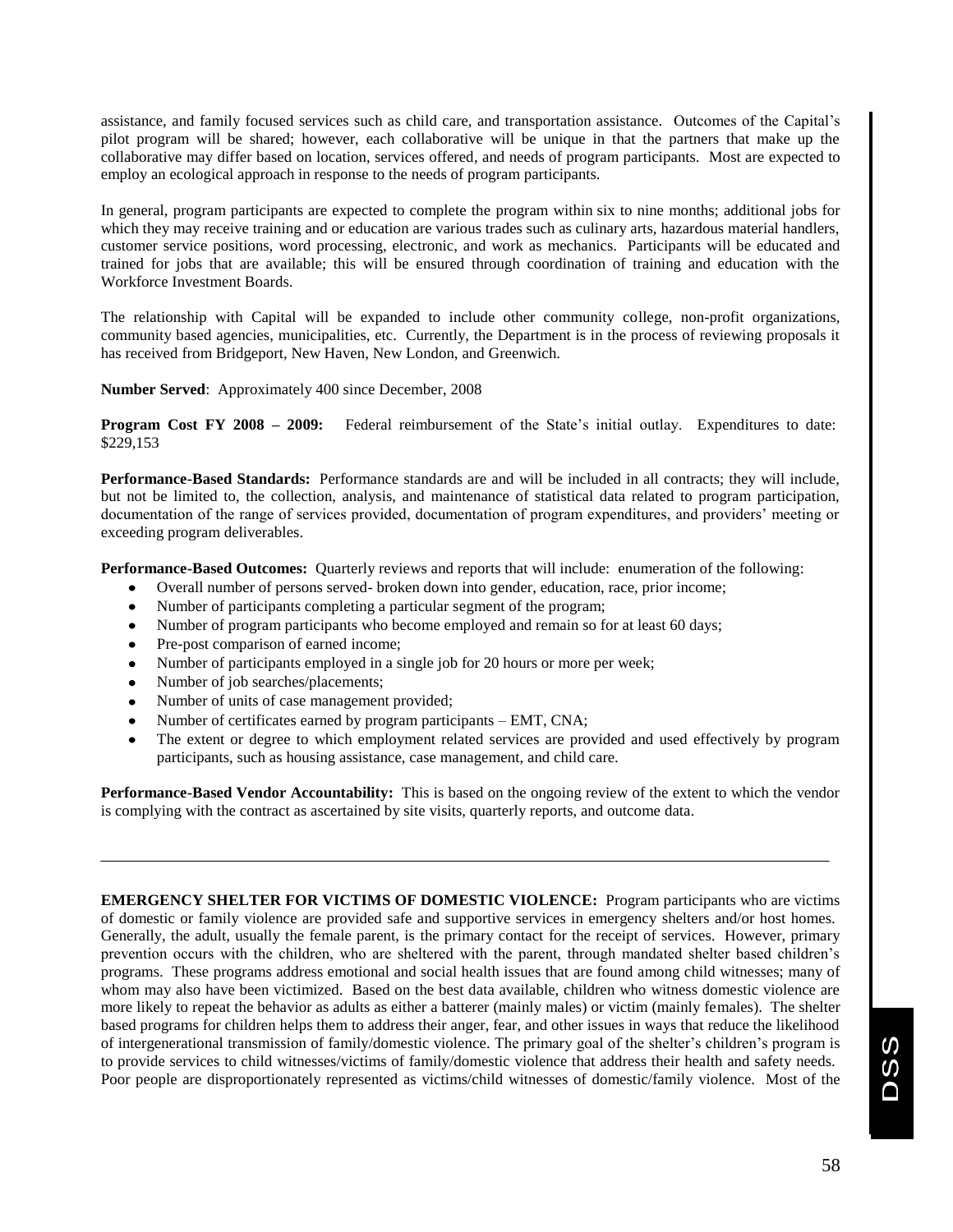families who use State funded shelters do not have other alternatives. Case management and other shelter-based programs can lead to improved economic circumstances for these families and children

**Number Served**: 875-Women; 773 Young Children (birth-12 years of age); and 94 Teenagers

#### **Program Cost FY 2008 – 2009:** \$3,569,771

**Performance-Based Standards:** Standards for the delivery of services and the circumstances and conditions under which those services are provided to clients are clearly delineated in the contract. In addition to client/program participant based services, each contract specifies that providers must provide outreach and awareness education about family/domestic violence through collaborations, community education, and house meetings within shelters. Each of these activities must be documented by listing organizations with which the activity has occurred and, for house meetings, by recording attendance lists and meeting dates.

**Performance-Based Outcomes**: Actual numbers for the following must be reported: bed occupancy; number of clients with a separate count for children; number of hotline calls, number of house meetings/dates; number and type of activities for children; and outcomes for clients.

**Performance-Based Vendor Accountability:** Site visits, quarterly and annual reports of activities and accomplishments are submitted to the Department's staff.

**FATHERHOOD INITIATIVE:** The purpose of the Fatherhood Initiative Program is to promote and facilitate positive interaction between fathers and their children thereby increasing the parent child bond that contributes to optimal growth and development for children. The Initiative also facilitates and supports social and emotional connections between fathers and their children, which has been shown to increase financial support for children of non-custodial, separated, and divorced fathers.

This Initiative is operationalized through contracts with five geographically dispersed agencies. Intervention strategies and tactics used by Fatherhood Initiative providers aim to prevent child poverty, child abuse and neglect, absentee fathers, intergenerational poverty, and youth violence among children of program participants. The agencies provide a range of services including preparation for employment, job search, life skills training, case management, parenting skills and education for parenting. Program participants are multi-ethnic, multicultural, working income, no income, and marginal income men, many of whom have had some involvement with the criminal justice system, DCF, and DSS.

**Number Served**: 204 fathers

#### **Program Cost FY 2008 – 2009:** 250,000

#### **Performance-Based Standards:**

- Among Fatherhood program participants, a decrease in the number of unemployed and underemployed program participants;
- Increase in the number of children who have healthy relationships with their fathers;
- Increase in the number of gainfully employed non-custodial fathers who contribute to the financial support of their children;
- Decrease in the number of single female headed households who are totally dependent on entitlements;
- Among non-custodial fathers and single mothers, increased awareness of the pivotal role that men play in normal healthy child development and positive psycho-social/educational outcomes for children;
- Increase in voluntary child support payments; and
- Increase in the number and rate of voluntary paternity acknowledgement by unmarried fathers.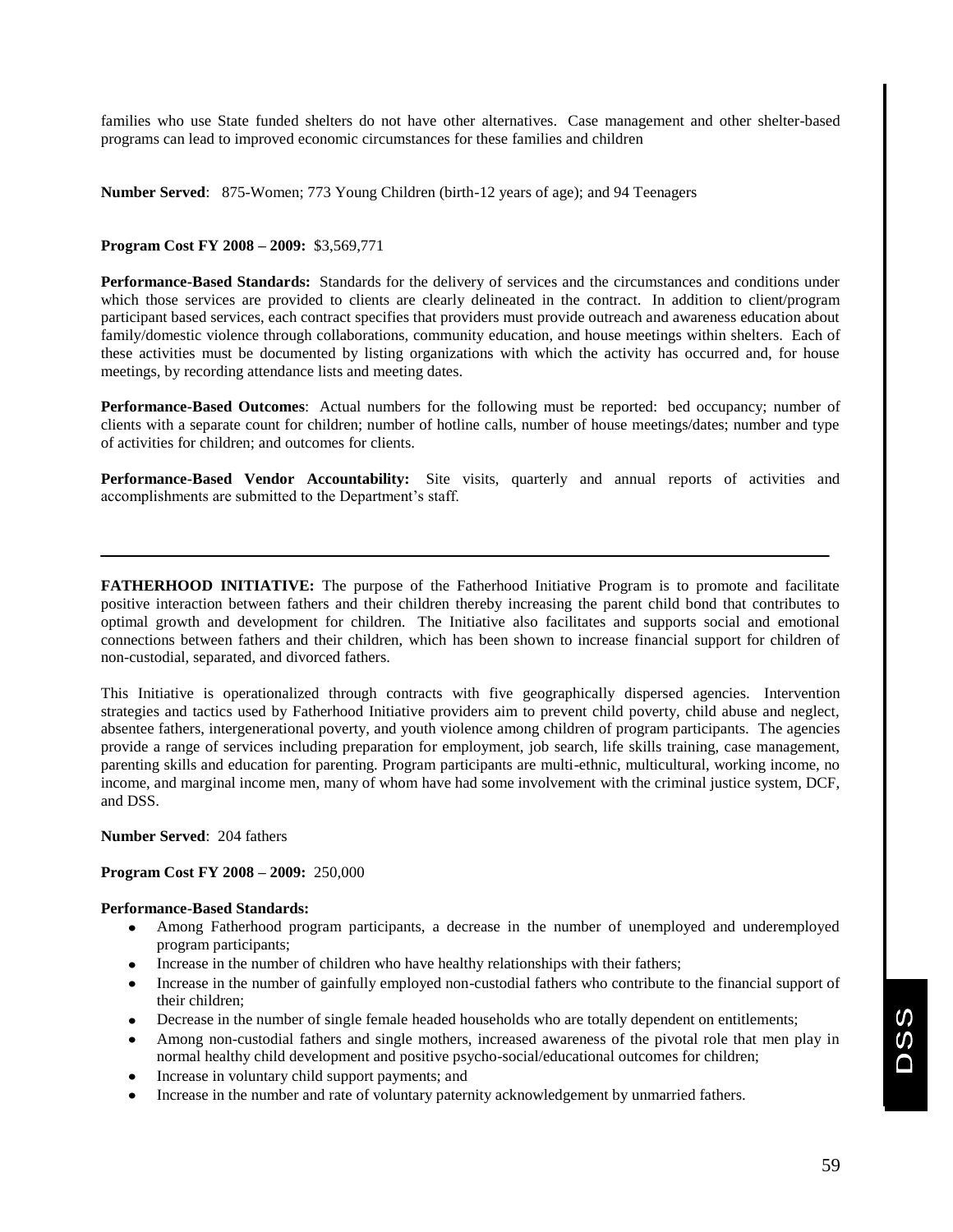**Performance-Based Outcomes:** Specific outcomes that may be used to measure the success or strategic effectiveness of the Fatherhood Initiative may consist of:

- Longitudinal comparison of changes in parent-child relationships, rate and extent of co-parenting (regardless of marital status), and rate of job retention among Fatherhood program participants from ethnic/cultural minority communities;
- Increase in the actual number of early pre-post birth paternity acknowledgements; and
- Positive changes in the rate of voluntary child support payments.

**Performance-Based Vendor Accountability**: This program relies on reports, monitoring visits and review of contract deliverables to ensure compliance.

**PROMOTING RESPONSIBLE FATHERHOOD IS UNDER THE AUSPICES OF THE FATHERHOOD INITIATIVE:** The Department was awarded a five year five (5) million dollar grant (one million dollars per year) from the Department of Health and Human Services (DHHS)/Administration for Children and Families (ACF) in October, 2006. This grant funds the implementation of the Department's "Promoting Responsible Fatherhood" demonstration project. Grant strategies and activities include the three ACF authorized activity areas: healthy marriage, responsible parenting, and economic stability. In partnership with the five state-certified fatherhood programs, the Department has targeted, primarily, low-income fathers, new fathers, fathers-to-be, and young fathers who may be single/unmarried, non-custodial, or co-habiting. In addition, couples interested in marriage and/or those who indicate that they are engaged are included in the target population.

The overall goal of the Responsible Fatherhood Project is to provide members of the target populations with a cohesive continuum of services that connects them to programs, resources, and services. Father involvement in the lives of children results in improved economic circumstances, better academic outcomes for children leading to better futures as self sufficient earners, and reduces the likelihood of childhood poverty. The same gains, for children, can also be seen in successful marriages.

**Number Served:** 1,502 fathers and mothers and 59 Couples (Healthy Marriages) were served; services were also provided to 627 fathers and mothers via economic stability education/training.

#### **Program Cost FY 2008 – 2009:** \$1,000,000

**Performance-Based Standards:** For this program, the number of participants and the type of services to be provided are specified in each provider contract. In addition, program staff makes site visits, receive and review quarterly reports, and review client based outcome measures in determining providers' programmatic performance.

**Performance–Based Outcomes:** Clients complete before and after surveys related to knowledge about healthy marriage and responsible parenting. An objective assessment of each client's economic condition, educational level, and employment skills is also included. Changes in these factors, positive or negative, determines the extent to which program strategies and interventions are effective. Negative or lack of individual or situational change creates opportunities to review and modify strategies/interventions when indicated.

**Performance-Based Vendor Accountability:** This program relies on specific performance based language in the written contracts, reports, site visits, and evaluative outcomes to ensure compliance and accuracy of deliverables**.**

**TEEN PREGNANCY PREVENTION:** The primary purpose of the Teen Pregnancy Prevention Program is to provide information and enrichment activities to youths between ages 11 and 17 who are at risk for teen pregnancy. Contractors/service providers must use either the Children's Aid Society Carrera Adolescent Pregnancy Prevention Program the Reach for Health (RFH) or the Teen Outreach Program (TOP) service learning model. There are two major components of RFH and TOP: volunteerism (teen program participants must volunteer in the community, performing tasks such as tutoring, public beautification, clean-up, etc.) and a structured curriculum that allows the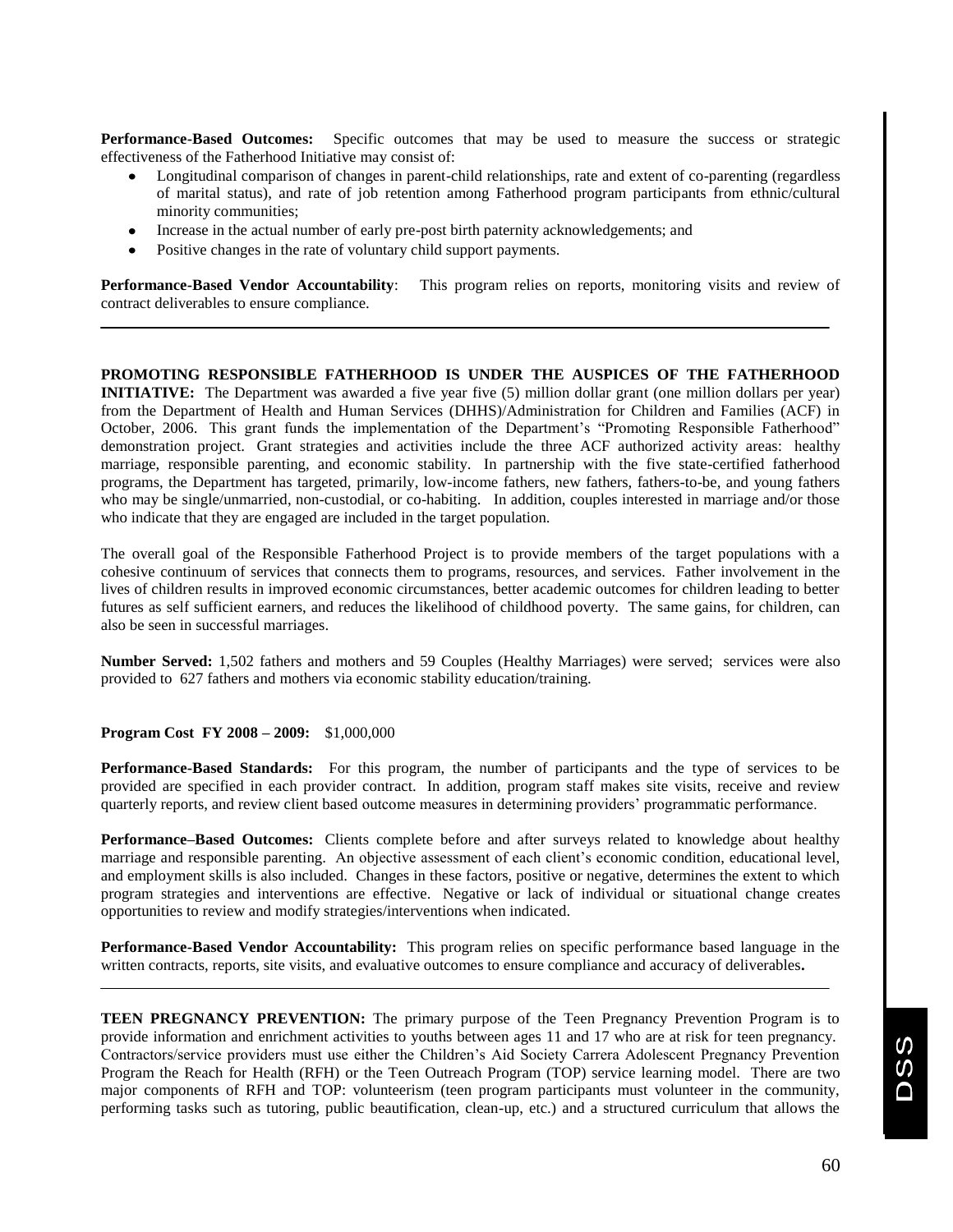teens to reflect on the volunteer experience and to address adolescent life issues. Based on available research (Furstenberg and others), teen parents are more likely to depend on public welfare to meet their subsistence needs; children born to teen parents are more likely to become teen parents themselves; children of teen parents are more likely to be impoverished; and marriage rates among teen parents are very low. The poorest children in Connecticut tend to be members of single parent female headed households. This program (1) reduces dependency on public welfare and (2) reduces the incidence of single parent female-headed households. Both of these factors are positively correlated with child poverty.

**Number Served**: 799 youth

**Program Cost FY 2008 – 2009:** \$2,427,547

**Performance-Based Standards:** Contractors/service providers are required to use any of the three standardized curriculums in addition to other services. They are also required to provide case management and individual youth assessments. Contracts clearly specify outcomes and how those outcomes are to be demonstrated or documented. Providers must also report on participation rates and outcome based data, on a quarterly and annual basis.

#### **Performance-Based Outcomes:**

- Percentage of participants who do not experience a pregnancy;
- Percentage of program participants who evidence understanding of risky sexual behavior based on three program measures of risky sexual behavior; and
- Percentage of program participants who attend school on a regular basis as documented by rate of  $\bullet$ absenteeism, dropout and academic performance.

**Performance-Based Vendor Accountability:** Field visits, provider reports, and participant feedback are used to ensure contract benchmarks and deliverables are aligned with the contractual agreement.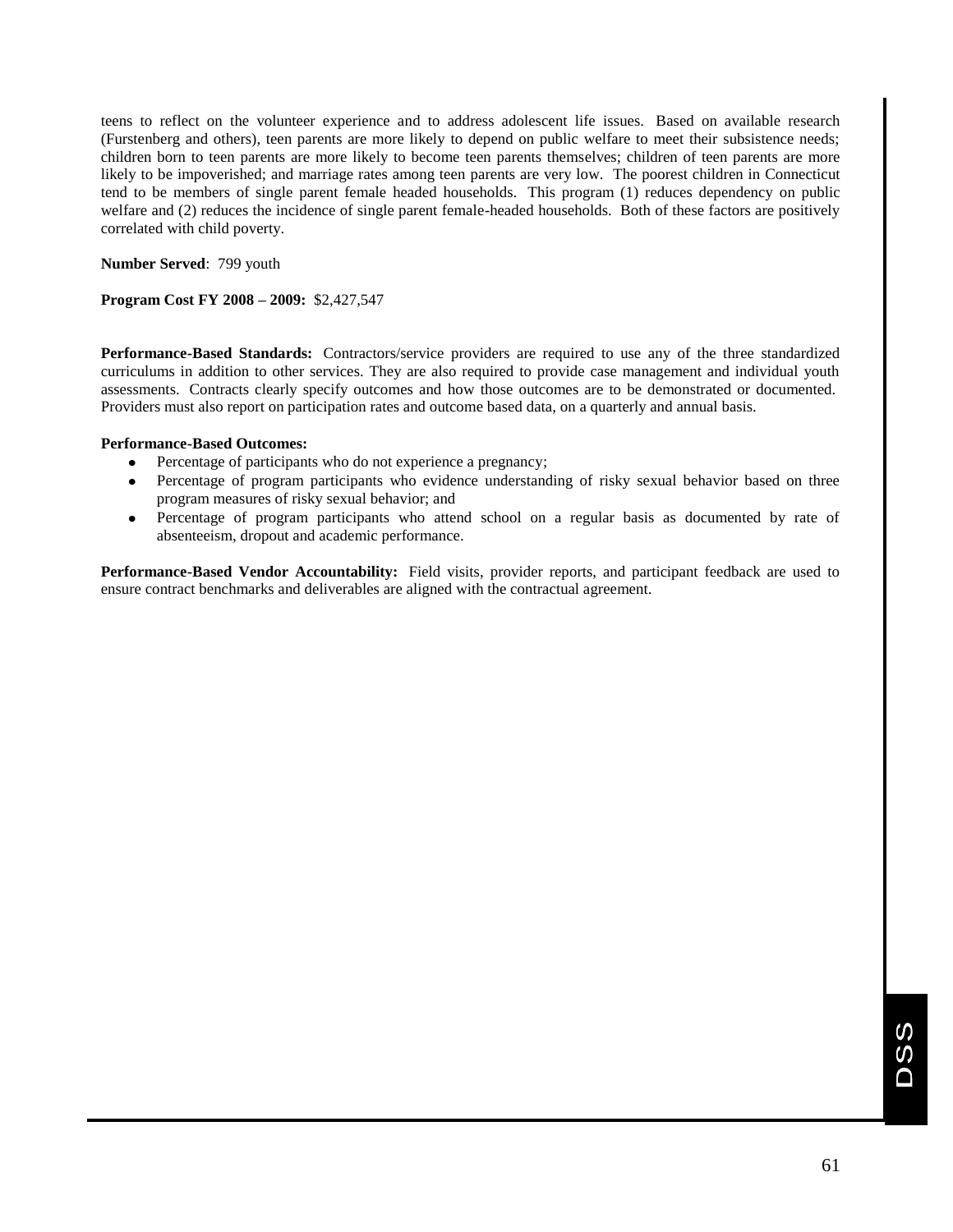# **Office of Policy and Management**

- **Title V Delinquency Prevention Program**
- **Governor's Urban Youth Violence Prevention Program**

**TITLE V DELINQUENCY PREVENTION PROGRAM:** The Title V Delinquency Prevention Program provides grants to cities and towns (units of local government) in Connecticut for delinquency prevention and early intervention projects based upon a risk and protective factor approach. This approach calls on communities to identify and reduce risk factors to which their children are exposed and to identify and increase/enhance protective factors which mitigate risk. Risk-focused delinquency prevention provides communities with a conceptual framework for prioritizing the risk and protective factors in their own community, assessing how their current resources are being used, identifying resources which are needed, and choosing specific programs and strategies that directly address those factors.

**Number Served**: 93 at-risk youth who are between the ages of 10 and 18.

**Program Cost: FY 2008-2009** \$78,252

**Performance-Based Standards**: Program communities must develop and implement a local delinquency prevention plan that:

- Assess the prevalence in the community of specific, identified risk and protective factors, including the  $\bullet$ establishment of baseline data for the factors and a list of priority factors to be addressed;
- Identify all available resources in the community;
- Assess gaps in the needed resources and how to address them;
- Establish goals and objectives along with an implementation timeline; and
- Insure the collection of data for the measurement of performance and outcome of planned program activities.

**Performance-Based Outcomes:** Program grantees are required to collect the following data elements:

**Outputs** 

- Number of full time equivalent employees funded with grant funds;
- Number of planning activities conducted; and
- Number of program youth served.

#### **Outcomes**

- Number and percent of program youth exhibiting an increase in school attendance;  $\bullet$
- Number and percent of program youth completing program requirements;
- Number and percent of program youth satisfied with the program; and
- Number and percent of program staff with increased knowledge of program area.

**Performance-Based Vendor Accountability:** Program grantees prepare quarterly progress reports and collect evaluation data for the measurement of performance and outcome of planned program activities.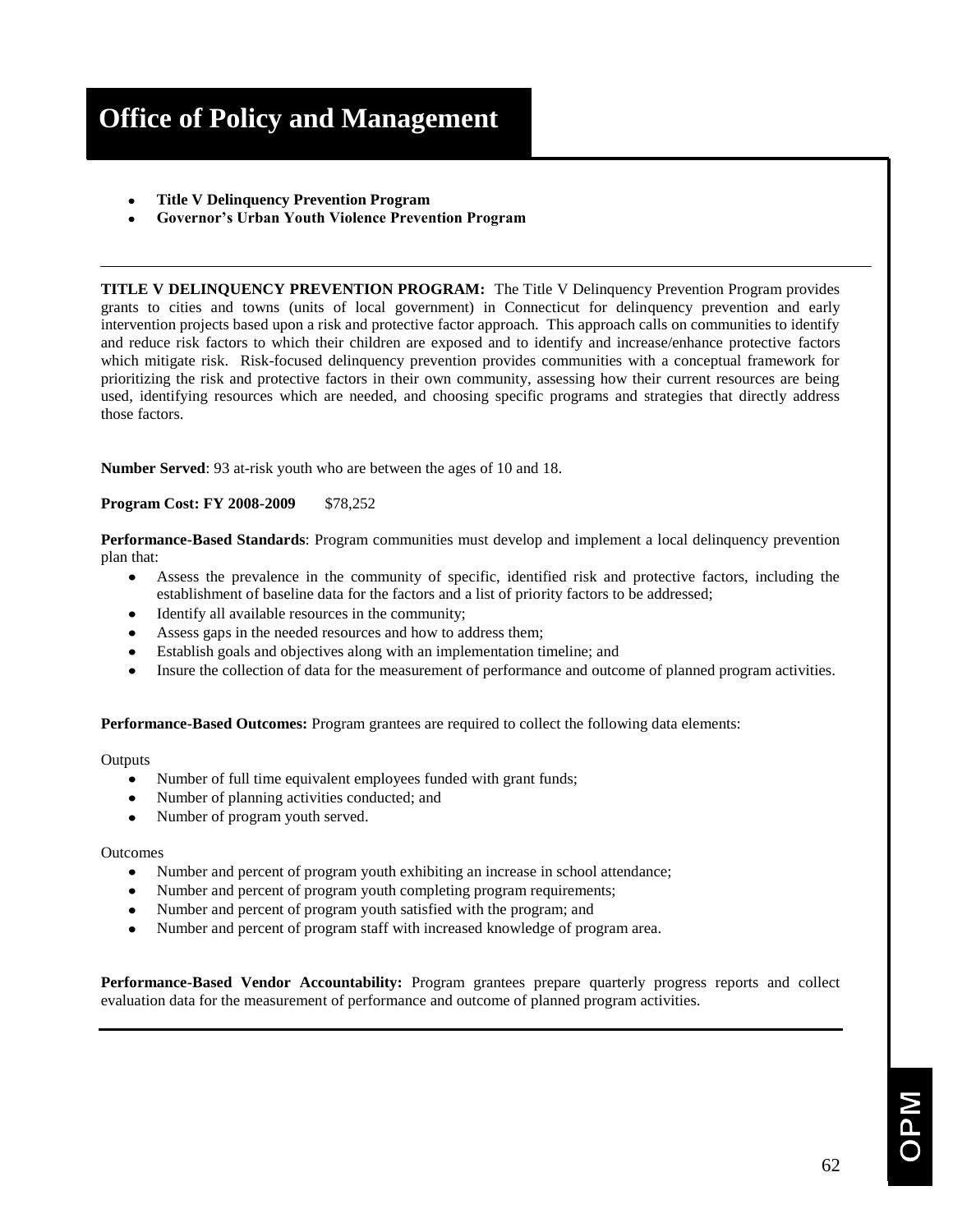**GOVERNOR'S URBAN YOUTH VIOLENCE PREVENTION PROGRAM**: The Governor's Urban Youth Violence Prevention Program is a competitive program for municipalities and nonprofit agencies that propose to serve youth ages 12 to 18 in urban neighborhoods. The purpose of the Governor's Urban Youth Violence Prevention Program is to reduce urban youth violence by providing grants for programs to serve youth ages 12 to 18 years in urban centers. It was created in 2007 by Section 9 of PA 07-4. Funding for this program (\$1,500,000) comes from the state line item in the Office of Policy and Management's budget entitled Urban Youth Violence Prevention and from the U. S. Department of Education to the Office of Policy and Management under the federal Safe and Drug-Free Schools and Communities Act, Governor's Portion

**Number of Served:** 1,235 youth residing in urban communities who are between the ages of 12 and 18

#### **Program Cost: FY 2008-09** \$1,500,000

**Performance-Based Standards:** On a regular basis, the selected agencies receiving funding under the Governor's Urban Youth Violence Prevention Program must collect data on program youth as well as the involvement of their parents. This data includes:

- 1. Attendance and Participation (Youth Sign-In/Sign-Out);
- 2. Youth Demographic Data;
- 3. Youth Process Evaluation Questionnaire;
- 4. Parent Permission Forms;
- 5. Parent Involvement Data; and
- 6. Staff Attendance at Technical Assistance Sessions.

**Performance-Based Outcomes:** Program grantees are required to collect the following data elements:

#### **Outputs**

- $\bullet$ Number of youth registered;
- Number of different youth who attend;
- Number of days the center is open;
- Average number of days youth attend monthly;
- Average number of youth served daily; and
- Number of parents participating.

#### Outcomes

- Number and percent of program youth exhibiting an increase in school attendance;
- Number and percent of program youth completing program requirements;
- Number and percent of program youth satisfied with the program; and
- Number and percent of program staff with increased knowledge of program area.

**Performance-Based Vendor Accountability:** Program grantees prepare quarterly progress reports and collect evaluation data for the measurement of performance and outcome of planned program activities.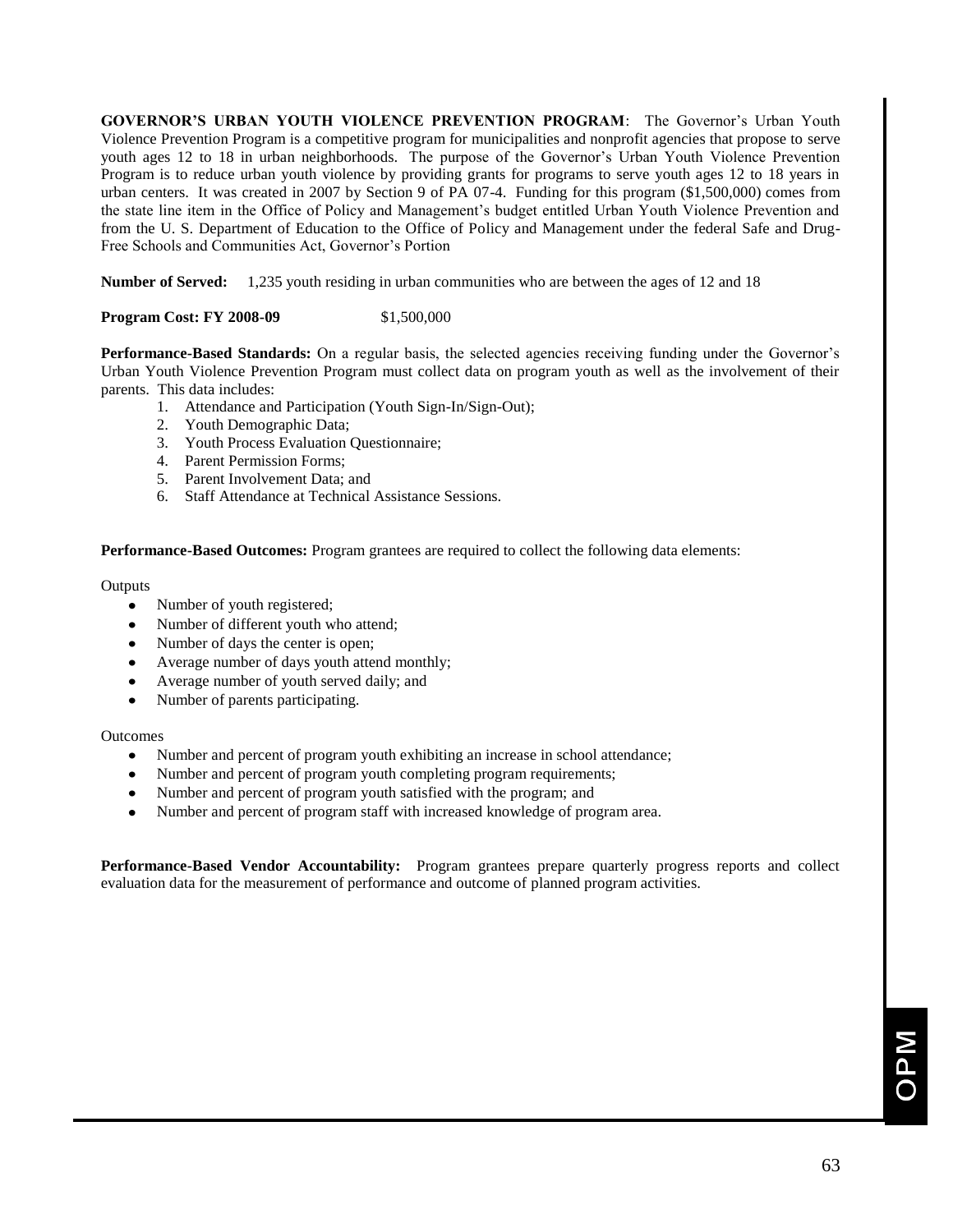

#### *House Bill No. 5108*

# *Public Act No. 07-47*

#### *AN ACT CONCERNING REPORTING REQUIREMENTS RELATED TO THE CHILD POVERTY AND PREVENTION COUNCIL.*

Be it enacted by the Senate and House of Representatives in General Assembly convened:

Section 1. Subsections (f) and (g) of section 4-67x of the general statutes are repealed and the following is substituted in lieu thereof (*Effective October 1, 2007*):

(f) (1) On or before **[**January 1, 2006, and annually thereafter, until January 1, 2015**]** January first of each year from 2006 to 2015, inclusive, the council shall report, in accordance with section 11-4a, to the joint standing committees of the General Assembly having cognizance of matters relating to appropriations and human services and to the select committee of the General Assembly having cognizance of matters relating to children on the implementation of the plan, progress made toward meeting the child poverty reduction goal specified in subsection (a) of this section and the extent to which state actions are in conformity with the plan. The council shall meet at least two times annually for the purposes set forth in this section.

(2) On or before **[**January 1, 2007**]** January first of each year from 2007 to 2015, inclusive, the council shall, within available appropriations, report, in accordance with section 11- 4a, to the Governor and the joint standing committees of the General Assembly having cognizance of matters relating to appropriations, education, human services and public health and to the select committee of the General Assembly having cognizance of matters relating to children, on the state's progress in prioritizing expenditures in budgeted state agencies with membership on the council in order to fund prevention services. The report shall include (A) a summary of measurable gains made toward the child poverty and prevention goals established in this section; (B) a copy of each such agency's report on prevention services submitted to the council pursuant to subsection (g) of this section; (C) examples of successful interagency collaborations to meet the child poverty and prevention goals established in this section; and (D) recommendations for prevention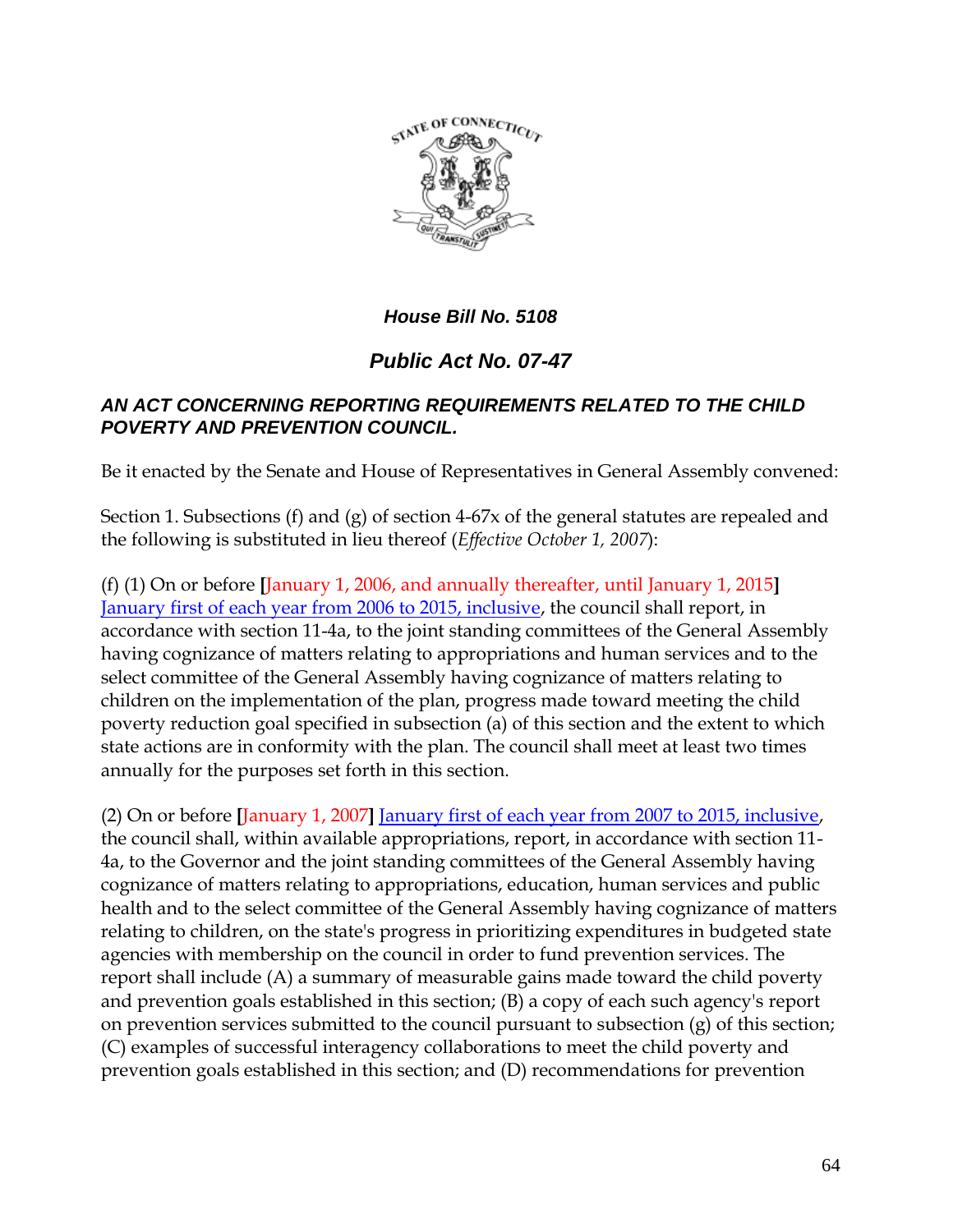investment and budget priorities. In developing such recommendations, the council shall consult with experts and providers of services to children and families.

(g) (1) On or before **[**November 1, 2006, and on or before November 1, 2007**]** November first of each year from 2006 to 2014, inclusive, each budgeted state agency with membership on the council that provides prevention services to children shall, within available appropriations, report to the council in accordance with this subsection.

(2) Each agency report shall include at least two prevention services **[**for the report due on or before November 1, 2006, and the report due on or before November 1, 2007,**]** not to exceed the actual number of prevention services provided by the agency. For each prevention service reported by the agency, the agency report shall include (A) a statement of the number of children and families served, (B) a description of the preventive purposes of the service, (C) for **[**the report due on or before November 1, 2007**]** reports due after November 1, 2006, a description of performance-based standards and outcomes included in relevant contracts pursuant to subsection (h) of this section, and (D) any performance-based vendor accountability protocols.

(3) Each agency report shall also include (A) long-term agency goals, strategies and outcomes to promote the health and well-being of children and families, (B) overall findings on the effectiveness of prevention within such agency, (C) a statement of whether there are methods used by such agency to reduce disparities in child performance and outcomes by race, income level and gender, and a description of such methods, if any, and (D) other information the agency head deems relevant to demonstrate the preventive value of services provided by the agency. Long-term agency goals, strategies and outcomes reported under this subdivision may include, but need not be limited to, the following:

(i) With respect to health goals, increasing (I) the number of healthy pregnant women and newborns, (II) the number of youths who adopt healthy behaviors, and (III) access to health care for children and families;

(ii) With respect to education goals, increasing the number of children who (I) are ready for school at an appropriate age, (II) learn to read by third grade, (III) succeed in school, (IV) graduate from high school, and (V) successfully obtain and maintain employment as adults;

(iii) With respect to safety goals, decreasing (I) the rate of child neglect and abuse, (II) the number of children who are unsupervised after school, (III) the incidence of child and youth suicide, and (IV) the incidence of juvenile crime; and

(iv) With respect to housing goals, increasing access to stable and adequate housing.